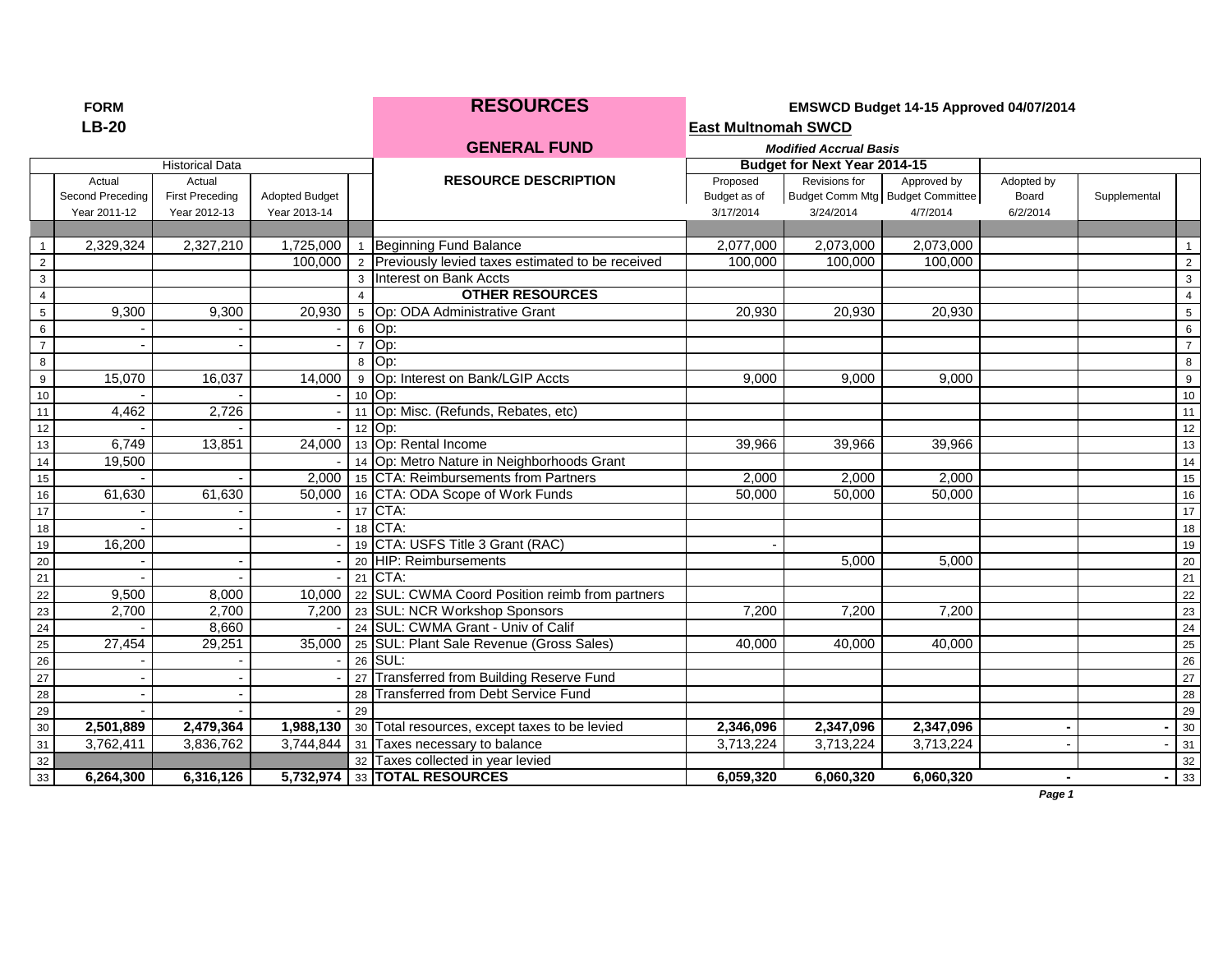| <b>LB 30</b><br><b>East Multnomah SWCD</b><br><b>IVIUUIIIEU ACCIUDI DASIS</b><br><b>IVIOUITIEU ACCIUAI DASIS</b><br><b>ULITLIANL I VITU</b><br><b>Budget for Next Year 2014-15</b><br><b>Historical Data</b><br><b>EXPENDITURE DESCRIPTION</b><br>Proposed<br>Revisions for<br>Approved by<br>Actual<br>Actual<br>Adopted by<br>Budget Comm Mtg Budget Committee<br>Second Preceding<br><b>First Preceding</b><br><b>Adopted Budget</b><br>Budget as of<br>Board<br>Supplemental<br>Year 2013-14<br>3/24/2014<br>Year 2011-12<br>Year 2012-13<br>3/17/2014<br>4/7/2014<br>6/2/2014<br>PERSONNEL SERVICES<br>District Operations & Program Administration<br>202,560<br>209,630<br>211,833<br>263,259<br>263,259<br>263,259<br>$\mathbf{1}$<br>$\overline{1}$<br>$\sim$<br>360,680<br>397,883<br>525,795<br>461,757<br>2 Conservation Technical Assistance Program<br>525,795<br>525,795<br>$\overline{2}$<br>$\overline{2}$<br>233,681<br>3 Sustainable Urban Landscapes Program<br>376,911<br>376,911<br>$\mathbf 3$<br>241,902<br>299,122<br>376,911<br>$\mathbf{3}$<br>156,973<br>4 Partner Assistance & Conservation Easements Prgn<br>239,313<br>239,313<br>239,313<br>$\overline{4}$<br>66,280<br>191,909<br>$\overline{4}$<br>$\overline{\phantom{a}}$<br>$\sqrt{5}$<br>66,637<br>105,528<br>5 Headwaters Farm Incubator Prgm (New in FY12-13)<br>114,812<br>114,812<br>114,812<br>$5\phantom{.0}$<br>6<br>-6<br>$\overline{7}$<br>1,270,148<br><b>TOTAL PERSONNEL SERVICES</b><br>871,422<br>1,064,804<br>1,520,090<br>1,520,090<br>1,520,090<br>$\overline{7}$<br><b>MATERIALS AND SERVICES</b><br>8<br>$\mathsf{R}$<br>9<br>121,473<br>103,807<br>9 District Operations & Program Administration<br>167,894<br>168,894<br>165.720<br>168,894<br>9<br>10<br>319,436<br>339,527<br>10 Conservation Technical Assistance Program<br>499,025<br>499,025<br>499,025<br>504.112<br>$\blacksquare$<br>69,891<br>86,921<br>11 Sustainable Urban Landscapes Program<br>236,400<br>236,400<br>236,400<br>11<br>231,700<br>11<br>51,395<br>13,734<br>12<br>158,775   12   Partner Assistance & Conservation Easements Prgn<br>134,850<br>134,850<br>134,850<br>12<br>13<br>45,068<br>58,875<br>13 Farm Incubator Program (New Program in FY12-13)<br>85,811<br>85,811<br>13<br>85,811<br>$\sim$<br>14<br>15<br><b>TOTAL MATERIALS &amp; SERVICES</b><br>1,119,182<br>1,123,980<br>1,124,980<br>562,195<br>589,057<br>1,124,980<br>15<br>$\sim$<br>-16<br>16<br>16<br>17<br><b>CAPITAL OUTLAY</b><br>17<br>18<br>27,220<br>59,380<br>12,000<br>18 Office/Field Equipment<br>53,200<br>53,200<br>53,200<br>18<br>19 Vehicles<br>19<br>19<br>20<br>9,740<br>33,913<br>96,700<br>20 Improvements to Real Property<br>62,050<br>65,050<br>62.050<br>20<br>$\sim$ 1<br>$\overline{\phantom{a}}$<br>21 TOTAL CAPITAL OUTLAY<br>$\overline{21}$<br>21<br>36,960<br>93,294<br>108.700<br>115,250<br>115,250<br>118,250<br>22<br>22<br>22<br>23<br>23<br>23<br><b>DEBT SERVICE</b><br>24<br>24 Payments to Principle<br>24<br>25<br>25 Interest and Fees<br>25<br>26<br>26 TOTAL DEBT SERVICE<br>26<br>$\blacksquare$<br>27<br>-27<br>27<br>28<br>TRANSFERRED TO OTHER FUNDS<br>$\overline{28}$<br>$\overline{28}$<br>29<br>1,150,000<br>1,000,000<br>963,955<br>29 Transfer to Land Conservation Fund<br>862,849<br>862,849<br>998,500<br>29<br>30<br>970,989 30 Transfer to Projects & Cost Share Fund<br>905,714<br>1,313,964<br>1,137,151<br>1,137,151<br>998,500<br>30<br>31<br>31 Transfer to Building Reserve Fund<br>31<br>32<br>410,799<br>32 Transfer to Debt Service Fund<br>32<br>33<br>200,000<br>200,000<br>200,000<br>200,000<br>33 Contingency<br>33<br>34<br>34 TOTAL TRANSFERS & CONTINGENCIES<br>2,200,000<br>34<br>2,466,513<br>2,313,964<br>2,134,944<br>2,200,000<br>2,197,000<br>$\blacksquare$<br>4,632,974 35 TOTAL EXPENDITURES<br>35<br>4,061,119<br>4,959,320<br>4,960,320<br>4,960,320<br>3,937,090<br>35<br>$\blacksquare$<br>$\blacksquare$<br>36<br>2,327,210<br>2,255,007<br>1,100,000 36 Unappropriated Ending Fund Balance<br>1,100,000<br>1,100,000<br>1,100,000<br>36<br>37<br>5,732,974 37 TOTAL<br>$-37$<br>6,264,300<br>6,316,126<br>6,059,320<br>6,060,320<br>6,060,320<br>Page 2 | <b>FORM</b> |  | <b>EXPENDITURE SUMMARY</b> | EMSWCD Budget 14-15 Approved 04/07/2014 |  |  |  |  |                |
|-----------------------------------------------------------------------------------------------------------------------------------------------------------------------------------------------------------------------------------------------------------------------------------------------------------------------------------------------------------------------------------------------------------------------------------------------------------------------------------------------------------------------------------------------------------------------------------------------------------------------------------------------------------------------------------------------------------------------------------------------------------------------------------------------------------------------------------------------------------------------------------------------------------------------------------------------------------------------------------------------------------------------------------------------------------------------------------------------------------------------------------------------------------------------------------------------------------------------------------------------------------------------------------------------------------------------------------------------------------------------------------------------------------------------------------------------------------------------------------------------------------------------------------------------------------------------------------------------------------------------------------------------------------------------------------------------------------------------------------------------------------------------------------------------------------------------------------------------------------------------------------------------------------------------------------------------------------------------------------------------------------------------------------------------------------------------------------------------------------------------------------------------------------------------------------------------------------------------------------------------------------------------------------------------------------------------------------------------------------------------------------------------------------------------------------------------------------------------------------------------------------------------------------------------------------------------------------------------------------------------------------------------------------------------------------------------------------------------------------------------------------------------------------------------------------------------------------------------------------------------------------------------------------------------------------------------------------------------------------------------------------------------------------------------------------------------------------------------------------------------------------------------------------------------------------------------------------------------------------------------------------------------------------------------------------------------------------------------------------------------------------------------------------------------------------------------------------------------------------------------------------------------------------------------------------------------------------------------------------------------------------------------------------------------------------------------------------------------------------------------------------------------------------------------------------------------------------------------------------------------------------------------------------------------------------------------------------------------------------------------------------------------------------------------------------------------------------------------------------------------------------------------------------------------------------------------------------------|-------------|--|----------------------------|-----------------------------------------|--|--|--|--|----------------|
|                                                                                                                                                                                                                                                                                                                                                                                                                                                                                                                                                                                                                                                                                                                                                                                                                                                                                                                                                                                                                                                                                                                                                                                                                                                                                                                                                                                                                                                                                                                                                                                                                                                                                                                                                                                                                                                                                                                                                                                                                                                                                                                                                                                                                                                                                                                                                                                                                                                                                                                                                                                                                                                                                                                                                                                                                                                                                                                                                                                                                                                                                                                                                                                                                                                                                                                                                                                                                                                                                                                                                                                                                                                                                                                                                                                                                                                                                                                                                                                                                                                                                                                                                                                                                 |             |  |                            |                                         |  |  |  |  |                |
|                                                                                                                                                                                                                                                                                                                                                                                                                                                                                                                                                                                                                                                                                                                                                                                                                                                                                                                                                                                                                                                                                                                                                                                                                                                                                                                                                                                                                                                                                                                                                                                                                                                                                                                                                                                                                                                                                                                                                                                                                                                                                                                                                                                                                                                                                                                                                                                                                                                                                                                                                                                                                                                                                                                                                                                                                                                                                                                                                                                                                                                                                                                                                                                                                                                                                                                                                                                                                                                                                                                                                                                                                                                                                                                                                                                                                                                                                                                                                                                                                                                                                                                                                                                                                 |             |  |                            |                                         |  |  |  |  |                |
|                                                                                                                                                                                                                                                                                                                                                                                                                                                                                                                                                                                                                                                                                                                                                                                                                                                                                                                                                                                                                                                                                                                                                                                                                                                                                                                                                                                                                                                                                                                                                                                                                                                                                                                                                                                                                                                                                                                                                                                                                                                                                                                                                                                                                                                                                                                                                                                                                                                                                                                                                                                                                                                                                                                                                                                                                                                                                                                                                                                                                                                                                                                                                                                                                                                                                                                                                                                                                                                                                                                                                                                                                                                                                                                                                                                                                                                                                                                                                                                                                                                                                                                                                                                                                 |             |  |                            |                                         |  |  |  |  |                |
|                                                                                                                                                                                                                                                                                                                                                                                                                                                                                                                                                                                                                                                                                                                                                                                                                                                                                                                                                                                                                                                                                                                                                                                                                                                                                                                                                                                                                                                                                                                                                                                                                                                                                                                                                                                                                                                                                                                                                                                                                                                                                                                                                                                                                                                                                                                                                                                                                                                                                                                                                                                                                                                                                                                                                                                                                                                                                                                                                                                                                                                                                                                                                                                                                                                                                                                                                                                                                                                                                                                                                                                                                                                                                                                                                                                                                                                                                                                                                                                                                                                                                                                                                                                                                 |             |  |                            |                                         |  |  |  |  |                |
|                                                                                                                                                                                                                                                                                                                                                                                                                                                                                                                                                                                                                                                                                                                                                                                                                                                                                                                                                                                                                                                                                                                                                                                                                                                                                                                                                                                                                                                                                                                                                                                                                                                                                                                                                                                                                                                                                                                                                                                                                                                                                                                                                                                                                                                                                                                                                                                                                                                                                                                                                                                                                                                                                                                                                                                                                                                                                                                                                                                                                                                                                                                                                                                                                                                                                                                                                                                                                                                                                                                                                                                                                                                                                                                                                                                                                                                                                                                                                                                                                                                                                                                                                                                                                 |             |  |                            |                                         |  |  |  |  |                |
|                                                                                                                                                                                                                                                                                                                                                                                                                                                                                                                                                                                                                                                                                                                                                                                                                                                                                                                                                                                                                                                                                                                                                                                                                                                                                                                                                                                                                                                                                                                                                                                                                                                                                                                                                                                                                                                                                                                                                                                                                                                                                                                                                                                                                                                                                                                                                                                                                                                                                                                                                                                                                                                                                                                                                                                                                                                                                                                                                                                                                                                                                                                                                                                                                                                                                                                                                                                                                                                                                                                                                                                                                                                                                                                                                                                                                                                                                                                                                                                                                                                                                                                                                                                                                 |             |  |                            |                                         |  |  |  |  |                |
|                                                                                                                                                                                                                                                                                                                                                                                                                                                                                                                                                                                                                                                                                                                                                                                                                                                                                                                                                                                                                                                                                                                                                                                                                                                                                                                                                                                                                                                                                                                                                                                                                                                                                                                                                                                                                                                                                                                                                                                                                                                                                                                                                                                                                                                                                                                                                                                                                                                                                                                                                                                                                                                                                                                                                                                                                                                                                                                                                                                                                                                                                                                                                                                                                                                                                                                                                                                                                                                                                                                                                                                                                                                                                                                                                                                                                                                                                                                                                                                                                                                                                                                                                                                                                 |             |  |                            |                                         |  |  |  |  |                |
|                                                                                                                                                                                                                                                                                                                                                                                                                                                                                                                                                                                                                                                                                                                                                                                                                                                                                                                                                                                                                                                                                                                                                                                                                                                                                                                                                                                                                                                                                                                                                                                                                                                                                                                                                                                                                                                                                                                                                                                                                                                                                                                                                                                                                                                                                                                                                                                                                                                                                                                                                                                                                                                                                                                                                                                                                                                                                                                                                                                                                                                                                                                                                                                                                                                                                                                                                                                                                                                                                                                                                                                                                                                                                                                                                                                                                                                                                                                                                                                                                                                                                                                                                                                                                 |             |  |                            |                                         |  |  |  |  |                |
|                                                                                                                                                                                                                                                                                                                                                                                                                                                                                                                                                                                                                                                                                                                                                                                                                                                                                                                                                                                                                                                                                                                                                                                                                                                                                                                                                                                                                                                                                                                                                                                                                                                                                                                                                                                                                                                                                                                                                                                                                                                                                                                                                                                                                                                                                                                                                                                                                                                                                                                                                                                                                                                                                                                                                                                                                                                                                                                                                                                                                                                                                                                                                                                                                                                                                                                                                                                                                                                                                                                                                                                                                                                                                                                                                                                                                                                                                                                                                                                                                                                                                                                                                                                                                 |             |  |                            |                                         |  |  |  |  |                |
|                                                                                                                                                                                                                                                                                                                                                                                                                                                                                                                                                                                                                                                                                                                                                                                                                                                                                                                                                                                                                                                                                                                                                                                                                                                                                                                                                                                                                                                                                                                                                                                                                                                                                                                                                                                                                                                                                                                                                                                                                                                                                                                                                                                                                                                                                                                                                                                                                                                                                                                                                                                                                                                                                                                                                                                                                                                                                                                                                                                                                                                                                                                                                                                                                                                                                                                                                                                                                                                                                                                                                                                                                                                                                                                                                                                                                                                                                                                                                                                                                                                                                                                                                                                                                 |             |  |                            |                                         |  |  |  |  |                |
|                                                                                                                                                                                                                                                                                                                                                                                                                                                                                                                                                                                                                                                                                                                                                                                                                                                                                                                                                                                                                                                                                                                                                                                                                                                                                                                                                                                                                                                                                                                                                                                                                                                                                                                                                                                                                                                                                                                                                                                                                                                                                                                                                                                                                                                                                                                                                                                                                                                                                                                                                                                                                                                                                                                                                                                                                                                                                                                                                                                                                                                                                                                                                                                                                                                                                                                                                                                                                                                                                                                                                                                                                                                                                                                                                                                                                                                                                                                                                                                                                                                                                                                                                                                                                 |             |  |                            |                                         |  |  |  |  |                |
|                                                                                                                                                                                                                                                                                                                                                                                                                                                                                                                                                                                                                                                                                                                                                                                                                                                                                                                                                                                                                                                                                                                                                                                                                                                                                                                                                                                                                                                                                                                                                                                                                                                                                                                                                                                                                                                                                                                                                                                                                                                                                                                                                                                                                                                                                                                                                                                                                                                                                                                                                                                                                                                                                                                                                                                                                                                                                                                                                                                                                                                                                                                                                                                                                                                                                                                                                                                                                                                                                                                                                                                                                                                                                                                                                                                                                                                                                                                                                                                                                                                                                                                                                                                                                 |             |  |                            |                                         |  |  |  |  |                |
|                                                                                                                                                                                                                                                                                                                                                                                                                                                                                                                                                                                                                                                                                                                                                                                                                                                                                                                                                                                                                                                                                                                                                                                                                                                                                                                                                                                                                                                                                                                                                                                                                                                                                                                                                                                                                                                                                                                                                                                                                                                                                                                                                                                                                                                                                                                                                                                                                                                                                                                                                                                                                                                                                                                                                                                                                                                                                                                                                                                                                                                                                                                                                                                                                                                                                                                                                                                                                                                                                                                                                                                                                                                                                                                                                                                                                                                                                                                                                                                                                                                                                                                                                                                                                 |             |  |                            |                                         |  |  |  |  | $\overline{7}$ |
|                                                                                                                                                                                                                                                                                                                                                                                                                                                                                                                                                                                                                                                                                                                                                                                                                                                                                                                                                                                                                                                                                                                                                                                                                                                                                                                                                                                                                                                                                                                                                                                                                                                                                                                                                                                                                                                                                                                                                                                                                                                                                                                                                                                                                                                                                                                                                                                                                                                                                                                                                                                                                                                                                                                                                                                                                                                                                                                                                                                                                                                                                                                                                                                                                                                                                                                                                                                                                                                                                                                                                                                                                                                                                                                                                                                                                                                                                                                                                                                                                                                                                                                                                                                                                 |             |  |                            |                                         |  |  |  |  | 8              |
|                                                                                                                                                                                                                                                                                                                                                                                                                                                                                                                                                                                                                                                                                                                                                                                                                                                                                                                                                                                                                                                                                                                                                                                                                                                                                                                                                                                                                                                                                                                                                                                                                                                                                                                                                                                                                                                                                                                                                                                                                                                                                                                                                                                                                                                                                                                                                                                                                                                                                                                                                                                                                                                                                                                                                                                                                                                                                                                                                                                                                                                                                                                                                                                                                                                                                                                                                                                                                                                                                                                                                                                                                                                                                                                                                                                                                                                                                                                                                                                                                                                                                                                                                                                                                 |             |  |                            |                                         |  |  |  |  |                |
|                                                                                                                                                                                                                                                                                                                                                                                                                                                                                                                                                                                                                                                                                                                                                                                                                                                                                                                                                                                                                                                                                                                                                                                                                                                                                                                                                                                                                                                                                                                                                                                                                                                                                                                                                                                                                                                                                                                                                                                                                                                                                                                                                                                                                                                                                                                                                                                                                                                                                                                                                                                                                                                                                                                                                                                                                                                                                                                                                                                                                                                                                                                                                                                                                                                                                                                                                                                                                                                                                                                                                                                                                                                                                                                                                                                                                                                                                                                                                                                                                                                                                                                                                                                                                 |             |  |                            |                                         |  |  |  |  | 10             |
|                                                                                                                                                                                                                                                                                                                                                                                                                                                                                                                                                                                                                                                                                                                                                                                                                                                                                                                                                                                                                                                                                                                                                                                                                                                                                                                                                                                                                                                                                                                                                                                                                                                                                                                                                                                                                                                                                                                                                                                                                                                                                                                                                                                                                                                                                                                                                                                                                                                                                                                                                                                                                                                                                                                                                                                                                                                                                                                                                                                                                                                                                                                                                                                                                                                                                                                                                                                                                                                                                                                                                                                                                                                                                                                                                                                                                                                                                                                                                                                                                                                                                                                                                                                                                 |             |  |                            |                                         |  |  |  |  |                |
|                                                                                                                                                                                                                                                                                                                                                                                                                                                                                                                                                                                                                                                                                                                                                                                                                                                                                                                                                                                                                                                                                                                                                                                                                                                                                                                                                                                                                                                                                                                                                                                                                                                                                                                                                                                                                                                                                                                                                                                                                                                                                                                                                                                                                                                                                                                                                                                                                                                                                                                                                                                                                                                                                                                                                                                                                                                                                                                                                                                                                                                                                                                                                                                                                                                                                                                                                                                                                                                                                                                                                                                                                                                                                                                                                                                                                                                                                                                                                                                                                                                                                                                                                                                                                 |             |  |                            |                                         |  |  |  |  |                |
|                                                                                                                                                                                                                                                                                                                                                                                                                                                                                                                                                                                                                                                                                                                                                                                                                                                                                                                                                                                                                                                                                                                                                                                                                                                                                                                                                                                                                                                                                                                                                                                                                                                                                                                                                                                                                                                                                                                                                                                                                                                                                                                                                                                                                                                                                                                                                                                                                                                                                                                                                                                                                                                                                                                                                                                                                                                                                                                                                                                                                                                                                                                                                                                                                                                                                                                                                                                                                                                                                                                                                                                                                                                                                                                                                                                                                                                                                                                                                                                                                                                                                                                                                                                                                 |             |  |                            |                                         |  |  |  |  |                |
|                                                                                                                                                                                                                                                                                                                                                                                                                                                                                                                                                                                                                                                                                                                                                                                                                                                                                                                                                                                                                                                                                                                                                                                                                                                                                                                                                                                                                                                                                                                                                                                                                                                                                                                                                                                                                                                                                                                                                                                                                                                                                                                                                                                                                                                                                                                                                                                                                                                                                                                                                                                                                                                                                                                                                                                                                                                                                                                                                                                                                                                                                                                                                                                                                                                                                                                                                                                                                                                                                                                                                                                                                                                                                                                                                                                                                                                                                                                                                                                                                                                                                                                                                                                                                 |             |  |                            |                                         |  |  |  |  | 14             |
|                                                                                                                                                                                                                                                                                                                                                                                                                                                                                                                                                                                                                                                                                                                                                                                                                                                                                                                                                                                                                                                                                                                                                                                                                                                                                                                                                                                                                                                                                                                                                                                                                                                                                                                                                                                                                                                                                                                                                                                                                                                                                                                                                                                                                                                                                                                                                                                                                                                                                                                                                                                                                                                                                                                                                                                                                                                                                                                                                                                                                                                                                                                                                                                                                                                                                                                                                                                                                                                                                                                                                                                                                                                                                                                                                                                                                                                                                                                                                                                                                                                                                                                                                                                                                 |             |  |                            |                                         |  |  |  |  | 15             |
|                                                                                                                                                                                                                                                                                                                                                                                                                                                                                                                                                                                                                                                                                                                                                                                                                                                                                                                                                                                                                                                                                                                                                                                                                                                                                                                                                                                                                                                                                                                                                                                                                                                                                                                                                                                                                                                                                                                                                                                                                                                                                                                                                                                                                                                                                                                                                                                                                                                                                                                                                                                                                                                                                                                                                                                                                                                                                                                                                                                                                                                                                                                                                                                                                                                                                                                                                                                                                                                                                                                                                                                                                                                                                                                                                                                                                                                                                                                                                                                                                                                                                                                                                                                                                 |             |  |                            |                                         |  |  |  |  |                |
|                                                                                                                                                                                                                                                                                                                                                                                                                                                                                                                                                                                                                                                                                                                                                                                                                                                                                                                                                                                                                                                                                                                                                                                                                                                                                                                                                                                                                                                                                                                                                                                                                                                                                                                                                                                                                                                                                                                                                                                                                                                                                                                                                                                                                                                                                                                                                                                                                                                                                                                                                                                                                                                                                                                                                                                                                                                                                                                                                                                                                                                                                                                                                                                                                                                                                                                                                                                                                                                                                                                                                                                                                                                                                                                                                                                                                                                                                                                                                                                                                                                                                                                                                                                                                 |             |  |                            |                                         |  |  |  |  |                |
|                                                                                                                                                                                                                                                                                                                                                                                                                                                                                                                                                                                                                                                                                                                                                                                                                                                                                                                                                                                                                                                                                                                                                                                                                                                                                                                                                                                                                                                                                                                                                                                                                                                                                                                                                                                                                                                                                                                                                                                                                                                                                                                                                                                                                                                                                                                                                                                                                                                                                                                                                                                                                                                                                                                                                                                                                                                                                                                                                                                                                                                                                                                                                                                                                                                                                                                                                                                                                                                                                                                                                                                                                                                                                                                                                                                                                                                                                                                                                                                                                                                                                                                                                                                                                 |             |  |                            |                                         |  |  |  |  |                |
|                                                                                                                                                                                                                                                                                                                                                                                                                                                                                                                                                                                                                                                                                                                                                                                                                                                                                                                                                                                                                                                                                                                                                                                                                                                                                                                                                                                                                                                                                                                                                                                                                                                                                                                                                                                                                                                                                                                                                                                                                                                                                                                                                                                                                                                                                                                                                                                                                                                                                                                                                                                                                                                                                                                                                                                                                                                                                                                                                                                                                                                                                                                                                                                                                                                                                                                                                                                                                                                                                                                                                                                                                                                                                                                                                                                                                                                                                                                                                                                                                                                                                                                                                                                                                 |             |  |                            |                                         |  |  |  |  |                |
|                                                                                                                                                                                                                                                                                                                                                                                                                                                                                                                                                                                                                                                                                                                                                                                                                                                                                                                                                                                                                                                                                                                                                                                                                                                                                                                                                                                                                                                                                                                                                                                                                                                                                                                                                                                                                                                                                                                                                                                                                                                                                                                                                                                                                                                                                                                                                                                                                                                                                                                                                                                                                                                                                                                                                                                                                                                                                                                                                                                                                                                                                                                                                                                                                                                                                                                                                                                                                                                                                                                                                                                                                                                                                                                                                                                                                                                                                                                                                                                                                                                                                                                                                                                                                 |             |  |                            |                                         |  |  |  |  |                |
|                                                                                                                                                                                                                                                                                                                                                                                                                                                                                                                                                                                                                                                                                                                                                                                                                                                                                                                                                                                                                                                                                                                                                                                                                                                                                                                                                                                                                                                                                                                                                                                                                                                                                                                                                                                                                                                                                                                                                                                                                                                                                                                                                                                                                                                                                                                                                                                                                                                                                                                                                                                                                                                                                                                                                                                                                                                                                                                                                                                                                                                                                                                                                                                                                                                                                                                                                                                                                                                                                                                                                                                                                                                                                                                                                                                                                                                                                                                                                                                                                                                                                                                                                                                                                 |             |  |                            |                                         |  |  |  |  |                |
|                                                                                                                                                                                                                                                                                                                                                                                                                                                                                                                                                                                                                                                                                                                                                                                                                                                                                                                                                                                                                                                                                                                                                                                                                                                                                                                                                                                                                                                                                                                                                                                                                                                                                                                                                                                                                                                                                                                                                                                                                                                                                                                                                                                                                                                                                                                                                                                                                                                                                                                                                                                                                                                                                                                                                                                                                                                                                                                                                                                                                                                                                                                                                                                                                                                                                                                                                                                                                                                                                                                                                                                                                                                                                                                                                                                                                                                                                                                                                                                                                                                                                                                                                                                                                 |             |  |                            |                                         |  |  |  |  |                |
|                                                                                                                                                                                                                                                                                                                                                                                                                                                                                                                                                                                                                                                                                                                                                                                                                                                                                                                                                                                                                                                                                                                                                                                                                                                                                                                                                                                                                                                                                                                                                                                                                                                                                                                                                                                                                                                                                                                                                                                                                                                                                                                                                                                                                                                                                                                                                                                                                                                                                                                                                                                                                                                                                                                                                                                                                                                                                                                                                                                                                                                                                                                                                                                                                                                                                                                                                                                                                                                                                                                                                                                                                                                                                                                                                                                                                                                                                                                                                                                                                                                                                                                                                                                                                 |             |  |                            |                                         |  |  |  |  |                |
|                                                                                                                                                                                                                                                                                                                                                                                                                                                                                                                                                                                                                                                                                                                                                                                                                                                                                                                                                                                                                                                                                                                                                                                                                                                                                                                                                                                                                                                                                                                                                                                                                                                                                                                                                                                                                                                                                                                                                                                                                                                                                                                                                                                                                                                                                                                                                                                                                                                                                                                                                                                                                                                                                                                                                                                                                                                                                                                                                                                                                                                                                                                                                                                                                                                                                                                                                                                                                                                                                                                                                                                                                                                                                                                                                                                                                                                                                                                                                                                                                                                                                                                                                                                                                 |             |  |                            |                                         |  |  |  |  |                |
|                                                                                                                                                                                                                                                                                                                                                                                                                                                                                                                                                                                                                                                                                                                                                                                                                                                                                                                                                                                                                                                                                                                                                                                                                                                                                                                                                                                                                                                                                                                                                                                                                                                                                                                                                                                                                                                                                                                                                                                                                                                                                                                                                                                                                                                                                                                                                                                                                                                                                                                                                                                                                                                                                                                                                                                                                                                                                                                                                                                                                                                                                                                                                                                                                                                                                                                                                                                                                                                                                                                                                                                                                                                                                                                                                                                                                                                                                                                                                                                                                                                                                                                                                                                                                 |             |  |                            |                                         |  |  |  |  |                |
|                                                                                                                                                                                                                                                                                                                                                                                                                                                                                                                                                                                                                                                                                                                                                                                                                                                                                                                                                                                                                                                                                                                                                                                                                                                                                                                                                                                                                                                                                                                                                                                                                                                                                                                                                                                                                                                                                                                                                                                                                                                                                                                                                                                                                                                                                                                                                                                                                                                                                                                                                                                                                                                                                                                                                                                                                                                                                                                                                                                                                                                                                                                                                                                                                                                                                                                                                                                                                                                                                                                                                                                                                                                                                                                                                                                                                                                                                                                                                                                                                                                                                                                                                                                                                 |             |  |                            |                                         |  |  |  |  |                |
|                                                                                                                                                                                                                                                                                                                                                                                                                                                                                                                                                                                                                                                                                                                                                                                                                                                                                                                                                                                                                                                                                                                                                                                                                                                                                                                                                                                                                                                                                                                                                                                                                                                                                                                                                                                                                                                                                                                                                                                                                                                                                                                                                                                                                                                                                                                                                                                                                                                                                                                                                                                                                                                                                                                                                                                                                                                                                                                                                                                                                                                                                                                                                                                                                                                                                                                                                                                                                                                                                                                                                                                                                                                                                                                                                                                                                                                                                                                                                                                                                                                                                                                                                                                                                 |             |  |                            |                                         |  |  |  |  |                |
|                                                                                                                                                                                                                                                                                                                                                                                                                                                                                                                                                                                                                                                                                                                                                                                                                                                                                                                                                                                                                                                                                                                                                                                                                                                                                                                                                                                                                                                                                                                                                                                                                                                                                                                                                                                                                                                                                                                                                                                                                                                                                                                                                                                                                                                                                                                                                                                                                                                                                                                                                                                                                                                                                                                                                                                                                                                                                                                                                                                                                                                                                                                                                                                                                                                                                                                                                                                                                                                                                                                                                                                                                                                                                                                                                                                                                                                                                                                                                                                                                                                                                                                                                                                                                 |             |  |                            |                                         |  |  |  |  |                |
|                                                                                                                                                                                                                                                                                                                                                                                                                                                                                                                                                                                                                                                                                                                                                                                                                                                                                                                                                                                                                                                                                                                                                                                                                                                                                                                                                                                                                                                                                                                                                                                                                                                                                                                                                                                                                                                                                                                                                                                                                                                                                                                                                                                                                                                                                                                                                                                                                                                                                                                                                                                                                                                                                                                                                                                                                                                                                                                                                                                                                                                                                                                                                                                                                                                                                                                                                                                                                                                                                                                                                                                                                                                                                                                                                                                                                                                                                                                                                                                                                                                                                                                                                                                                                 |             |  |                            |                                         |  |  |  |  |                |
|                                                                                                                                                                                                                                                                                                                                                                                                                                                                                                                                                                                                                                                                                                                                                                                                                                                                                                                                                                                                                                                                                                                                                                                                                                                                                                                                                                                                                                                                                                                                                                                                                                                                                                                                                                                                                                                                                                                                                                                                                                                                                                                                                                                                                                                                                                                                                                                                                                                                                                                                                                                                                                                                                                                                                                                                                                                                                                                                                                                                                                                                                                                                                                                                                                                                                                                                                                                                                                                                                                                                                                                                                                                                                                                                                                                                                                                                                                                                                                                                                                                                                                                                                                                                                 |             |  |                            |                                         |  |  |  |  |                |
|                                                                                                                                                                                                                                                                                                                                                                                                                                                                                                                                                                                                                                                                                                                                                                                                                                                                                                                                                                                                                                                                                                                                                                                                                                                                                                                                                                                                                                                                                                                                                                                                                                                                                                                                                                                                                                                                                                                                                                                                                                                                                                                                                                                                                                                                                                                                                                                                                                                                                                                                                                                                                                                                                                                                                                                                                                                                                                                                                                                                                                                                                                                                                                                                                                                                                                                                                                                                                                                                                                                                                                                                                                                                                                                                                                                                                                                                                                                                                                                                                                                                                                                                                                                                                 |             |  |                            |                                         |  |  |  |  |                |
|                                                                                                                                                                                                                                                                                                                                                                                                                                                                                                                                                                                                                                                                                                                                                                                                                                                                                                                                                                                                                                                                                                                                                                                                                                                                                                                                                                                                                                                                                                                                                                                                                                                                                                                                                                                                                                                                                                                                                                                                                                                                                                                                                                                                                                                                                                                                                                                                                                                                                                                                                                                                                                                                                                                                                                                                                                                                                                                                                                                                                                                                                                                                                                                                                                                                                                                                                                                                                                                                                                                                                                                                                                                                                                                                                                                                                                                                                                                                                                                                                                                                                                                                                                                                                 |             |  |                            |                                         |  |  |  |  |                |
|                                                                                                                                                                                                                                                                                                                                                                                                                                                                                                                                                                                                                                                                                                                                                                                                                                                                                                                                                                                                                                                                                                                                                                                                                                                                                                                                                                                                                                                                                                                                                                                                                                                                                                                                                                                                                                                                                                                                                                                                                                                                                                                                                                                                                                                                                                                                                                                                                                                                                                                                                                                                                                                                                                                                                                                                                                                                                                                                                                                                                                                                                                                                                                                                                                                                                                                                                                                                                                                                                                                                                                                                                                                                                                                                                                                                                                                                                                                                                                                                                                                                                                                                                                                                                 |             |  |                            |                                         |  |  |  |  |                |
|                                                                                                                                                                                                                                                                                                                                                                                                                                                                                                                                                                                                                                                                                                                                                                                                                                                                                                                                                                                                                                                                                                                                                                                                                                                                                                                                                                                                                                                                                                                                                                                                                                                                                                                                                                                                                                                                                                                                                                                                                                                                                                                                                                                                                                                                                                                                                                                                                                                                                                                                                                                                                                                                                                                                                                                                                                                                                                                                                                                                                                                                                                                                                                                                                                                                                                                                                                                                                                                                                                                                                                                                                                                                                                                                                                                                                                                                                                                                                                                                                                                                                                                                                                                                                 |             |  |                            |                                         |  |  |  |  |                |
|                                                                                                                                                                                                                                                                                                                                                                                                                                                                                                                                                                                                                                                                                                                                                                                                                                                                                                                                                                                                                                                                                                                                                                                                                                                                                                                                                                                                                                                                                                                                                                                                                                                                                                                                                                                                                                                                                                                                                                                                                                                                                                                                                                                                                                                                                                                                                                                                                                                                                                                                                                                                                                                                                                                                                                                                                                                                                                                                                                                                                                                                                                                                                                                                                                                                                                                                                                                                                                                                                                                                                                                                                                                                                                                                                                                                                                                                                                                                                                                                                                                                                                                                                                                                                 |             |  |                            |                                         |  |  |  |  |                |
|                                                                                                                                                                                                                                                                                                                                                                                                                                                                                                                                                                                                                                                                                                                                                                                                                                                                                                                                                                                                                                                                                                                                                                                                                                                                                                                                                                                                                                                                                                                                                                                                                                                                                                                                                                                                                                                                                                                                                                                                                                                                                                                                                                                                                                                                                                                                                                                                                                                                                                                                                                                                                                                                                                                                                                                                                                                                                                                                                                                                                                                                                                                                                                                                                                                                                                                                                                                                                                                                                                                                                                                                                                                                                                                                                                                                                                                                                                                                                                                                                                                                                                                                                                                                                 |             |  |                            |                                         |  |  |  |  |                |
|                                                                                                                                                                                                                                                                                                                                                                                                                                                                                                                                                                                                                                                                                                                                                                                                                                                                                                                                                                                                                                                                                                                                                                                                                                                                                                                                                                                                                                                                                                                                                                                                                                                                                                                                                                                                                                                                                                                                                                                                                                                                                                                                                                                                                                                                                                                                                                                                                                                                                                                                                                                                                                                                                                                                                                                                                                                                                                                                                                                                                                                                                                                                                                                                                                                                                                                                                                                                                                                                                                                                                                                                                                                                                                                                                                                                                                                                                                                                                                                                                                                                                                                                                                                                                 |             |  |                            |                                         |  |  |  |  |                |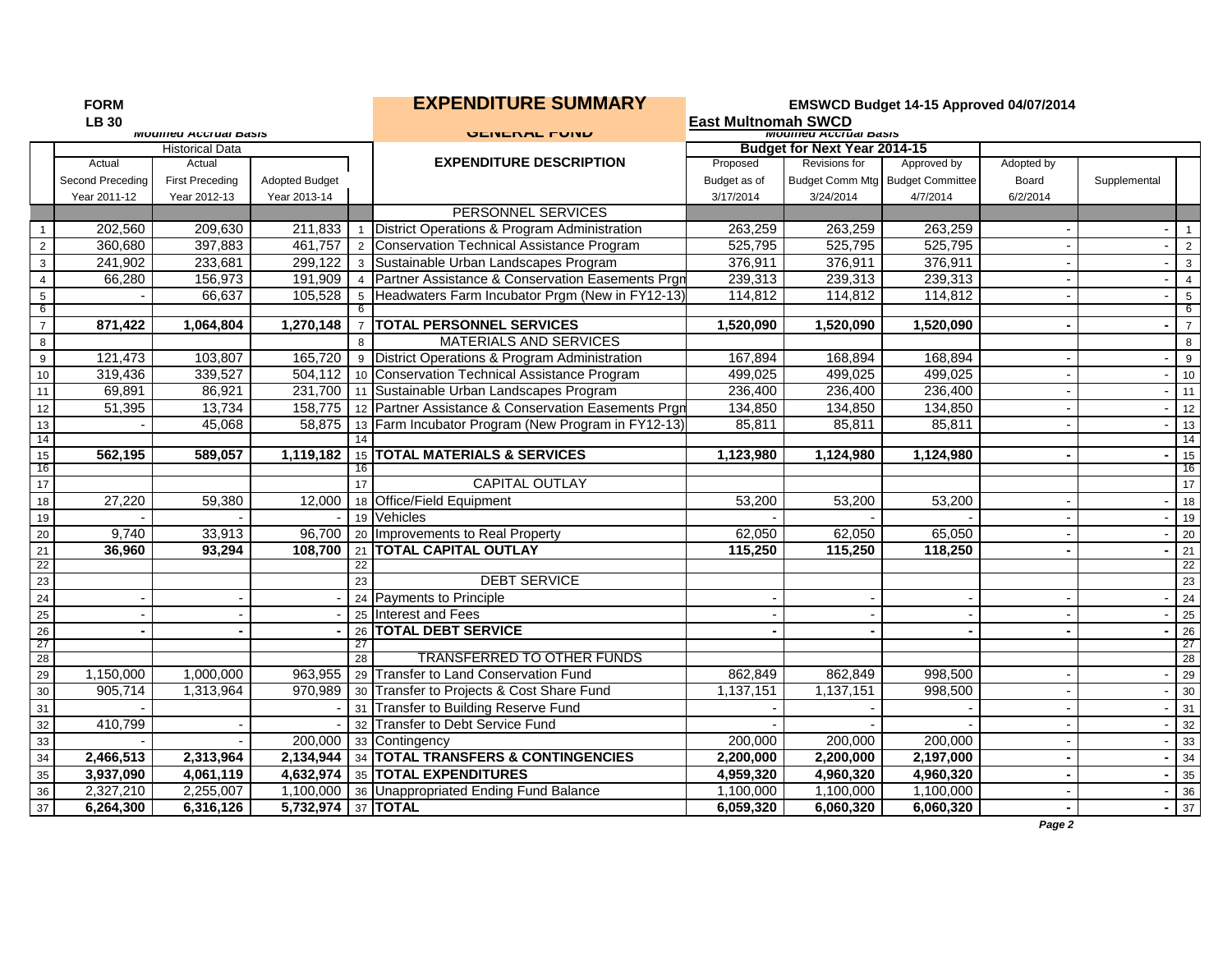| н<br>ı<br>۰, |  |
|--------------|--|
|--------------|--|

# **FORM EMSWCD Budget 14-15 Approved 04/07/2014**<br> **Reset Multipomab SWCD**

|                  | <b>LB 31</b>     | <b>Modified Accrual Basis</b> |                       |              |                                                             | <b>East Multnomah SWCD</b> |                                     |                                  |            |              |                 |
|------------------|------------------|-------------------------------|-----------------------|--------------|-------------------------------------------------------------|----------------------------|-------------------------------------|----------------------------------|------------|--------------|-----------------|
|                  |                  |                               |                       |              | <b>ENTIRE GENERAL FUND</b>                                  |                            | <b>Modified Accrual Basis</b>       |                                  |            |              |                 |
|                  |                  | <b>Historical Data</b>        |                       |              |                                                             |                            | <b>Budget for Next Year 2014-15</b> |                                  |            |              |                 |
|                  | Actual           | Actual                        |                       |              | <b>EXPENDITURE DESCRIPTION</b>                              | Proposed                   | Revisions for                       | Approved by                      | Adopted by |              |                 |
|                  | Second Preceding | <b>First Preceding</b>        | <b>Adopted Budget</b> |              |                                                             | Budget as of               |                                     | Budget Comm Mtg Budget Committee | Board      | Supplemental |                 |
|                  | Year 2011-12     | Year 2012-13                  | Year 2013-14          |              |                                                             | 3/17/2014                  | 3/24/2014                           | 4/7/2014                         | 6/2/2014   |              |                 |
|                  |                  |                               |                       |              | <b>PERSONNEL SERVICES</b>                                   |                            |                                     |                                  |            |              |                 |
|                  | 644,384          | 779,410                       | 866,228               | $\mathbf{1}$ | Salaries and Wages (Total of 17.50 FTE)                     | 1,108,219                  | 1,108,219                           | 1,108,219                        |            |              | $\overline{1}$  |
| $\overline{2}$   | 65,457           | 79,424                        | 87,047                |              | 2 Payroll Taxes                                             | 108,104                    | 108,104                             | 108,104                          |            |              | $\overline{2}$  |
| $\mathbf{3}$     | 11,602           | 15,494                        | 17,384                |              | 3 Worker's Comp Insurance Policy                            | 21,119                     | 21,119                              | 21,119                           |            |              | $\mathbf{3}$    |
| $\overline{4}$   | 142,506          | 185,985                       | 268,501               |              | 4 Employee Benefits                                         | 272,321                    | 272,321                             | 272,321                          |            |              | $\overline{4}$  |
| $\sqrt{5}$       | 3,974            | 3,394                         | 8,007                 |              | 5 Overtime                                                  | 10,327                     | 10,327                              | 10,327                           |            |              | 5               |
| 6                | 3,499            | 1,098                         | 22,982                |              | 6 Temporary Employees                                       |                            |                                     |                                  |            |              | 6               |
| $\overline{7}$   |                  |                               |                       |              |                                                             |                            |                                     |                                  |            |              | $\overline{7}$  |
| 8                | 871,422          | 1,064,804                     | 1,270,148             |              | 8   TOTAL PERSONNEL SERVICES                                | 1,520,090                  | 1,520,090                           | 1,520,090                        |            |              | 8               |
| $\boldsymbol{9}$ |                  |                               |                       | 9            |                                                             |                            |                                     |                                  |            |              | 9               |
| 10               |                  |                               |                       | 10           | MATERIALS AND SERVICES                                      |                            |                                     |                                  |            |              | 10              |
| 11               | 15,000           | 15,000                        | 15,000                |              | 11 Contracted Bookkeeper                                    | 16,200                     | 16,200                              | 16,200                           |            |              | 11              |
| 12               | 4,500            | 4,600                         |                       |              | 5,500   12 Contracted Audit Services                        | 5,600                      | 5,600                               | 5,600                            |            |              | 12              |
| 13               | 19,928           | 11,116                        |                       |              | 43,000 13 Contracted Attorney                               | 34,300                     | 34,300                              | 34,300                           |            |              | 13              |
| 14               |                  |                               |                       |              | 14 Contracted Services for Office Move                      |                            |                                     |                                  |            |              | 14              |
| 15               | 2,486            |                               |                       | 15           | Contracted Real Estate Consultant                           |                            |                                     |                                  |            |              | 15              |
| 16               | 279,733          | 309,685                       | 594,712               |              | 16 Contracted Services                                      | 585,160                    | 585,160                             | 585,160                          |            |              | 16              |
| 17               |                  |                               |                       |              | 17 Contracted Web Designer, Maintenance                     |                            |                                     |                                  |            |              | 17              |
| 18               |                  |                               |                       |              | 18 Contracted Graphic Designer (brochures, etc.)            |                            |                                     |                                  |            |              | 18              |
| 19               |                  |                               |                       |              | 19 Payments to Partners of Jointly-Held Grants              |                            |                                     |                                  |            |              | 19              |
| $\overline{20}$  | 250              | 250                           |                       |              | 250 20 Audit Filing Fee                                     | 250                        | 250                                 | 250                              |            |              | 20              |
| 21               | 238              | 286                           |                       |              | 750 21 Bank/LGIP Fees                                       | 250                        | 250                                 | 250                              |            |              | 21              |
| $\overline{22}$  |                  |                               |                       |              | 200 22 Bulk Mail Permit Renewal                             | 200                        | 200                                 | 200                              |            |              | 22              |
| 23               | 7,688            | 6,803                         |                       |              | 7,000   23   Legal Notice (Ann'l Mtg, Budget Mtgs, Hearing) | 7,000                      | 8,000                               | 8,000                            |            |              | 23              |
| 24               | 1,822            | 3,887                         |                       |              | 8,875 24 License and Fees                                   | 9,175                      | 9,175                               | 9,175                            |            |              | 24              |
| 25               |                  |                               |                       |              | 25 Office Rent                                              |                            |                                     |                                  |            |              | 25              |
| 26               | 5,433            | 9,120                         |                       |              | 17,700 26 Utilities                                         | 19,661                     | 19,661                              | 19,661                           |            |              | $\overline{26}$ |
| 27               | 11,588           | 13,766                        |                       |              | 16,350 27 Telecommunications                                | 16,540                     | 16,540                              | 16,540                           |            |              | 27              |
| 28               | 44,845           | 19,876                        |                       |              | 43,885 28 Repairs/Maintenance                               | 62,194                     | 62,194                              | 62,194                           |            |              | 28              |
| 29               | 2,444            | 9,115                         |                       |              | 9,500 29 Insurance                                          | 9,500                      | 9,500                               | 9,500                            |            |              | 29              |
| 30               | 7,085            | 7,996                         | 11,625                |              | 30 Office Supplies                                          | 11,950                     | 11,950                              | 11,950                           |            |              | 30              |
| 31               | 1,620            | 3,209                         |                       |              | 5,700 31 Postage/Delivery                                   | 6,800                      | 6,800                               | 6,800                            |            |              | 31              |
| 32               | 13,898           | 14,673                        |                       |              | 20,000 32 Printing/Copying                                  | 22,170                     | 22,170                              | 22,170                           |            |              | 32              |
| 33               | 6,612            | 9,050                         |                       |              | 9,600 33 Office Furnishings and Equipment                   | 9,850                      | 9,850                               | 9,850                            |            |              | 33              |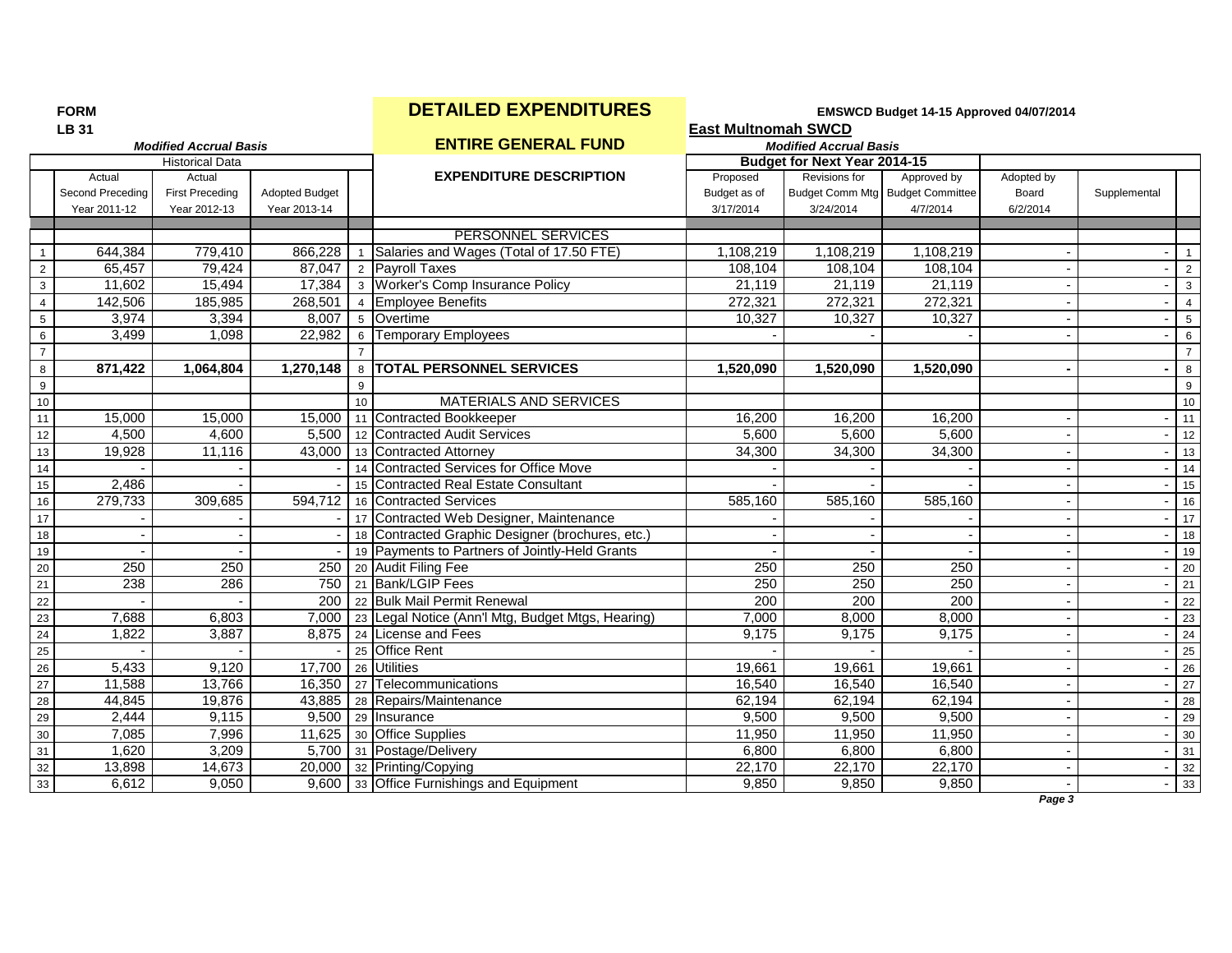# **FORM EXPENDITURES EMSWCD Budget 14-15 Approved 04/07/2014**<br> **Example 24**

|--|--|

|                 | <b>LB 31</b>                               |                                                  |                                       |    |                                                            | <b>East Multnomah SWCD</b>            |                               |                                                             |                                 |              |             |
|-----------------|--------------------------------------------|--------------------------------------------------|---------------------------------------|----|------------------------------------------------------------|---------------------------------------|-------------------------------|-------------------------------------------------------------|---------------------------------|--------------|-------------|
|                 |                                            | <b>Modified Accrual Basis</b>                    |                                       |    | <b>ENTIRE GENERAL FUND</b>                                 |                                       | <b>Modified Accrual Basis</b> |                                                             |                                 |              |             |
|                 |                                            | <b>Historical Data</b>                           |                                       |    |                                                            |                                       | Budget for Next Year 2014-15  |                                                             |                                 |              |             |
|                 | Actual<br>Second Preceding<br>Year 2011-12 | Actual<br><b>First Preceding</b><br>Year 2012-13 | <b>Adopted Budget</b><br>Year 2013-14 |    | <b>EXPENDITURE DESCRIPTION</b>                             | Proposed<br>Budget as of<br>3/17/2014 | Revisions for<br>3/24/2014    | Approved by<br>Budget Comm Mtg Budget Committee<br>4/7/2014 | Adopted by<br>Board<br>6/2/2014 | Supplemental |             |
| 34              | 10,098                                     | 6,439                                            | 27,600                                |    | 34 Advertising                                             | 28,400                                | 28,400                        | 28,400                                                      |                                 |              | 34          |
| 35              | 3,326                                      |                                                  | 11,650                                |    | 35 Signage, Banners, Displays                              | 9,700                                 | 9,700                         | 9,700                                                       |                                 |              | 35          |
| 36              |                                            | 80                                               | 12,500                                |    | 36 Public Relations Promo                                  | 12,000                                | 12,000                        | 12,000                                                      |                                 |              | 36          |
| $\overline{37}$ | 5,863                                      | 1,895                                            | 9,085                                 |    | 37 Dues: SDAO, NACD, RC&D, etc.                            | 9,735                                 | 9,735                         | 9,735                                                       |                                 |              | 37          |
| 38              | 1,060                                      | 1,974                                            |                                       |    | 2,075   38   Subscriptions: QuickBooks, RLIS, Publications | 6,325                                 | 6,325                         | 6,325                                                       | $\sim$                          |              | $rac{8}{5}$ |
| 39              | 39,524                                     | 71,534                                           | 120,375                               |    | 39 Program Supplies (not Cost Share)                       | 111,310                               | 111,310                       | 111,310                                                     |                                 |              | 39          |
| 40              | 20,075                                     | 13,400                                           | 25,150                                |    | 40 Plants & Materials                                      | 25,500                                | 25,500                        | 25,500                                                      |                                 |              | 40          |
| 41              | 2,320                                      | 1,802                                            | 5,600                                 |    | 41 Rent Space: Mtg/Wkshop/Storage/Event/Sale               | 5,400                                 | 5,400                         | 5,400                                                       |                                 |              | 41          |
| 42              | 18,542                                     | 9,404                                            | 4,150                                 |    | 42 Equipment Rental/Lease                                  | 17,200                                | 17,200                        | 17,200                                                      |                                 |              | 42          |
| 43              | 7,571                                      | 10,985                                           | 21,000                                |    | 43 Vehicles: Rent/Lease                                    | 17,000                                | 17,000                        | 17,000                                                      | $\blacksquare$                  |              | 43          |
| 44              | 6,567                                      | 8,724                                            | 14,300                                |    | 44 Training/Development: Staff                             | 12,860                                | 12,860                        | 12,860                                                      |                                 |              | 44          |
| 45              | 250                                        | 330                                              | 2,000                                 |    | 45 Training/Development: Board                             | 2,000                                 | 2,000                         | 2,000                                                       |                                 |              | 45          |
| 46              | 3,368                                      | 1,017                                            | 12,800                                |    | 46 Out of Town Travel: Staff                               | 11,750                                | 11,750                        | 11,750                                                      |                                 |              | 46          |
| 47              | 724                                        | 488                                              | 2,000                                 |    | 47 Out of Town Travel: Board                               | 2,000                                 | 2,000                         | 2,000                                                       |                                 |              | 47          |
| 48              | 15,209                                     | 19,123                                           | 24,000                                |    | 48 Local Mileage, Parking, Bus: Staff                      | 19,200                                | 19,200                        | 19,200                                                      |                                 |              | 48          |
| 49              |                                            |                                                  | 500                                   |    | 49 Local Mileage, Parking, Bus: Board                      | 500                                   | 500                           | 500                                                         | $\blacksquare$                  |              | 49          |
| 50              | 250                                        | 1,190                                            | 9,550                                 |    | 50 Vol/Board/Staff/Cooperator Recognition                  | 9,350                                 | 9,350                         | 9,350                                                       |                                 |              | 50          |
| $\overline{51}$ | 2,280                                      | 2,210                                            | 4,800                                 |    | 51 Volunt'r Refreshmts, Annual Mtg, Budget Mtgs            | 6,500                                 | 6,500                         | 6,500                                                       |                                 |              | 51          |
| 52              |                                            | 32                                               | 400                                   |    | 52 Misc Expenses                                           | 450                                   | 450                           | 450                                                         |                                 |              | 52          |
| 53              |                                            |                                                  |                                       | 53 |                                                            |                                       |                               |                                                             |                                 |              | 53          |
| 54              |                                            |                                                  |                                       | 54 |                                                            |                                       |                               |                                                             |                                 |              | 54          |
| 55              | 562,195                                    | 589,057                                          | 1,119,182                             |    | 55 TOTAL MATERIALS AND SERVICES                            | 1,123,980                             | 1,124,980                     | 1,124,980                                                   |                                 |              | 55          |
| 56              |                                            |                                                  |                                       | 56 |                                                            |                                       |                               |                                                             |                                 |              | 56          |
| 57              |                                            |                                                  |                                       | 57 | <b>CAPITAL OUTLAY</b>                                      |                                       |                               |                                                             |                                 |              | 57          |
| 58              | 27,220                                     | 59,380                                           | 12,000                                |    | 58 Office/Field Equipment                                  | 53,200                                | 53,200                        | 53,200                                                      |                                 |              | 58          |
| 59              |                                            |                                                  |                                       |    | 59 Vehicles                                                |                                       |                               |                                                             |                                 |              | 59          |
| 60              | 9,740                                      | 33,913                                           | 96,700                                |    | 60 Improvements to Real Property                           | 62,050                                | 62,050                        | 65,050                                                      |                                 |              | 60          |
| 61              |                                            |                                                  |                                       | 61 |                                                            |                                       |                               |                                                             |                                 |              | 61          |
| 62              | 36,960                                     | 93,294                                           | 108,700                               |    | 62 TOTAL CAPITAL OUTLAY                                    | 115,250                               | 115,250                       | 118,250                                                     |                                 |              | 62          |
| 63              |                                            |                                                  |                                       | 63 |                                                            |                                       |                               |                                                             |                                 |              | 63          |
| 64              |                                            |                                                  |                                       | 64 | <b>DEBT SERVICE</b>                                        |                                       |                               |                                                             |                                 |              | 64          |
| 65              |                                            |                                                  |                                       |    | 65 Payments to Principle                                   |                                       |                               |                                                             |                                 |              | 65          |
| 66              |                                            |                                                  |                                       |    | 66 Interest and Fees                                       |                                       |                               |                                                             |                                 |              | 66          |
| 67              |                                            |                                                  |                                       | 67 |                                                            |                                       |                               |                                                             |                                 |              | 67          |
| 68              |                                            |                                                  |                                       |    | 68 TOTAL DEBT SERVICE                                      |                                       |                               |                                                             |                                 |              | 68          |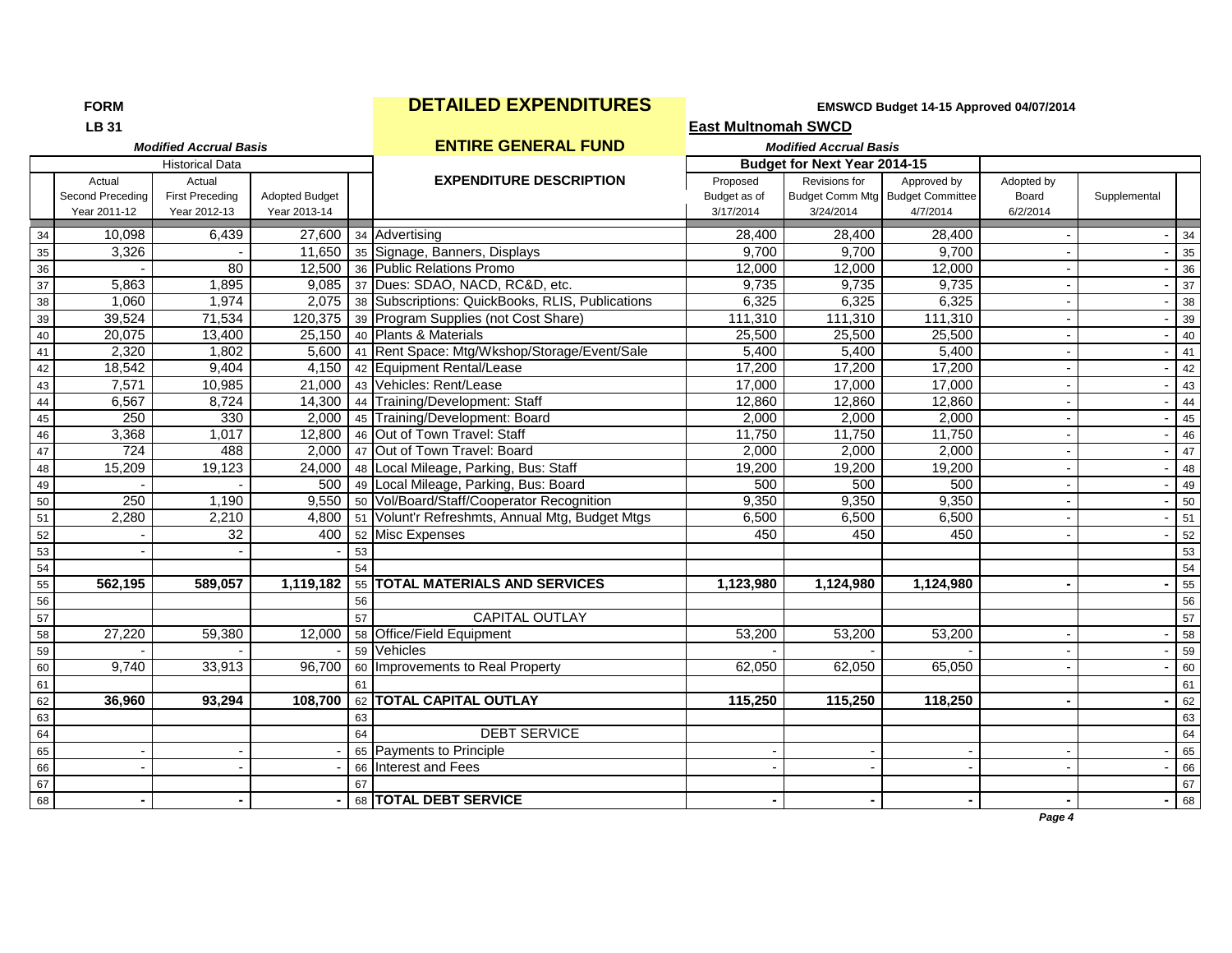|    | LB 31                                      |                                                  |                                       |    | <b>East Multnomah SWCD</b>                      |                                       |                                     |                                                             |                                 |              |        |  |  |  |
|----|--------------------------------------------|--------------------------------------------------|---------------------------------------|----|-------------------------------------------------|---------------------------------------|-------------------------------------|-------------------------------------------------------------|---------------------------------|--------------|--------|--|--|--|
|    |                                            | <b>Modified Accrual Basis</b>                    |                                       |    | <b>ENTIRE GENERAL FUND</b>                      |                                       | <b>Modified Accrual Basis</b>       |                                                             |                                 |              |        |  |  |  |
|    |                                            | <b>Historical Data</b>                           |                                       |    |                                                 |                                       | <b>Budget for Next Year 2014-15</b> |                                                             |                                 |              |        |  |  |  |
|    | Actual<br>Second Preceding<br>Year 2011-12 | Actual<br><b>First Preceding</b><br>Year 2012-13 | <b>Adopted Budget</b><br>Year 2013-14 |    | <b>EXPENDITURE DESCRIPTION</b>                  | Proposed<br>Budget as of<br>3/17/2014 | Revisions for<br>3/24/2014          | Approved by<br>Budget Comm Mtg Budget Committee<br>4/7/2014 | Adopted by<br>Board<br>6/2/2014 | Supplemental |        |  |  |  |
|    |                                            |                                                  |                                       |    |                                                 |                                       |                                     |                                                             |                                 |              |        |  |  |  |
| 69 |                                            |                                                  | $200,000$ 69                          |    | <b>CONTINGENCIES</b>                            | 200,000                               | 200,000                             | 200,000                                                     |                                 |              | 69     |  |  |  |
| 70 |                                            |                                                  | 200,000                               |    | 70 Contingency                                  | 200,000                               | 200,000                             | 200,000                                                     |                                 |              | 70     |  |  |  |
| 71 |                                            |                                                  |                                       |    |                                                 |                                       |                                     |                                                             |                                 |              | 71     |  |  |  |
| 72 | 2,466,513                                  | 2,313,964                                        | 1,934,944                             | 72 | TRANSFERS TO SPECIAL FUNDS                      | 2,000,000                             | 2,000,000                           | 1,997,000                                                   |                                 |              | 72     |  |  |  |
| 73 | ,150,000                                   | 1,000,000                                        | 963,955                               |    | 73 Transfer to Land Conservation Fund           | 862,849                               | 862,849                             | 998,500                                                     |                                 |              | 73     |  |  |  |
| 74 | 905,714                                    | 1,313,964                                        | 970,989                               |    | 74 Transfer to Projects & Cost Share Fund       | 1,137,151                             | 1,137,151                           | 998,500                                                     |                                 |              | 74     |  |  |  |
| 75 | 410,799                                    |                                                  |                                       |    | 75 Transfer to Debt Service Fund                |                                       |                                     |                                                             |                                 |              | 75     |  |  |  |
| 76 |                                            |                                                  |                                       | 76 |                                                 |                                       |                                     |                                                             |                                 |              | 76     |  |  |  |
| 77 |                                            |                                                  |                                       | 77 | <b>TRANSFERS TO RESERVE FUND</b>                |                                       |                                     |                                                             |                                 |              | 77     |  |  |  |
| 78 |                                            |                                                  |                                       |    | 78 Transfer to Building Reserve Fund            |                                       |                                     |                                                             |                                 |              | 78     |  |  |  |
| 79 |                                            |                                                  |                                       | 79 |                                                 |                                       |                                     |                                                             |                                 |              | 79     |  |  |  |
| 80 | 2,466,513                                  | 2,313,964                                        | 2,134,944                             | 80 | <b>ITOTAL TRANSFERS &amp; CONTINGENCIES</b>     | 2,200,000                             | 2,200,000                           | 2,197,000                                                   |                                 |              | 80     |  |  |  |
| 81 |                                            |                                                  |                                       | 81 |                                                 |                                       |                                     |                                                             |                                 |              | 81     |  |  |  |
| 82 | 3,937,090                                  | 4,061,119                                        | 4,632,974                             |    | 82 Total Expenditures                           | 4,959,320                             | 4,960,320                           | 4,960,320                                                   |                                 |              | 82     |  |  |  |
| 83 | 2,327,210                                  | 2,255,007                                        |                                       |    | 1,100,000 83 UNAPPROPRIATED ENDING FUND BALANCE | 1,100,000                             | 1,100,000                           | 1,100,000                                                   |                                 |              | 83     |  |  |  |
| 84 | 6,264,300                                  | 6,316,126                                        |                                       |    | 5,732,974   84   TOTAL REQUIREMENTS             | 6,059,320                             | 6,060,320                           | 6,060,320                                                   |                                 |              | $- 84$ |  |  |  |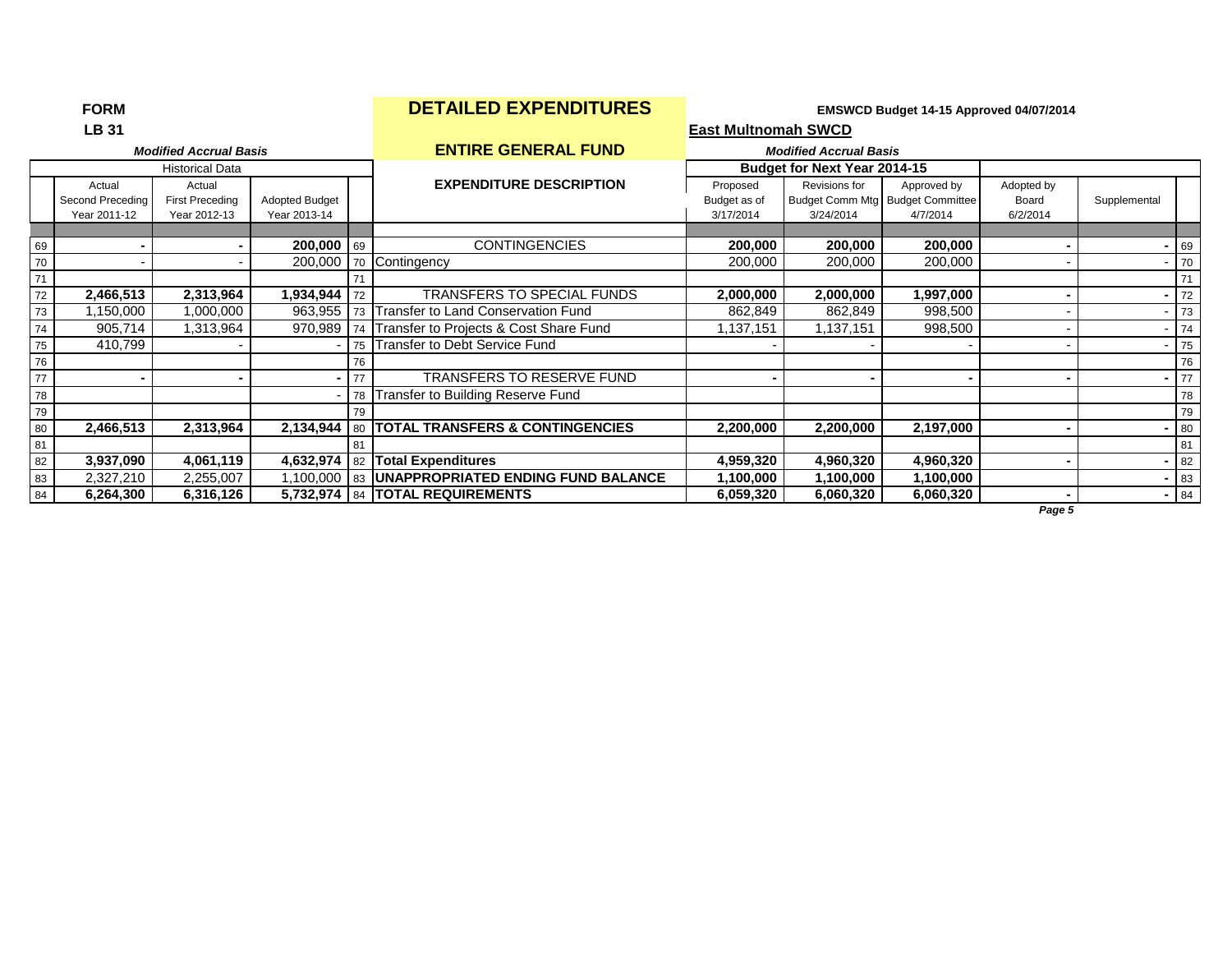## **FORM EMSWCD Budget 14-15 Approved 04/07/2014**<br> **Reserved 04/07/2014**<br> **Exact Multhomab SWCD**

|                 | LB 31            |                               |                       |                 |                                                   | <b>East Multnomah SWCD</b> |                               |                                  |            |              |                 |
|-----------------|------------------|-------------------------------|-----------------------|-----------------|---------------------------------------------------|----------------------------|-------------------------------|----------------------------------|------------|--------------|-----------------|
|                 |                  | <b>Modified Accrual Basis</b> |                       |                 | <b>District Operations/Administration</b>         |                            | <b>Modified Accrual Basis</b> |                                  |            |              |                 |
|                 |                  | <b>Historical Data</b>        |                       |                 |                                                   |                            | Budget for Next Year 2014-15  |                                  |            |              |                 |
|                 | Actual           | Actual                        |                       |                 | <b>EXPENDITURE DESCRIPTION</b>                    | Proposed                   | Revisions for                 | Approved by                      | Adopted by |              |                 |
|                 | Second Preceding | <b>First Preceding</b>        | <b>Adopted Budget</b> |                 |                                                   | Budget as of               |                               | Budget Comm Mtg Budget Committee | Board      | Supplemental |                 |
|                 | Year 2011-12     | Year 2012-13                  | Year 2013-14          |                 |                                                   | 3/17/2014                  | 3/24/2014                     | 4/7/2014                         | 6/2/2014   |              |                 |
|                 |                  |                               |                       |                 | PERSONNEL SERVICES                                |                            |                               |                                  |            |              |                 |
| $\mathbf{1}$    | 150,323          | 148,861                       | 152,491               |                 | 1 Salaries and Wages (Total of 2.65 FTE)          | 189,815                    | 189,815                       | 189,815                          |            |              | $\mathbf{1}$    |
| $\overline{2}$  | 15,070           | 14,841                        | 15.287                |                 | 2 Payroll Taxes                                   | 18,444                     | 18,444                        | 18,444                           |            |              | 2               |
| 3               | 1,276            | 931                           |                       |                 | 1,078 3 Worker's Comp Insurance Policy            | 1,571                      | 1,571                         | 1,571                            |            |              | $\mathbf{3}$    |
| $\overline{4}$  | 35,891           | 44,695                        | 41,415                | $\overline{4}$  | <b>Employee Benefits</b>                          | 51,119                     | 51,119                        | 51,119                           |            |              | $\overline{4}$  |
| 5               |                  | 303                           | 1,563                 | $5\overline{5}$ | Overtime                                          | 2,310                      | 2,310                         | 2,310                            |            |              | 5               |
| 6               |                  |                               |                       | 6               | <b>Temporary Employees</b>                        |                            |                               |                                  |            |              | 6               |
| $\overline{7}$  |                  |                               |                       |                 |                                                   |                            |                               |                                  |            |              | $\overline{7}$  |
| 8               | 202,560          | 209,630                       | 211,833               | 8               | <b>TOTAL PERSONNEL SERVICES</b>                   | 263,259                    | 263,259                       | 263,259                          |            |              | 8               |
| 9               |                  |                               |                       | 9               |                                                   |                            |                               |                                  |            |              | 9               |
| 10              |                  |                               |                       | 10              | <b>MATERIALS AND SERVICES</b>                     |                            |                               |                                  |            |              | 10              |
| 11              | 15,000           | 15,000                        | 15,000                |                 | 11 Contracted Bookkeeper                          | 16,200                     | 16,200                        | 16,200                           |            |              | 11              |
| 12              | 4,500            | 4,600                         | 5,500                 |                 | 12 Contracted Audit Services                      | 5,600                      | 5,600                         | 5,600                            |            |              | 12              |
| $13$            | 3,456            | 7,056                         | 7,000                 |                 | 13 Contracted Attorney                            | 8,000                      | 8,000                         | 8,000                            |            |              | 13              |
| 14              |                  |                               |                       | 14              | Contracted Services for Office Move               |                            |                               |                                  |            |              | 14              |
| 15              |                  |                               |                       | 15              | Contracted Real Estate Consultant                 |                            |                               |                                  |            |              | 15              |
| 16              | 30,054           | 5,822                         | 24,000                |                 | 16 Contracted Services                            | 14,000                     | 14,000                        | 14,000                           |            |              | 16              |
| $17$            |                  |                               |                       |                 | 17 Contracted Web Designer, Maintenance           |                            |                               |                                  |            |              | 17              |
| 18              |                  |                               |                       |                 | 18 Contracted Graphic Designer (brochures, etc.)  |                            |                               |                                  |            |              | 18              |
| 19              |                  |                               |                       |                 | 19 Payments to Partners of Jointly-Held Grants    |                            |                               |                                  |            |              | 19              |
| 20              | 250              | 250                           | 250                   |                 | 20 Audit Filing Fee                               | 250                        | 250                           | 250                              |            |              | 20              |
| $\overline{21}$ | 230              | 261                           | 250                   |                 | 21 Bank/LGIP Fees                                 | 250                        | 250                           | 250                              |            |              | 21              |
| 22              |                  |                               | 200                   |                 | 22 Bulk Mail Permit Renewal                       | 200                        | 200                           | 200                              |            |              | 22              |
| 23              | 7,688            | 6,803                         | 7,000                 |                 | 23 Legal Notice (Ann'l Mtg, Budget Mtgs, Hearing) | 7,000                      | 8,000                         | 8,000                            |            |              | 23              |
| $24\,$          | 919              | 3,095                         | 5,375                 |                 | 24 License and Fees                               | 5,450                      | 5,450                         | 5,450                            |            |              | $\overline{24}$ |
| 25              |                  |                               |                       |                 | 25 Office Rent                                    |                            |                               |                                  |            |              | 25              |
| 26              | 5,433            | 6,806                         | 7,800                 |                 | 26 Utilities                                      | 7,000                      | 7,000                         | 7,000                            |            |              | 26              |
| $27\,$          | 10,350           | 12,417                        | 13,000                |                 | 27 Telecommunications                             | 10,000                     | 10,000                        | 10,000                           |            |              | $\overline{27}$ |
| 28              | 21,005           | 15,697                        | 23,885                |                 | 28 Repairs/Maintenance                            | 39,634                     | 39,634                        | 39,634                           |            |              | 28              |
| 29              | 2,444            | 9,115                         | 9,500                 |                 | 29 Insurance                                      | 9,500                      | 9,500                         | 9,500                            |            |              | 29              |
| 30              | 3,771            | 5,418                         | 8,000                 |                 | 30 Office Supplies                                | 8,000                      | 8,000                         | 8,000                            |            |              | 30              |
| 31              | 352              | 289                           | 500                   |                 | 31 Postage/Delivery                               | 500                        | 500                           | 500                              |            |              | 31              |
| 32              | 741              | 607                           | 1,000                 |                 | 32 Printing/Copying                               | 1,000                      | 1,000                         | 1,000                            |            |              | 32              |
| 33              | 1,424            | 3,440                         |                       |                 | 6,000 33 Office Furnishings and Equipment         | 7,500                      | 7,500                         | 7,500                            |            |              | 33              |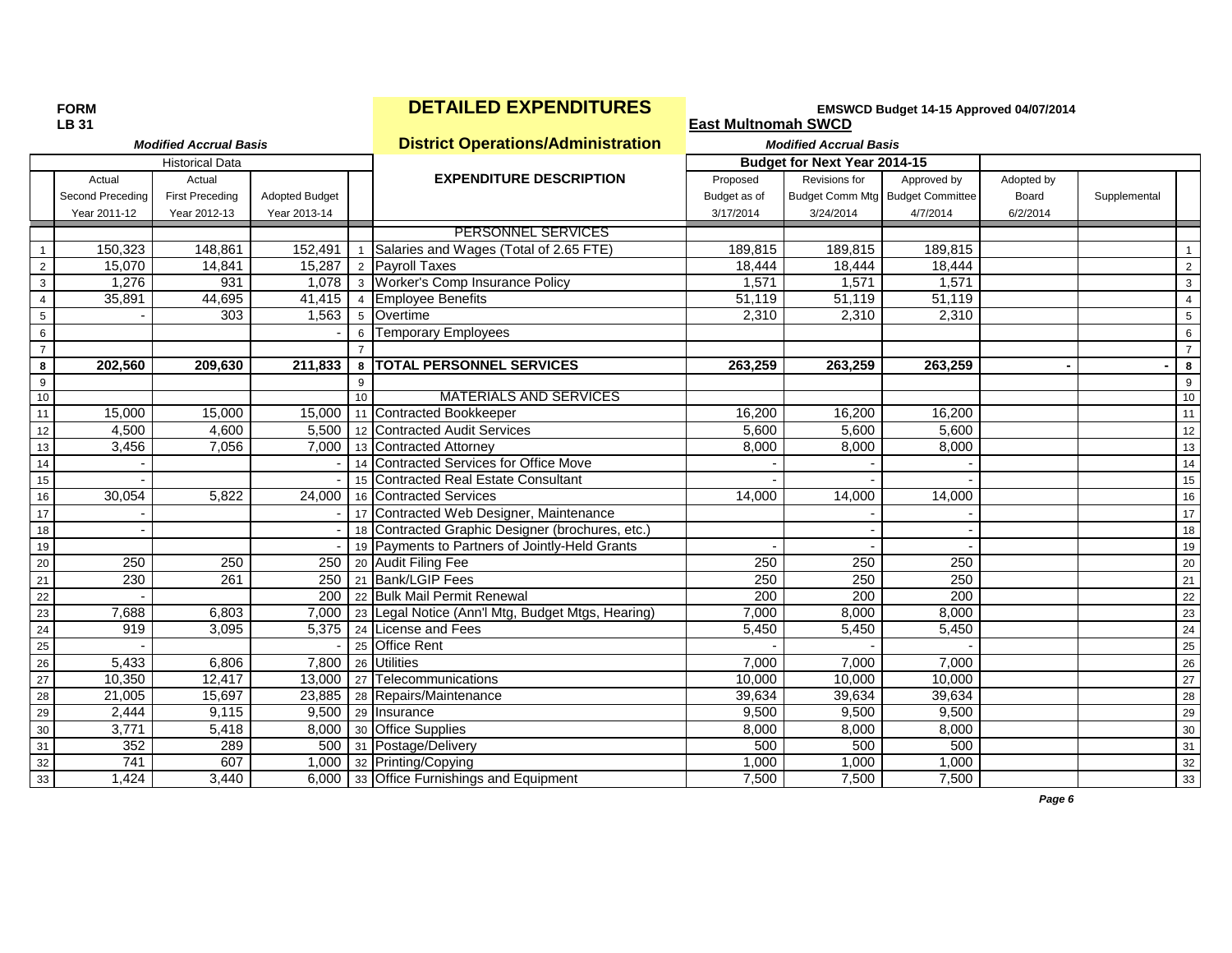| <b>LB 31</b>                  |                                           | <b>East Multnomah SWCD</b>    |
|-------------------------------|-------------------------------------------|-------------------------------|
| <b>Modified Accrual Basis</b> | <b>District Operations/Administration</b> | <b>Modified Accrual Basis</b> |

| <b>Budget for Next Year 2014-15</b><br><b>Historical Data</b><br><b>EXPENDITURE DESCRIPTION</b><br>Revisions for<br>Actual<br>Proposed<br>Approved by<br>Adopted by<br>Actual<br><b>First Preceding</b><br>Budget Comm Mtg Budget Committee<br>Second Preceding<br><b>Adopted Budget</b><br>Budget as of<br>Board<br>Supplemental<br>Year 2011-12<br>Year 2012-13<br>Year 2013-14<br>3/17/2014<br>3/24/2014<br>4/7/2014<br>6/2/2014<br>261<br>572<br>300 34 Advertising<br>500<br>500<br>500<br>34<br>885<br>35<br>250 35 Signage, Banners, Displays<br>500 36 Public Relations Promo<br>500<br>500<br>500<br>$36\,$<br>5,370<br>160<br>8,435 37 Dues: SDAO, NACD, RC&D, etc.<br>8,435<br>8,435<br>37<br>8,435<br>662<br>1,175 38 Subscriptions: QuickBooks, RLIS, Publications<br>1,190<br>1,175<br>1,175<br>1,175<br>38<br>24<br>200 39 Program Supplies (not Cost Share)<br>39<br>92<br>578<br>500<br>500<br>150<br>40 Plants & Materials<br>500<br>40<br>41 Rent Space: Mtg/Wkshop/Storage/Event/Sale<br>41<br>500<br>500<br>500<br>42<br>1,000<br>42 Equipment Rental/Lease<br>43 Vehicles: Rent/Lease<br>43<br>2,084<br>1,255<br>4,700 44 Training/Development: Staff<br>2,400<br>2,400<br>2,400<br>44<br>250<br>330<br>1,500 45 Training/Development: Board<br>1,500<br>1,500<br>1,500<br>45<br>738<br>458<br>2,000 46 Out of Town Travel: Staff<br>1,500<br>1,500<br>1,500<br>46<br>$\overline{724}$<br>488<br>47 Out of Town Travel: Board<br>1,500<br>1,500<br>1,500<br>47<br>1,500<br>526<br>387<br>1,000<br>1,000<br>1,000 48 Local Mileage, Parking, Bus: Staff<br>1,000<br>48<br>500 49 Local Mileage, Parking, Bus: Board<br>500<br>500<br>500<br>49<br>250<br>950<br>6,750   50   Vol/Board/Staff/Cooperator Recognition<br>6,300<br>6,300<br>6,300<br>50<br>1,500   51   Volunt'r Refreshmts, Annual Mtg, Budget Mtgs<br>1,506<br>1,217<br>51<br>1.500<br>1.500<br>1.500<br>52<br>32<br>52 Misc Expenses<br>53<br>53<br>54<br>54<br>121,473<br>55 TOTAL MATERIALS AND SERVICES<br>55<br>103,807<br>165,720<br>167,894<br>168,894<br>168,894<br>56<br>56<br><b>CAPITAL OUTLAY</b><br>57<br>57<br>5,720<br><b>Office/Field Equipment</b><br>58<br>58<br>59<br>Vehicles<br>59<br>9,740<br>60 Improvements to Real Property<br>60<br>8,000<br>8,000<br>8,000<br>61<br>61<br><b>TOTAL CAPITAL OUTLAY</b><br>15,460<br>8,000<br>8.000<br>8,000<br>62<br>62<br>63<br>63<br><b>DEBT SERVICE</b><br>64<br>64<br>65 Payments to Principle<br>65<br>66 Interest and Fees<br>66<br>67<br>67<br>68 TOTAL DEBT SERVICE<br>68 | MUUILICU ACCIUAI DASIS |  |  |  | <u>District Operations/Administration</u> | <b><i>INCONTED ACCIUS DASIS</i></b> |  |  |  |    |
|---------------------------------------------------------------------------------------------------------------------------------------------------------------------------------------------------------------------------------------------------------------------------------------------------------------------------------------------------------------------------------------------------------------------------------------------------------------------------------------------------------------------------------------------------------------------------------------------------------------------------------------------------------------------------------------------------------------------------------------------------------------------------------------------------------------------------------------------------------------------------------------------------------------------------------------------------------------------------------------------------------------------------------------------------------------------------------------------------------------------------------------------------------------------------------------------------------------------------------------------------------------------------------------------------------------------------------------------------------------------------------------------------------------------------------------------------------------------------------------------------------------------------------------------------------------------------------------------------------------------------------------------------------------------------------------------------------------------------------------------------------------------------------------------------------------------------------------------------------------------------------------------------------------------------------------------------------------------------------------------------------------------------------------------------------------------------------------------------------------------------------------------------------------------------------------------------------------------------------------------------------------------------------------------------------------------------------------------------------------------------------------------------------------------------------------------------------------------------------------------------------------------------------|------------------------|--|--|--|-------------------------------------------|-------------------------------------|--|--|--|----|
|                                                                                                                                                                                                                                                                                                                                                                                                                                                                                                                                                                                                                                                                                                                                                                                                                                                                                                                                                                                                                                                                                                                                                                                                                                                                                                                                                                                                                                                                                                                                                                                                                                                                                                                                                                                                                                                                                                                                                                                                                                                                                                                                                                                                                                                                                                                                                                                                                                                                                                                                 |                        |  |  |  |                                           |                                     |  |  |  |    |
|                                                                                                                                                                                                                                                                                                                                                                                                                                                                                                                                                                                                                                                                                                                                                                                                                                                                                                                                                                                                                                                                                                                                                                                                                                                                                                                                                                                                                                                                                                                                                                                                                                                                                                                                                                                                                                                                                                                                                                                                                                                                                                                                                                                                                                                                                                                                                                                                                                                                                                                                 |                        |  |  |  |                                           |                                     |  |  |  |    |
|                                                                                                                                                                                                                                                                                                                                                                                                                                                                                                                                                                                                                                                                                                                                                                                                                                                                                                                                                                                                                                                                                                                                                                                                                                                                                                                                                                                                                                                                                                                                                                                                                                                                                                                                                                                                                                                                                                                                                                                                                                                                                                                                                                                                                                                                                                                                                                                                                                                                                                                                 |                        |  |  |  |                                           |                                     |  |  |  |    |
|                                                                                                                                                                                                                                                                                                                                                                                                                                                                                                                                                                                                                                                                                                                                                                                                                                                                                                                                                                                                                                                                                                                                                                                                                                                                                                                                                                                                                                                                                                                                                                                                                                                                                                                                                                                                                                                                                                                                                                                                                                                                                                                                                                                                                                                                                                                                                                                                                                                                                                                                 |                        |  |  |  |                                           |                                     |  |  |  |    |
|                                                                                                                                                                                                                                                                                                                                                                                                                                                                                                                                                                                                                                                                                                                                                                                                                                                                                                                                                                                                                                                                                                                                                                                                                                                                                                                                                                                                                                                                                                                                                                                                                                                                                                                                                                                                                                                                                                                                                                                                                                                                                                                                                                                                                                                                                                                                                                                                                                                                                                                                 |                        |  |  |  |                                           |                                     |  |  |  |    |
|                                                                                                                                                                                                                                                                                                                                                                                                                                                                                                                                                                                                                                                                                                                                                                                                                                                                                                                                                                                                                                                                                                                                                                                                                                                                                                                                                                                                                                                                                                                                                                                                                                                                                                                                                                                                                                                                                                                                                                                                                                                                                                                                                                                                                                                                                                                                                                                                                                                                                                                                 |                        |  |  |  |                                           |                                     |  |  |  | 34 |
|                                                                                                                                                                                                                                                                                                                                                                                                                                                                                                                                                                                                                                                                                                                                                                                                                                                                                                                                                                                                                                                                                                                                                                                                                                                                                                                                                                                                                                                                                                                                                                                                                                                                                                                                                                                                                                                                                                                                                                                                                                                                                                                                                                                                                                                                                                                                                                                                                                                                                                                                 |                        |  |  |  |                                           |                                     |  |  |  | 35 |
|                                                                                                                                                                                                                                                                                                                                                                                                                                                                                                                                                                                                                                                                                                                                                                                                                                                                                                                                                                                                                                                                                                                                                                                                                                                                                                                                                                                                                                                                                                                                                                                                                                                                                                                                                                                                                                                                                                                                                                                                                                                                                                                                                                                                                                                                                                                                                                                                                                                                                                                                 |                        |  |  |  |                                           |                                     |  |  |  | 36 |
|                                                                                                                                                                                                                                                                                                                                                                                                                                                                                                                                                                                                                                                                                                                                                                                                                                                                                                                                                                                                                                                                                                                                                                                                                                                                                                                                                                                                                                                                                                                                                                                                                                                                                                                                                                                                                                                                                                                                                                                                                                                                                                                                                                                                                                                                                                                                                                                                                                                                                                                                 |                        |  |  |  |                                           |                                     |  |  |  | 37 |
|                                                                                                                                                                                                                                                                                                                                                                                                                                                                                                                                                                                                                                                                                                                                                                                                                                                                                                                                                                                                                                                                                                                                                                                                                                                                                                                                                                                                                                                                                                                                                                                                                                                                                                                                                                                                                                                                                                                                                                                                                                                                                                                                                                                                                                                                                                                                                                                                                                                                                                                                 |                        |  |  |  |                                           |                                     |  |  |  | 38 |
|                                                                                                                                                                                                                                                                                                                                                                                                                                                                                                                                                                                                                                                                                                                                                                                                                                                                                                                                                                                                                                                                                                                                                                                                                                                                                                                                                                                                                                                                                                                                                                                                                                                                                                                                                                                                                                                                                                                                                                                                                                                                                                                                                                                                                                                                                                                                                                                                                                                                                                                                 |                        |  |  |  |                                           |                                     |  |  |  | 39 |
|                                                                                                                                                                                                                                                                                                                                                                                                                                                                                                                                                                                                                                                                                                                                                                                                                                                                                                                                                                                                                                                                                                                                                                                                                                                                                                                                                                                                                                                                                                                                                                                                                                                                                                                                                                                                                                                                                                                                                                                                                                                                                                                                                                                                                                                                                                                                                                                                                                                                                                                                 |                        |  |  |  |                                           |                                     |  |  |  | 40 |
|                                                                                                                                                                                                                                                                                                                                                                                                                                                                                                                                                                                                                                                                                                                                                                                                                                                                                                                                                                                                                                                                                                                                                                                                                                                                                                                                                                                                                                                                                                                                                                                                                                                                                                                                                                                                                                                                                                                                                                                                                                                                                                                                                                                                                                                                                                                                                                                                                                                                                                                                 |                        |  |  |  |                                           |                                     |  |  |  | 41 |
|                                                                                                                                                                                                                                                                                                                                                                                                                                                                                                                                                                                                                                                                                                                                                                                                                                                                                                                                                                                                                                                                                                                                                                                                                                                                                                                                                                                                                                                                                                                                                                                                                                                                                                                                                                                                                                                                                                                                                                                                                                                                                                                                                                                                                                                                                                                                                                                                                                                                                                                                 |                        |  |  |  |                                           |                                     |  |  |  | 42 |
|                                                                                                                                                                                                                                                                                                                                                                                                                                                                                                                                                                                                                                                                                                                                                                                                                                                                                                                                                                                                                                                                                                                                                                                                                                                                                                                                                                                                                                                                                                                                                                                                                                                                                                                                                                                                                                                                                                                                                                                                                                                                                                                                                                                                                                                                                                                                                                                                                                                                                                                                 |                        |  |  |  |                                           |                                     |  |  |  | 43 |
|                                                                                                                                                                                                                                                                                                                                                                                                                                                                                                                                                                                                                                                                                                                                                                                                                                                                                                                                                                                                                                                                                                                                                                                                                                                                                                                                                                                                                                                                                                                                                                                                                                                                                                                                                                                                                                                                                                                                                                                                                                                                                                                                                                                                                                                                                                                                                                                                                                                                                                                                 |                        |  |  |  |                                           |                                     |  |  |  | 44 |
|                                                                                                                                                                                                                                                                                                                                                                                                                                                                                                                                                                                                                                                                                                                                                                                                                                                                                                                                                                                                                                                                                                                                                                                                                                                                                                                                                                                                                                                                                                                                                                                                                                                                                                                                                                                                                                                                                                                                                                                                                                                                                                                                                                                                                                                                                                                                                                                                                                                                                                                                 |                        |  |  |  |                                           |                                     |  |  |  | 45 |
|                                                                                                                                                                                                                                                                                                                                                                                                                                                                                                                                                                                                                                                                                                                                                                                                                                                                                                                                                                                                                                                                                                                                                                                                                                                                                                                                                                                                                                                                                                                                                                                                                                                                                                                                                                                                                                                                                                                                                                                                                                                                                                                                                                                                                                                                                                                                                                                                                                                                                                                                 |                        |  |  |  |                                           |                                     |  |  |  | 46 |
|                                                                                                                                                                                                                                                                                                                                                                                                                                                                                                                                                                                                                                                                                                                                                                                                                                                                                                                                                                                                                                                                                                                                                                                                                                                                                                                                                                                                                                                                                                                                                                                                                                                                                                                                                                                                                                                                                                                                                                                                                                                                                                                                                                                                                                                                                                                                                                                                                                                                                                                                 |                        |  |  |  |                                           |                                     |  |  |  | 47 |
|                                                                                                                                                                                                                                                                                                                                                                                                                                                                                                                                                                                                                                                                                                                                                                                                                                                                                                                                                                                                                                                                                                                                                                                                                                                                                                                                                                                                                                                                                                                                                                                                                                                                                                                                                                                                                                                                                                                                                                                                                                                                                                                                                                                                                                                                                                                                                                                                                                                                                                                                 |                        |  |  |  |                                           |                                     |  |  |  | 48 |
|                                                                                                                                                                                                                                                                                                                                                                                                                                                                                                                                                                                                                                                                                                                                                                                                                                                                                                                                                                                                                                                                                                                                                                                                                                                                                                                                                                                                                                                                                                                                                                                                                                                                                                                                                                                                                                                                                                                                                                                                                                                                                                                                                                                                                                                                                                                                                                                                                                                                                                                                 |                        |  |  |  |                                           |                                     |  |  |  | 49 |
|                                                                                                                                                                                                                                                                                                                                                                                                                                                                                                                                                                                                                                                                                                                                                                                                                                                                                                                                                                                                                                                                                                                                                                                                                                                                                                                                                                                                                                                                                                                                                                                                                                                                                                                                                                                                                                                                                                                                                                                                                                                                                                                                                                                                                                                                                                                                                                                                                                                                                                                                 |                        |  |  |  |                                           |                                     |  |  |  | 50 |
|                                                                                                                                                                                                                                                                                                                                                                                                                                                                                                                                                                                                                                                                                                                                                                                                                                                                                                                                                                                                                                                                                                                                                                                                                                                                                                                                                                                                                                                                                                                                                                                                                                                                                                                                                                                                                                                                                                                                                                                                                                                                                                                                                                                                                                                                                                                                                                                                                                                                                                                                 |                        |  |  |  |                                           |                                     |  |  |  | 51 |
|                                                                                                                                                                                                                                                                                                                                                                                                                                                                                                                                                                                                                                                                                                                                                                                                                                                                                                                                                                                                                                                                                                                                                                                                                                                                                                                                                                                                                                                                                                                                                                                                                                                                                                                                                                                                                                                                                                                                                                                                                                                                                                                                                                                                                                                                                                                                                                                                                                                                                                                                 |                        |  |  |  |                                           |                                     |  |  |  | 52 |
|                                                                                                                                                                                                                                                                                                                                                                                                                                                                                                                                                                                                                                                                                                                                                                                                                                                                                                                                                                                                                                                                                                                                                                                                                                                                                                                                                                                                                                                                                                                                                                                                                                                                                                                                                                                                                                                                                                                                                                                                                                                                                                                                                                                                                                                                                                                                                                                                                                                                                                                                 |                        |  |  |  |                                           |                                     |  |  |  | 53 |
|                                                                                                                                                                                                                                                                                                                                                                                                                                                                                                                                                                                                                                                                                                                                                                                                                                                                                                                                                                                                                                                                                                                                                                                                                                                                                                                                                                                                                                                                                                                                                                                                                                                                                                                                                                                                                                                                                                                                                                                                                                                                                                                                                                                                                                                                                                                                                                                                                                                                                                                                 |                        |  |  |  |                                           |                                     |  |  |  | 54 |
|                                                                                                                                                                                                                                                                                                                                                                                                                                                                                                                                                                                                                                                                                                                                                                                                                                                                                                                                                                                                                                                                                                                                                                                                                                                                                                                                                                                                                                                                                                                                                                                                                                                                                                                                                                                                                                                                                                                                                                                                                                                                                                                                                                                                                                                                                                                                                                                                                                                                                                                                 |                        |  |  |  |                                           |                                     |  |  |  | 55 |
|                                                                                                                                                                                                                                                                                                                                                                                                                                                                                                                                                                                                                                                                                                                                                                                                                                                                                                                                                                                                                                                                                                                                                                                                                                                                                                                                                                                                                                                                                                                                                                                                                                                                                                                                                                                                                                                                                                                                                                                                                                                                                                                                                                                                                                                                                                                                                                                                                                                                                                                                 |                        |  |  |  |                                           |                                     |  |  |  | 56 |
|                                                                                                                                                                                                                                                                                                                                                                                                                                                                                                                                                                                                                                                                                                                                                                                                                                                                                                                                                                                                                                                                                                                                                                                                                                                                                                                                                                                                                                                                                                                                                                                                                                                                                                                                                                                                                                                                                                                                                                                                                                                                                                                                                                                                                                                                                                                                                                                                                                                                                                                                 |                        |  |  |  |                                           |                                     |  |  |  | 57 |
|                                                                                                                                                                                                                                                                                                                                                                                                                                                                                                                                                                                                                                                                                                                                                                                                                                                                                                                                                                                                                                                                                                                                                                                                                                                                                                                                                                                                                                                                                                                                                                                                                                                                                                                                                                                                                                                                                                                                                                                                                                                                                                                                                                                                                                                                                                                                                                                                                                                                                                                                 |                        |  |  |  |                                           |                                     |  |  |  | 58 |
|                                                                                                                                                                                                                                                                                                                                                                                                                                                                                                                                                                                                                                                                                                                                                                                                                                                                                                                                                                                                                                                                                                                                                                                                                                                                                                                                                                                                                                                                                                                                                                                                                                                                                                                                                                                                                                                                                                                                                                                                                                                                                                                                                                                                                                                                                                                                                                                                                                                                                                                                 |                        |  |  |  |                                           |                                     |  |  |  | 59 |
|                                                                                                                                                                                                                                                                                                                                                                                                                                                                                                                                                                                                                                                                                                                                                                                                                                                                                                                                                                                                                                                                                                                                                                                                                                                                                                                                                                                                                                                                                                                                                                                                                                                                                                                                                                                                                                                                                                                                                                                                                                                                                                                                                                                                                                                                                                                                                                                                                                                                                                                                 |                        |  |  |  |                                           |                                     |  |  |  | 60 |
|                                                                                                                                                                                                                                                                                                                                                                                                                                                                                                                                                                                                                                                                                                                                                                                                                                                                                                                                                                                                                                                                                                                                                                                                                                                                                                                                                                                                                                                                                                                                                                                                                                                                                                                                                                                                                                                                                                                                                                                                                                                                                                                                                                                                                                                                                                                                                                                                                                                                                                                                 |                        |  |  |  |                                           |                                     |  |  |  | 61 |
|                                                                                                                                                                                                                                                                                                                                                                                                                                                                                                                                                                                                                                                                                                                                                                                                                                                                                                                                                                                                                                                                                                                                                                                                                                                                                                                                                                                                                                                                                                                                                                                                                                                                                                                                                                                                                                                                                                                                                                                                                                                                                                                                                                                                                                                                                                                                                                                                                                                                                                                                 |                        |  |  |  |                                           |                                     |  |  |  | 62 |
|                                                                                                                                                                                                                                                                                                                                                                                                                                                                                                                                                                                                                                                                                                                                                                                                                                                                                                                                                                                                                                                                                                                                                                                                                                                                                                                                                                                                                                                                                                                                                                                                                                                                                                                                                                                                                                                                                                                                                                                                                                                                                                                                                                                                                                                                                                                                                                                                                                                                                                                                 |                        |  |  |  |                                           |                                     |  |  |  | 63 |
|                                                                                                                                                                                                                                                                                                                                                                                                                                                                                                                                                                                                                                                                                                                                                                                                                                                                                                                                                                                                                                                                                                                                                                                                                                                                                                                                                                                                                                                                                                                                                                                                                                                                                                                                                                                                                                                                                                                                                                                                                                                                                                                                                                                                                                                                                                                                                                                                                                                                                                                                 |                        |  |  |  |                                           |                                     |  |  |  | 64 |
|                                                                                                                                                                                                                                                                                                                                                                                                                                                                                                                                                                                                                                                                                                                                                                                                                                                                                                                                                                                                                                                                                                                                                                                                                                                                                                                                                                                                                                                                                                                                                                                                                                                                                                                                                                                                                                                                                                                                                                                                                                                                                                                                                                                                                                                                                                                                                                                                                                                                                                                                 |                        |  |  |  |                                           |                                     |  |  |  | 65 |
|                                                                                                                                                                                                                                                                                                                                                                                                                                                                                                                                                                                                                                                                                                                                                                                                                                                                                                                                                                                                                                                                                                                                                                                                                                                                                                                                                                                                                                                                                                                                                                                                                                                                                                                                                                                                                                                                                                                                                                                                                                                                                                                                                                                                                                                                                                                                                                                                                                                                                                                                 |                        |  |  |  |                                           |                                     |  |  |  | 66 |
|                                                                                                                                                                                                                                                                                                                                                                                                                                                                                                                                                                                                                                                                                                                                                                                                                                                                                                                                                                                                                                                                                                                                                                                                                                                                                                                                                                                                                                                                                                                                                                                                                                                                                                                                                                                                                                                                                                                                                                                                                                                                                                                                                                                                                                                                                                                                                                                                                                                                                                                                 |                        |  |  |  |                                           |                                     |  |  |  | 67 |
|                                                                                                                                                                                                                                                                                                                                                                                                                                                                                                                                                                                                                                                                                                                                                                                                                                                                                                                                                                                                                                                                                                                                                                                                                                                                                                                                                                                                                                                                                                                                                                                                                                                                                                                                                                                                                                                                                                                                                                                                                                                                                                                                                                                                                                                                                                                                                                                                                                                                                                                                 |                        |  |  |  |                                           |                                     |  |  |  | 68 |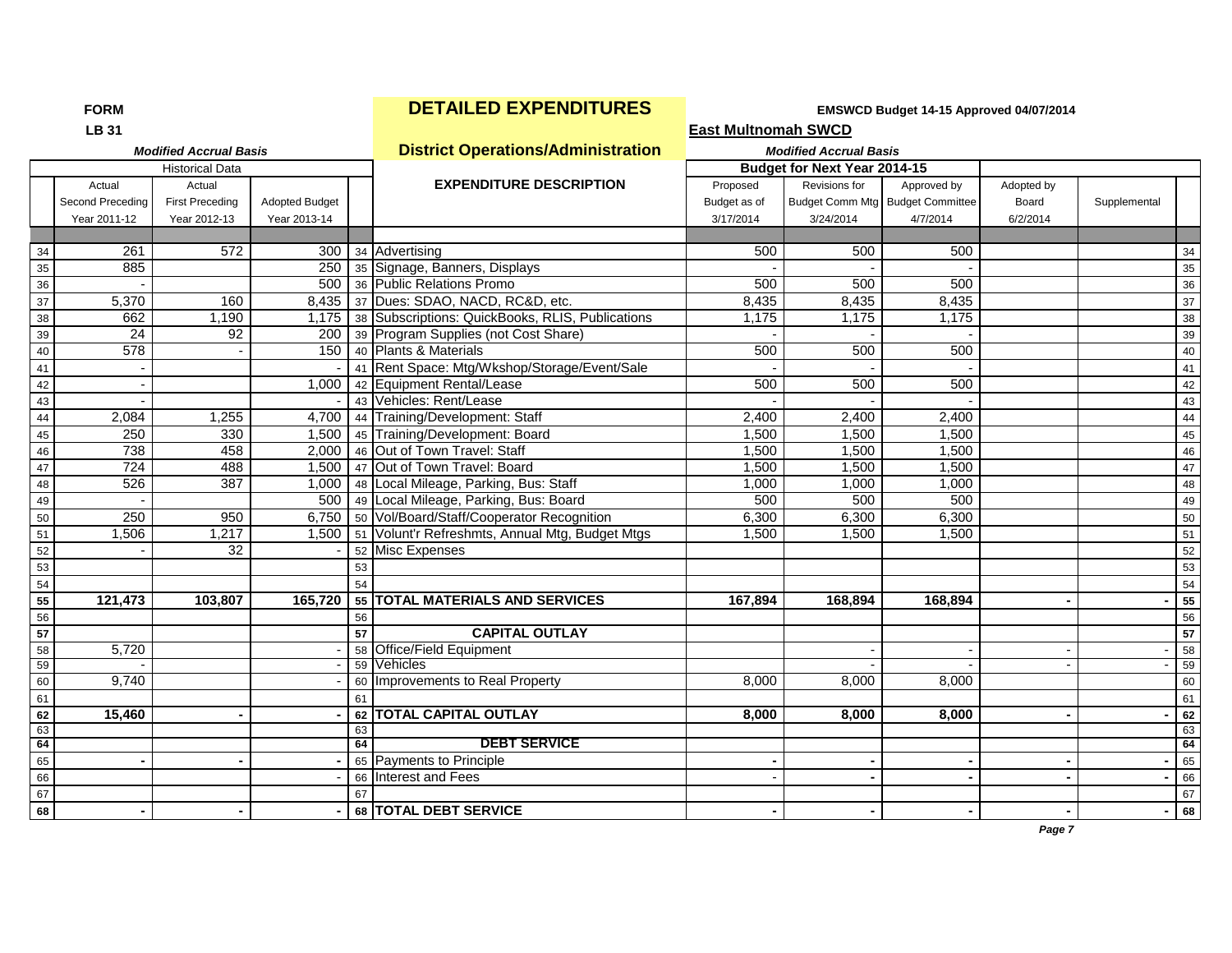**LB 31 East Multnomah SWCD** *Modified Accrual Basis* **District Operations/Administration** *Modified Accrual Basis* Historical Data **Budget for Next Year 2014-15** Actual **Actual Actual Contact RexpENDITURE DESCRIPTION** Proposed Revisions for Approved by Adopted by Second Preceding First Preceding Adopted Budget Budget as of Budget Comm Mtg Budget Committee Board Supplemental Year 2011-12 Year 2012-13 Year 2013-14 3/17/2014 3/24/2014 4/7/2014 6/2/2014 **69 - - - 69 CONTINGENCIES - - - - - 69** 70 - - - 70 Contingency - - - - 70 71 71 71 **72 - - - 72 TRANSFERS TO SPECIAL FUNDS - - - - - 72** Transfer to Land Conservation Fund Conservation Fund Conservation Fund Conservation Fund Conservation Fund Conservation Fund Conservation Fund Conservation Fund Conservation Fund Conservation Fund Conservation Fund Conserv Transfer to Projects & Cost Share Fund<br>
The Cost Share Fund<br>
The Cost Service Fund<br>
The Cost Service Fund<br>
The Cost Service Fund<br>
The Cost Service Fund<br>
The Cost Service Fund<br>
The Cost Service Fund<br>
The Cost Service Fund<br> 75 Transfer to Debt Service Fund 76 76 76 **77 - - - 77 TRANSFERS TO RESERVE FUND - - - - - 77** 78 - - 78 Transfer to Building Reserve Fund - - - - 78 79 79 79 80 **- - -** 80 **TOTAL TRANSFERS & CONTINGENCIES - - - - -** 80 81 81 81 82 **339,493 313,437 377,553** 82 **Total Expenditures 439,153 440,153 440,153 - -** 82 83 83 **UNAPPROPRIATED ENDING FUND BALANCE** 83 84 339,493 313,437 377,553 84 **TOTAL REQUIREMENTS**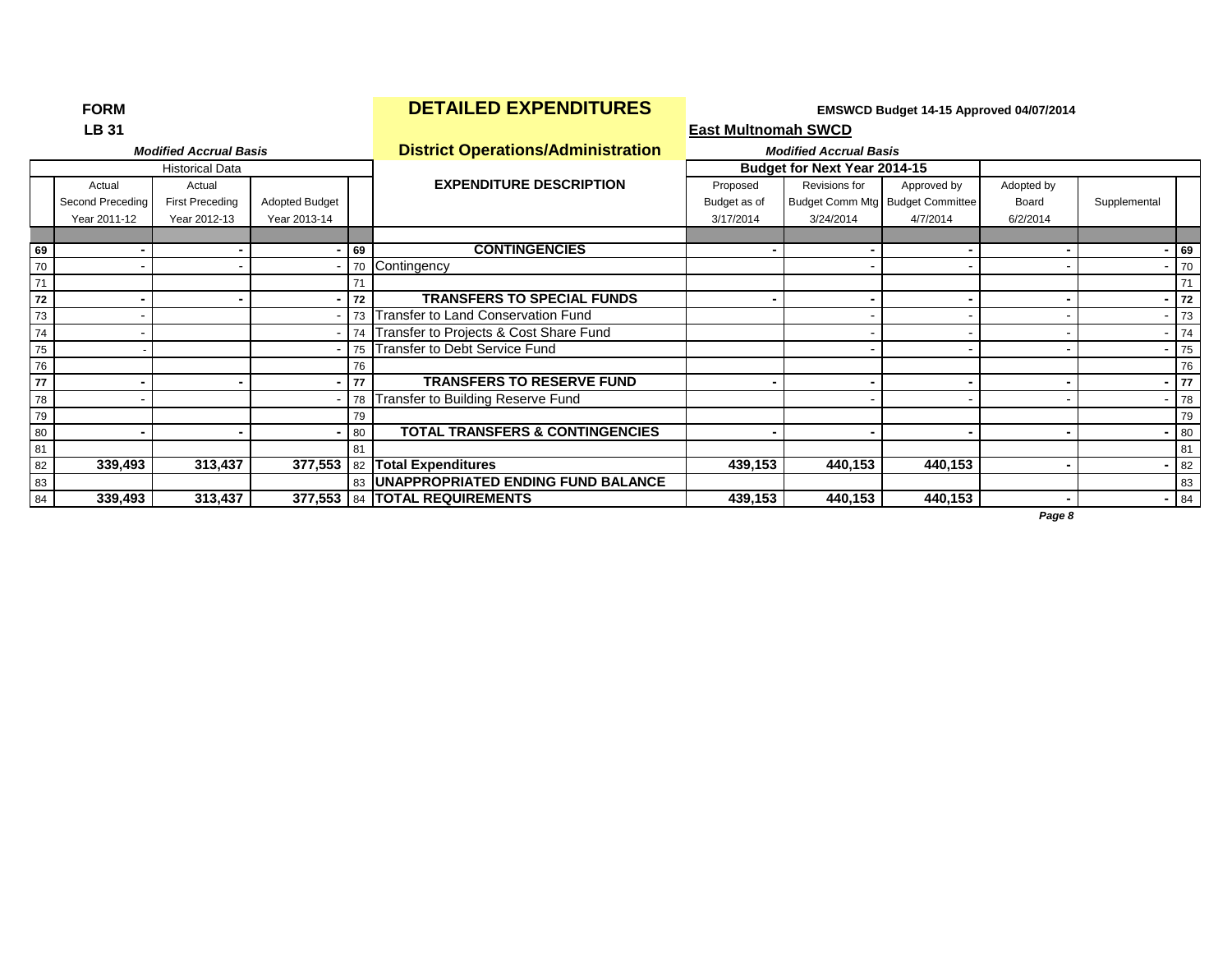|                 | LB 31            |                               |                |                |                                                   | <b>East Multnomah SWCD</b> |                                  |             |            |              |                 |
|-----------------|------------------|-------------------------------|----------------|----------------|---------------------------------------------------|----------------------------|----------------------------------|-------------|------------|--------------|-----------------|
|                 |                  | <b>Modified Accrual Basis</b> |                |                | <b>Conservation Technical Assistance Program</b>  |                            | <b>Modified Accrual Basis</b>    |             |            |              |                 |
|                 |                  | <b>Historical Data</b>        |                |                |                                                   |                            | Budget for Next Year 2014-15     |             |            |              |                 |
|                 | Actual           | Actual                        |                |                | <b>EXPENDITURE DESCRIPTION</b>                    | Proposed                   | Revisions for                    | Approved by | Adopted by |              |                 |
|                 | Second Preceding | <b>First Preceding</b>        | Adopted Budget |                |                                                   | Budget as of               | Budget Comm Mtg Budget Committee |             | Board      | Supplemental |                 |
|                 | Year 2011-12     | Year 2012-13                  | Year 2013-14   |                |                                                   | 3/17/2014                  | 3/24/2014                        | 4/7/2014    | 6/2/2014   |              |                 |
|                 |                  |                               |                |                | <b>PERSONNEL SERVICES</b>                         |                            |                                  |             |            |              |                 |
| $\overline{1}$  | 261,657          | 288,008                       | 314,198        | $\overline{1}$ | Salaries and Wages (Total of 6.30 FTE)            | 379,821                    | 379,821                          | 379,821     |            |              | $\mathbf{1}$    |
| $\overline{2}$  | 26,920           | 29,463                        | 31,734         |                | 2 Payroll Taxes                                   | 37,164                     | 37,164                           | 37,164      |            |              | $\overline{2}$  |
| 3               | 9,514            | 10,536                        | 11,650         |                | 3 Worker's Comp Insurance Policy                  | 14,148                     | 14,148                           | 14,148      |            |              | 3               |
| $\overline{4}$  | 58,957           | 66,785                        | 97,730         |                | 4 Employee Benefits                               | 86,645                     | 86,645                           | 86,645      |            |              | $\overline{4}$  |
| $\sqrt{5}$      | 3,633            | 3,091                         | 6,445          |                | 5 Overtime                                        | 8,017                      | 8,017                            | 8,017       |            |              | $\overline{5}$  |
| $6\phantom{1}6$ |                  |                               |                | 6              | <b>Temporary Employees</b>                        |                            |                                  |             |            |              | 6               |
| $\overline{7}$  |                  |                               |                |                |                                                   |                            |                                  |             |            |              | $\overline{7}$  |
| 8               | 360.680          | 397,883                       | 461,757        | 8              | <b>TOTAL PERSONNEL SERVICES</b>                   | 525,795                    | 525,795                          | 525.795     |            |              | 8               |
| 9               |                  |                               |                | 9              |                                                   |                            |                                  |             |            |              | 9               |
| 10              |                  |                               |                | 10             | <b>MATERIALS AND SERVICES</b>                     |                            |                                  |             |            |              | 10              |
| 11              |                  |                               |                |                | 11 Contracted Bookkeeper                          |                            |                                  |             |            |              | 11              |
| 12              |                  |                               |                |                | 12 Contracted Audit Services                      |                            |                                  |             |            |              | 12              |
| 13              | 756              |                               | 1,000          |                | 13 Contracted Attorney                            | 500                        | 500                              | 500         |            |              | 13              |
| 14              |                  |                               |                |                | 14 Contracted Services for Office Move            |                            |                                  |             |            |              | 14              |
| 15              |                  |                               |                |                | 15 Contracted Real Estate Consultant              |                            |                                  |             |            |              | 15              |
| 16              | 223,856          | 257,161                       | 366,512        |                | 16 Contracted Services                            | 372,000                    | 372,000                          | 372,000     |            |              | 16              |
| 17              |                  |                               |                |                | 17 Contracted Web Designer, Maintenance           |                            |                                  |             |            |              | 17              |
| 18              |                  |                               |                |                | 18 Contracted Graphic Designer (brochures, etc.)  |                            |                                  |             |            |              | 18              |
| 19              |                  |                               |                |                | 19 Payments to Partners of Jointly-Held Grants    |                            |                                  |             |            |              | 19              |
| 20              |                  |                               |                |                | 20 Audit Filing Fee                               |                            |                                  |             |            |              | 20              |
| 21              |                  |                               |                |                | 21 Bank/LGIP Fees                                 |                            |                                  |             |            |              | 21              |
| 22              |                  |                               |                |                | 22 Bulk Mail Permit Renewal                       |                            |                                  |             |            |              | 22              |
| 23              |                  |                               |                |                | 23 Legal Notice (Ann'l Mtg, Budget Mtgs, Hearing) |                            |                                  |             |            |              | 23              |
| $\overline{24}$ | 903              | 487                           | 500            |                | 24 License and Fees                               | 725                        | 725                              | 725         |            |              | 24              |
| 25              |                  |                               |                |                | 25 Office Rent                                    |                            |                                  |             |            |              | 25              |
| 26              |                  |                               |                |                | 26 Utilities                                      |                            |                                  |             |            |              | $\overline{26}$ |
| 27              | 1,129            | 1,211                         | 1,450          |                | 27 Telecommunications                             | 3,600                      | 3,600                            | 3,600       |            |              | 27              |
| 28              |                  |                               |                |                | 28 Repairs/Maintenance                            |                            |                                  |             |            |              | 28              |
| 29              |                  |                               |                |                | 29 Insurance                                      |                            |                                  |             |            |              | 29              |
| 30              | 642              | 134                           | 800            |                | 30 Office Supplies                                | 800                        | 800                              | 800         |            |              | 30              |
| 31              | 92               | 556                           | 900            |                | 31 Postage/Delivery                               | 750                        | 750                              | 750         |            |              | 31              |
| 32              | 6,705            |                               | 1.000          |                | 32 Printing/Copying                               | 500                        | 500                              | 500         |            |              | 32              |
| 33              | 3,873            | 943                           | 1.200          |                | 33 Office Furnishings and Equipment               | 1,000                      | 1,000                            | 1,000       |            |              | 33              |
|                 |                  |                               |                |                |                                                   |                            |                                  |             | Page 9     |              |                 |

## **FORM EXPENDITURES EXPENDITURES EMSWCD Budget 14-15 Approved 04/07/2014**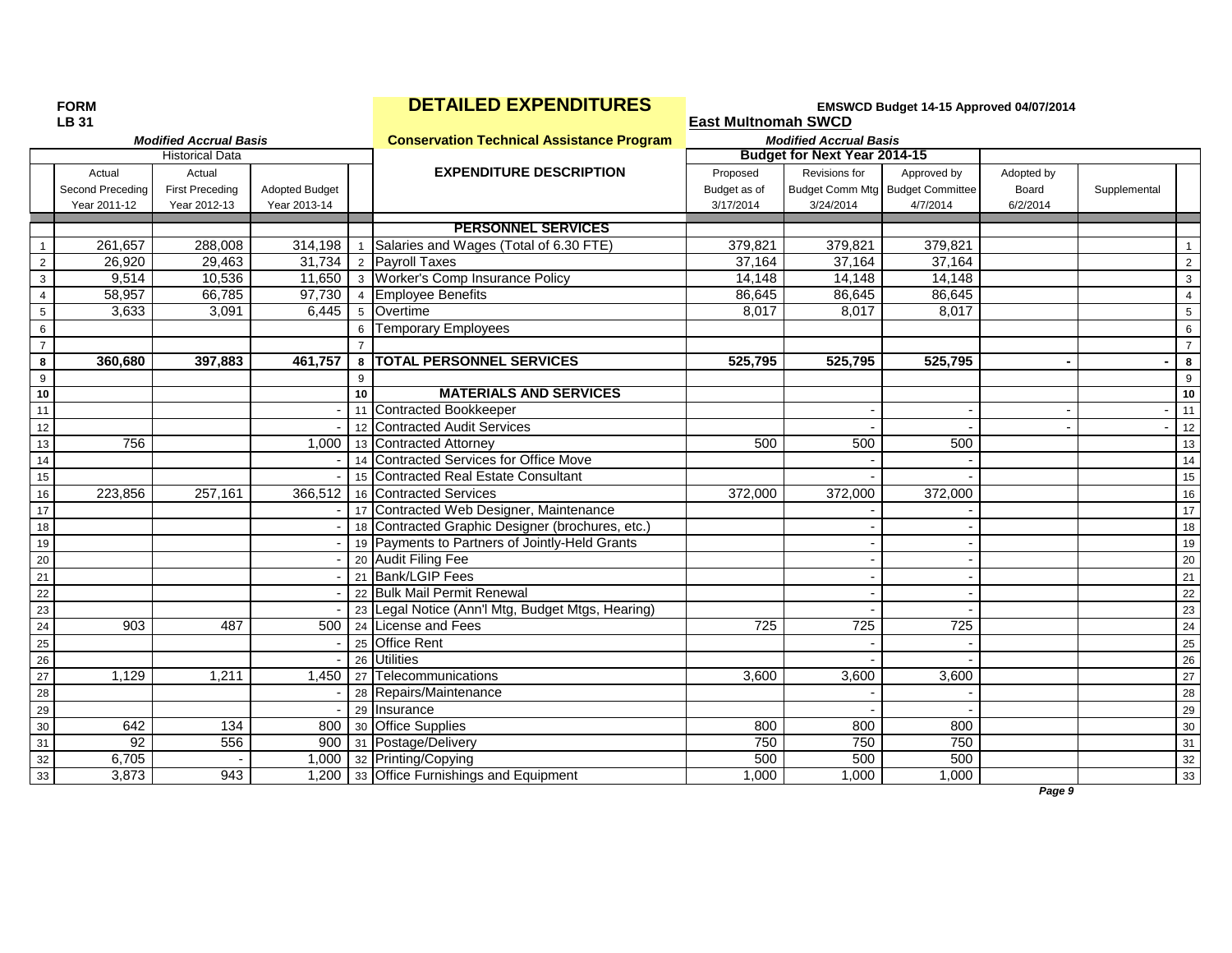|    | <b>LB 31</b>     |                               |                       |    |                                                  | East Multnomah SWCD |                               |                                  |            |              |    |
|----|------------------|-------------------------------|-----------------------|----|--------------------------------------------------|---------------------|-------------------------------|----------------------------------|------------|--------------|----|
|    |                  | <b>Modified Accrual Basis</b> |                       |    | <b>Conservation Technical Assistance Program</b> |                     | <b>Modified Accrual Basis</b> |                                  |            |              |    |
|    |                  | <b>Historical Data</b>        |                       |    |                                                  |                     | Budget for Next Year 2014-15  |                                  |            |              |    |
|    | Actual           | Actual                        |                       |    | <b>EXPENDITURE DESCRIPTION</b>                   | Proposed            | Revisions for                 | Approved by                      | Adopted by |              |    |
|    | Second Preceding | <b>First Preceding</b>        | <b>Adopted Budget</b> |    |                                                  | Budget as of        |                               | Budget Comm Mtg Budget Committee | Board      | Supplemental |    |
|    | Year 2011-12     | Year 2012-13                  | Year 2013-14          |    |                                                  | 3/17/2014           | 3/24/2014                     | 4/7/2014                         | 6/2/2014   |              |    |
|    |                  |                               |                       |    |                                                  |                     |                               |                                  |            |              |    |
| 34 | 45               |                               |                       |    | 1,800 34 Advertising                             | 1,500               | 1,500                         | 1,500                            |            |              | 34 |
| 35 |                  |                               |                       |    | 1,400 35 Signage, Banners, Displays              | 1.000               | 1,000                         | 1,000                            |            |              | 35 |
| 36 |                  |                               |                       |    | 1,000 36 Public Relations Promo                  | 500                 | 500                           | 500                              |            |              | 36 |
| 37 | 408              | $\overline{200}$              | 450                   |    | 37 Dues: SDAO, NACD, RC&D, etc.                  | 500                 | 500                           | 500                              |            |              | 37 |
| 38 | 170              | 484                           | 200                   |    | 38 Subscriptions: QuickBooks, RLIS, Publications | 4,500               | 4,500                         | 4,500                            |            |              | 38 |
| 39 | 36,179           | 48,636                        | $\overline{91,100}$   |    | 39 Program Supplies (not Cost Share)             | 80,500              | 80,500                        | 80,500                           |            |              | 39 |
| 40 | 8,818            | 1,132                         |                       |    | 40 Plants & Materials                            |                     |                               |                                  |            |              | 40 |
| 41 | 278              | 554                           | 800                   |    | 41 Rent Space: Mtg/Wkshop/Storage/Event/Sale     | 1,100               | 1,100                         | 1,100                            |            |              | 41 |
| 42 | 15,843           | 1,341                         | 550                   |    | 42 Equipment Rental/Lease                        | 2,500               | 2,500                         | 2,500                            |            |              | 42 |
| 43 | 6,224            | 9,811                         | 11.000                |    | 43 Vehicles: Rent/Lease                          | 13,000              | 13,000                        | 13,000                           |            |              | 43 |
| 44 | 1,492            | 4,595                         | 3,400                 |    | 44 Training/Development: Staff                   | 3,500               | 3,500                         | 3,500                            |            |              | 44 |
| 45 |                  |                               |                       |    | 45 Training/Development: Board                   |                     |                               |                                  |            |              | 45 |
| 46 | 63               | 201                           | 2,500                 |    | 46 Out of Town Travel: Staff                     | 1,500               | 1,500                         | 1,500                            |            |              | 46 |
| 47 |                  |                               |                       |    | 47 Out of Town Travel: Board                     |                     |                               |                                  |            |              | 47 |
| 48 | 11,866           | 12,083                        |                       |    | 16,000   48   Local Mileage, Parking, Bus: Staff | 7,500               | 7,500                         | 7,500                            |            |              | 48 |
| 49 |                  |                               |                       |    | 49 Local Mileage, Parking, Bus: Board            |                     |                               |                                  |            |              | 49 |
| 50 |                  |                               |                       |    | 50   50   Vol/Board/Staff/Cooperator Recognition | 50                  | 50                            | 50                               |            |              | 50 |
| 51 | 94               |                               | 500                   |    | 51 Volunt'r Refreshmts, Annual Mtg, Budget Mtgs  | 1,500               | 1,500                         | 1,500                            |            |              | 51 |
| 52 |                  |                               |                       |    | 52 Misc Expenses                                 |                     |                               |                                  |            |              | 52 |
| 53 |                  |                               |                       | 53 |                                                  |                     |                               |                                  |            |              | 53 |
| 54 |                  |                               |                       | 54 |                                                  |                     |                               |                                  |            |              | 54 |
| 55 | 319,436          | 339,527                       | 504.112               |    | 55 TOTAL MATERIALS AND SERVICES                  | 499,025             | 499.025                       | 499,025                          |            |              | 55 |
| 56 |                  |                               |                       | 56 |                                                  |                     |                               |                                  |            |              | 56 |
| 57 |                  |                               |                       | 57 | <b>CAPITAL OUTLAY</b>                            |                     |                               |                                  |            |              | 57 |
| 58 | 5,000            |                               |                       |    | 58 Office/Field Equipment                        |                     |                               |                                  |            |              | 58 |
| 59 |                  |                               |                       |    | 59 Vehicles                                      |                     |                               |                                  |            |              | 59 |
| 60 |                  |                               |                       |    | 60 Improvements to Real Property                 |                     |                               |                                  |            |              | 60 |
| 61 |                  |                               |                       | 61 |                                                  |                     |                               |                                  |            |              | 61 |
| 62 | 5.000            |                               |                       |    | 62 TOTAL CAPITAL OUTLAY                          |                     |                               |                                  |            |              | 62 |
| 63 |                  |                               |                       | 63 |                                                  |                     |                               |                                  |            |              | 63 |
| 64 |                  |                               |                       | 64 | <b>DEBT SERVICE</b>                              |                     |                               |                                  |            |              | 64 |
| 65 |                  |                               |                       |    | 65 Payments to Principle                         |                     |                               |                                  |            |              | 65 |
| 66 |                  |                               |                       |    | 66 Interest and Fees                             |                     |                               |                                  |            |              | 66 |
| 67 |                  |                               |                       | 67 |                                                  |                     |                               |                                  |            |              | 67 |
| 68 |                  |                               |                       |    | 68 TOTAL DEBT SERVICE                            |                     |                               |                                  |            |              | 68 |
|    |                  |                               |                       |    |                                                  |                     |                               |                                  |            |              |    |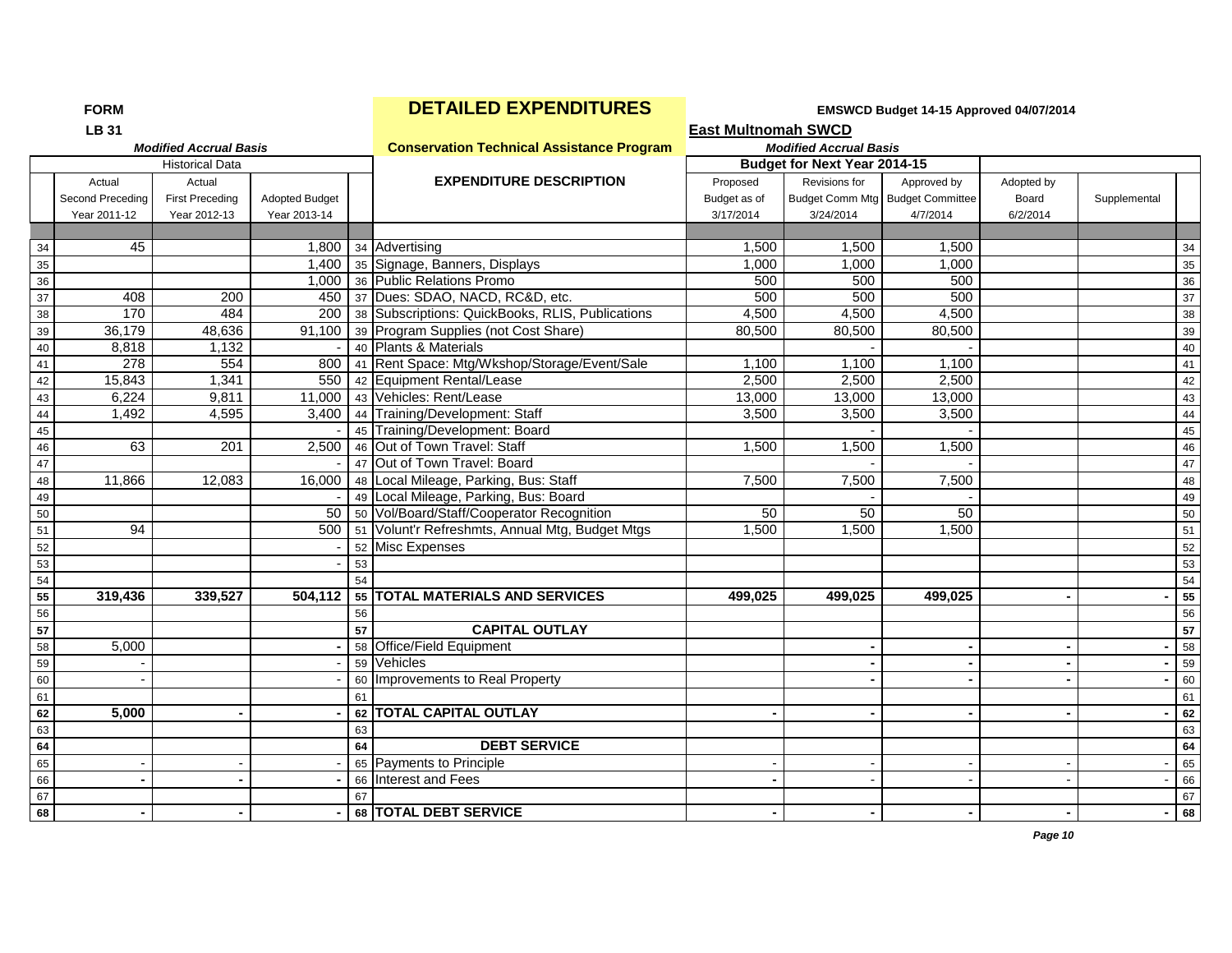|    | <b>LB 31</b>     |                               |                       |    |                                                  | <b>East Multnomah SWCD</b> |                               |                                  |            |                |                 |
|----|------------------|-------------------------------|-----------------------|----|--------------------------------------------------|----------------------------|-------------------------------|----------------------------------|------------|----------------|-----------------|
|    |                  | <b>Modified Accrual Basis</b> |                       |    | <b>Conservation Technical Assistance Program</b> |                            | <b>Modified Accrual Basis</b> |                                  |            |                |                 |
|    |                  | <b>Historical Data</b>        |                       |    |                                                  |                            | Budget for Next Year 2014-15  |                                  |            |                |                 |
|    | Actual           | Actual                        |                       |    | <b>EXPENDITURE DESCRIPTION</b>                   | Proposed                   | Revisions for                 | Approved by                      | Adopted by |                |                 |
|    | Second Preceding | <b>First Preceding</b>        | <b>Adopted Budget</b> |    |                                                  | Budget as of               |                               | Budget Comm Mtg Budget Committee | Board      | Supplemental   |                 |
|    | Year 2011-12     | Year 2012-13                  | Year 2013-14          |    |                                                  | 3/17/2014                  | 3/24/2014                     | 4/7/2014                         | 6/2/2014   |                |                 |
|    |                  |                               |                       |    |                                                  |                            |                               |                                  |            |                |                 |
| 69 |                  |                               | . .                   | 69 | <b>CONTINGENCIES</b>                             |                            |                               |                                  |            |                | 69              |
| 70 |                  |                               |                       | 70 | Contingency                                      |                            |                               |                                  |            |                | 70              |
| 71 |                  |                               |                       | 71 |                                                  |                            |                               |                                  |            |                | 71              |
| 72 |                  |                               |                       | 72 | <b>TRANSFERS TO SPECIAL FUNDS</b>                |                            |                               |                                  |            |                | $-72$           |
| 73 |                  |                               |                       | 73 | <b>Transfer to Land Conservation Fund</b>        |                            |                               |                                  |            |                | 73              |
| 74 |                  |                               |                       |    | 74 Transfer to Projects & Cost Share Fund        |                            |                               |                                  |            |                | $- 74$          |
| 75 |                  |                               |                       |    | 75 Transfer to Debt Service Fund                 |                            |                               |                                  |            |                | 75              |
| 76 |                  |                               |                       | 76 |                                                  |                            |                               |                                  |            |                | 76              |
| 77 |                  |                               |                       | 77 | <b>TRANSFERS TO RESERVE FUND</b>                 |                            |                               |                                  |            | $\sim$         | $\overline{77}$ |
| 78 |                  |                               |                       | 78 | Transfer to Building Reserve Fund                |                            |                               |                                  |            |                | 78              |
| 79 |                  |                               |                       | 79 |                                                  |                            |                               |                                  |            |                | 79              |
| 80 |                  |                               |                       |    | 80   TOTAL TRANSFERS & CONTINGENCIES             |                            |                               |                                  |            |                | 80              |
| 81 |                  |                               |                       | 81 |                                                  |                            |                               |                                  |            |                | 81              |
| 82 | 685,116          | 737,409                       |                       |    | 965,869 82 Total Expenditures                    | 1,024,820                  | 1,024,820                     | 1,024,820                        |            | $\blacksquare$ | 82              |
| 83 |                  |                               |                       |    | 83   UNAPPROPRIATED ENDING FUND BALANCE          |                            |                               |                                  |            |                | 83              |
| 84 | 685,116          | 737,409                       |                       |    | 965,869   84   TOTAL REQUIREMENTS                | 1,024,820                  | 1,024,820                     | 1,024,820                        |            | $-84$          |                 |
|    |                  |                               |                       |    |                                                  |                            |                               |                                  | Page 11    |                |                 |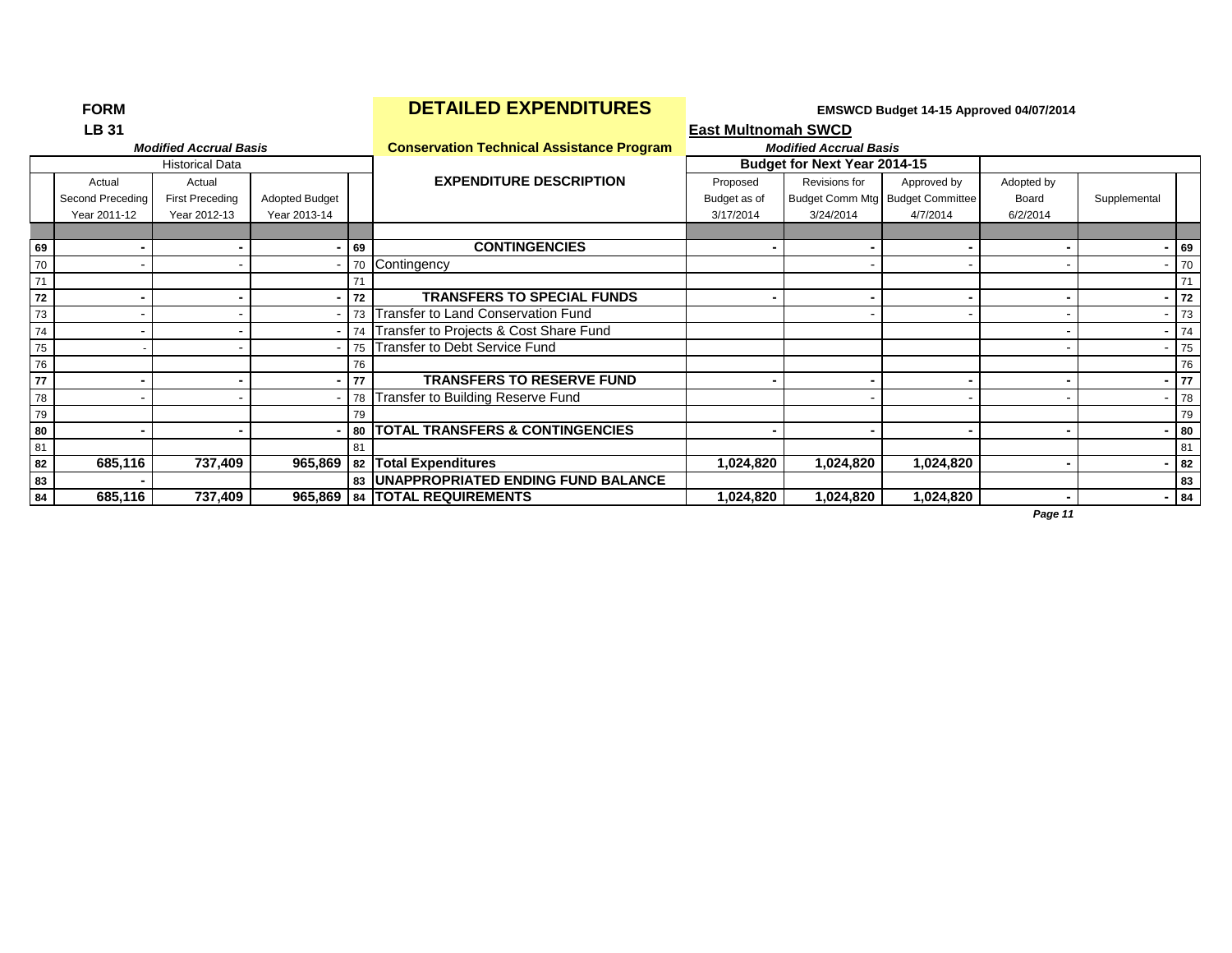|                 | <b>LB 31</b>     |                               |                       |                  |                                                                       | <b>East Multnomah SWCD</b> |                                  |             |            |              |                 |
|-----------------|------------------|-------------------------------|-----------------------|------------------|-----------------------------------------------------------------------|----------------------------|----------------------------------|-------------|------------|--------------|-----------------|
|                 |                  | <b>Modified Accrual Basis</b> |                       |                  | <b>Sustainable Urban Landscapes Program</b>                           |                            | <b>Modified Accrual Basis</b>    |             |            |              |                 |
|                 |                  | <b>Historical Data</b>        |                       |                  | (Includes Naturescaping & Native Plant Sale)                          |                            | Budget for Next Year 2014-15     |             |            |              |                 |
|                 | Actual           | Actual                        |                       |                  | <b>EXPENDITURE DESCRIPTION</b>                                        | Proposed                   | Revisions for                    | Approved by | Adopted by |              |                 |
|                 | Second Preceding | <b>First Preceding</b>        | <b>Adopted Budget</b> |                  |                                                                       | Budget as of               | Budget Comm Mtg Budget Committee |             | Board      | Supplemental |                 |
|                 | Year 2011-12     | Year 2012-13                  | Year 2013-14          |                  |                                                                       | 3/17/2014                  | 3/24/2014                        | 4/7/2014    | 6/2/2014   |              |                 |
|                 |                  |                               |                       |                  |                                                                       |                            |                                  |             |            |              |                 |
|                 |                  |                               |                       |                  | PERSONNEL SERVICES                                                    |                            |                                  |             |            |              |                 |
| $\overline{1}$  | 180,830          | 177,905                       | 195,579               | $\mathbf{1}$     | Salaries and Wages (Total of 4.60 FTE)                                | 276,766                    | 276,766                          | 276,766     |            |              | $\mathbf{1}$    |
| $\overline{2}$  | 18.518           | 17,934<br>774                 | 19.446<br>1.089       |                  | 2 Pavroll Taxes<br>3 Worker's Comp Insurance Policy                   | 27.089                     | 27.089                           | 27.089      |            |              | $\overline{2}$  |
| $\mathbf{3}$    | 696              |                               |                       |                  |                                                                       | 1,133                      | 1,133                            | 1,133       |            |              | 3               |
| $\overline{4}$  | 38,018           | 35,971                        | 60,026                |                  | 4 Employee Benefits                                                   | 71,924                     | 71,924                           | 71,924      |            |              | $\overline{4}$  |
| $\overline{5}$  | 341              |                               |                       |                  | 5 Overtime                                                            |                            |                                  |             |            |              | 5               |
| 6               | 3,499            | 1,098                         | 22,982                |                  | 6 Temporary Employees                                                 |                            |                                  |             |            |              | 6               |
| $\overline{7}$  |                  |                               |                       |                  |                                                                       |                            |                                  |             |            |              | $\overline{7}$  |
| $\bf{8}$        | 241,902          | 233,681                       | 299,122               |                  | 8   TOTAL PERSONNEL SERVICES                                          | 376,911                    | 376,911                          | 376,911     |            |              | 8               |
| 9               |                  |                               |                       | 9                |                                                                       |                            |                                  |             |            |              | 9               |
| 10              |                  |                               |                       | 10 <sup>10</sup> | MATERIALS AND SERVICES                                                |                            |                                  |             |            |              | 10              |
| 11              |                  |                               |                       |                  | 11 Contracted Bookkeeper                                              |                            |                                  |             |            |              | 11              |
| 12              |                  |                               |                       |                  | 12 Contracted Audit Services                                          |                            |                                  |             |            |              | 12              |
| 13              |                  | 72                            |                       |                  | 13 Contracted Attorney                                                |                            |                                  |             |            |              | 13              |
| 14              |                  |                               |                       |                  | 14 Contracted Services for Office Move                                |                            |                                  |             |            |              | 14              |
| 15              |                  |                               |                       |                  | 15 Contracted Real Estate Consultant                                  |                            |                                  |             |            |              | 15              |
| 16              | 24,223           | 36,697                        | 106.000               |                  | 16 Contracted Services                                                | 101,000                    | 101,000                          | 101,000     |            |              | 16              |
| 17              |                  |                               |                       |                  | 17 Contracted Web Designer, Maintenance                               |                            |                                  |             |            |              | 17              |
| 18              |                  |                               |                       |                  | 18 Contracted Graphic Designer (brochures, etc.)                      |                            |                                  |             |            |              | 18              |
| 19              |                  |                               |                       |                  | 19 Payments to Partners of Jointly-Held Grants<br>20 Audit Filing Fee |                            |                                  |             |            |              | 19              |
| $\overline{20}$ |                  |                               |                       |                  |                                                                       |                            |                                  |             |            |              | 20              |
| 21<br>22        | 8                | 25                            |                       |                  | 21 Bank/LGIP Fees                                                     |                            |                                  |             |            |              | 21<br>22        |
|                 |                  |                               |                       |                  | 22 Bulk Mail Permit Renewal                                           |                            |                                  |             |            |              |                 |
| 23<br>24        |                  | $\overline{177}$              |                       |                  | 23 Legal Notice (Ann'l Mtg, Budget Mtgs, Hearing)                     |                            |                                  |             |            |              | 23              |
|                 |                  |                               |                       |                  | 24 License and Fees                                                   |                            |                                  |             |            |              | 24              |
| 25              |                  |                               |                       |                  | 25 Office Rent<br>26 Utilities                                        |                            |                                  |             |            |              | 25              |
| 26<br>27        |                  |                               |                       |                  |                                                                       |                            |                                  |             |            |              | 26              |
| 28              | 109              | 138                           | 1,100                 |                  | 27 Telecommunications                                                 | 1,200                      | 1,200                            | 1,200       |            |              | $\overline{27}$ |
| 29              |                  |                               |                       |                  | 28 Repairs/Maintenance                                                |                            |                                  |             |            |              | 28              |
|                 |                  |                               |                       |                  | 29 Insurance                                                          |                            |                                  |             |            |              | 29              |
| 30              | 2,522            | 704                           | 2,000                 |                  | 30 Office Supplies                                                    | 2,000                      | 2,000                            | 2,000       |            |              | 30              |
| 31              | 933              | $\overline{2,191}$            | 3,500                 |                  | 31 Postage/Delivery                                                   | 4,500                      | 4,500                            | 4,500       |            |              | 31              |
| 32              | 6,452            | 14,041                        |                       |                  | 17,000 32 Printing/Copying                                            | 18,000                     | 18,000                           | 18,000      |            |              | 32              |
| 33              | 564              | 2,082                         |                       |                  | 33 Office Furnishings and Equipment                                   |                            |                                  |             |            |              | 33              |
|                 |                  |                               |                       |                  |                                                                       |                            |                                  |             | Page 12    |              |                 |

## **FORM EXPENDITURES EXPENDITURES EMSWCD Budget 14-15 Approved 04/07/2014**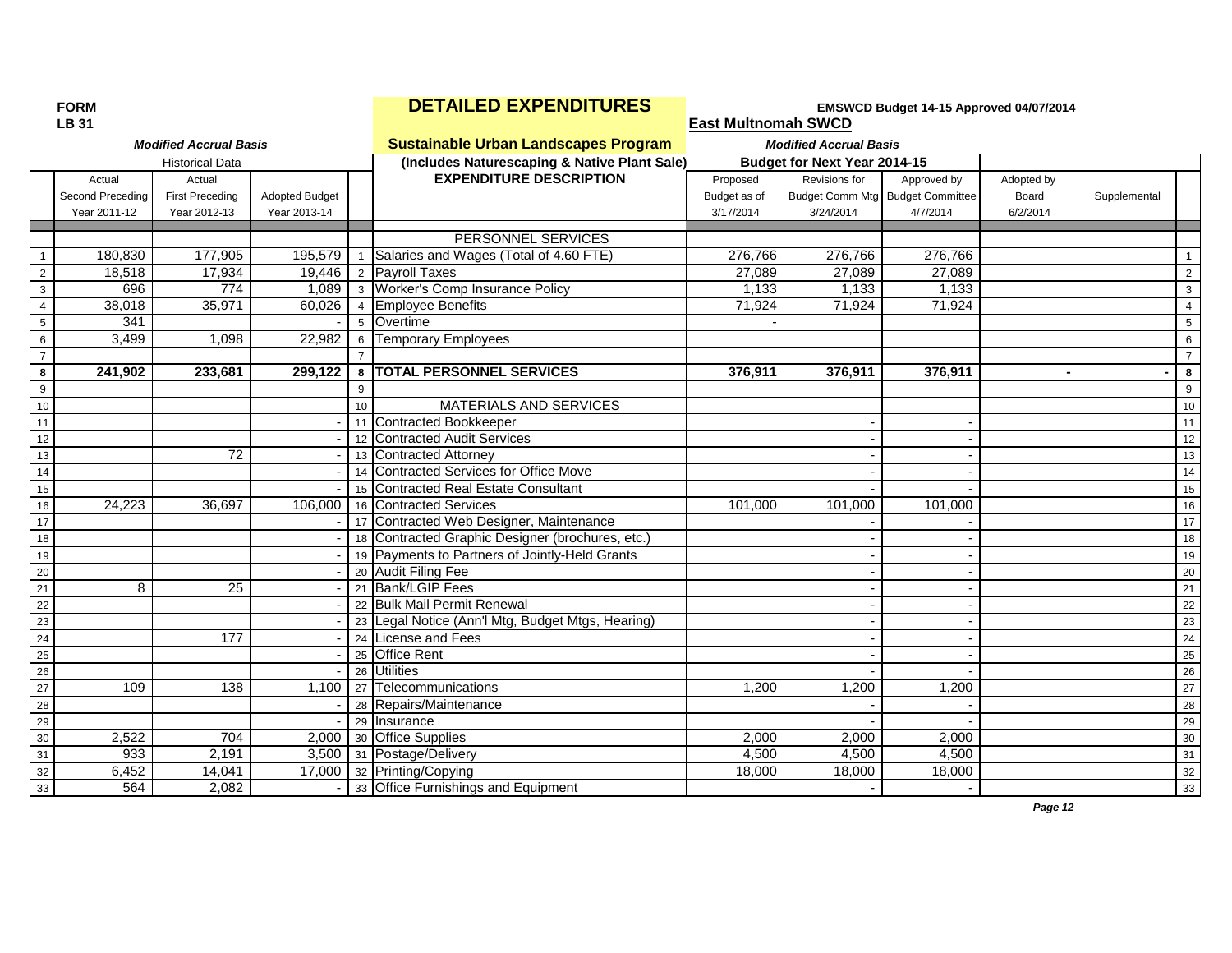| <b>FORM</b> |                  |                               |                       |    | <b>DETAILED EXPENDITURES</b>                     | EMSWCD Budget 14-15 Approved 04/07/2014 |                                     |             |            |              |    |
|-------------|------------------|-------------------------------|-----------------------|----|--------------------------------------------------|-----------------------------------------|-------------------------------------|-------------|------------|--------------|----|
|             | <b>LB 31</b>     |                               |                       |    |                                                  | <b>East Multnomah SWCD</b>              |                                     |             |            |              |    |
|             |                  | <b>Modified Accrual Basis</b> |                       |    | <b>Sustainable Urban Landscapes Program</b>      |                                         | <b>Modified Accrual Basis</b>       |             |            |              |    |
|             |                  | <b>Historical Data</b>        |                       |    | (Includes Naturescaping & Native Plant Sale)     |                                         | <b>Budget for Next Year 2014-15</b> |             |            |              |    |
|             | Actual           | Actual                        |                       |    | <b>EXPENDITURE DESCRIPTION</b>                   | Proposed                                | Revisions for                       | Approved by | Adopted by |              |    |
|             | Second Preceding | <b>First Preceding</b>        | <b>Adopted Budget</b> |    |                                                  | Budget as of                            | Budget Comm Mtg Budget Committee    |             | Board      | Supplemental |    |
|             | Year 2011-12     | Year 2012-13                  | Year 2013-14          |    |                                                  | 3/17/2014                               | 3/24/2014                           | 4/7/2014    | 6/2/2014   |              |    |
| 34          | 9,767            | 5,682                         | 25,000                |    | 34 Advertising                                   | 25,000                                  | 25,000                              | 25,000      |            |              | 34 |
| 35          | 772              |                               |                       |    | 7,500 35 Signage, Banners, Displays              | 7,700                                   | 7,700                               | 7,700       |            |              | 35 |
| 36          |                  |                               |                       |    | 11,000 36 Public Relations Promo                 | 11,000                                  | 11,000                              | 11,000      |            |              | 36 |
| 37          | 85               | 1,000                         |                       |    | 37 Dues: SDAO, NACD, RC&D, etc.                  |                                         |                                     |             |            |              | 37 |
| 38          | 229              | 300                           | 300                   |    | 38 Subscriptions: QuickBooks, RLIS, Publications | 300                                     | 300                                 | 300         |            |              | 38 |
| 39          | 3,321            | 2,897                         |                       |    | 9,500 39 Program Supplies (not Cost Share)       | 9,600                                   | 9,600                               | 9,600       |            |              | 39 |
| 40          | 10,679           | 12,263                        | 25,000                |    | 40 Plants & Materials                            | 25,000                                  | 25,000                              | 25,000      |            |              | 40 |
| 41          | 2,042            | 1,248                         | 3,300                 |    | 41 Rent Space: Mtg/Wkshop/Storage/Event/Sale     | 3,500                                   | 3,500                               | 3,500       |            |              | 41 |
| 42          | 2,698            | 3,121                         | 2,500                 |    | 42 Equipment Rental/Lease                        | 3,500                                   | 3,500                               | 3,500       |            |              | 42 |
| 43          | 1,347            |                               | 4,000                 |    | 43 Vehicles: Rent/Lease                          | 4,000                                   | 4,000                               | 4,000       |            |              | 43 |
| 44          | 1,442            | 1,134                         | 3,000                 |    | 44 Training/Development: Staff                   | 4,000                                   | 4,000                               | 4,000       |            |              | 44 |
| 45          |                  |                               |                       |    | 45 Training/Development: Board                   |                                         |                                     |             |            |              | 45 |
| 46          | $\overline{75}$  |                               | 3,000                 |    | 46 Out of Town Travel: Staff                     | 4,000                                   | 4,000                               | 4,000       |            |              | 46 |
| 47          |                  |                               |                       |    | 47 Out of Town Travel: Board                     |                                         |                                     |             |            |              | 47 |
| 48          | 1,973            | 2,159                         | 3,000                 |    | 48 Local Mileage, Parking, Bus: Staff            | 6,300                                   | 6,300                               | 6,300       |            |              | 48 |
| 49          |                  |                               |                       |    | 49 Local Mileage, Parking, Bus: Board            |                                         |                                     |             |            |              | 49 |
| 50          |                  | 240                           |                       |    | 2,750 50 Vol/Board/Staff/Cooperator Recognition  | 3,000                                   | 3,000                               | 3,000       |            |              | 50 |
| 51          | 650              | 751                           | 2.250                 |    | 51 Volunt'r Refreshmts, Annual Mtg, Budget Mtgs  | 2,800                                   | 2.800                               | 2.800       |            |              | 51 |
| 52          |                  |                               |                       |    | 52 Misc Expenses                                 |                                         |                                     |             |            |              | 52 |
| 53          |                  |                               |                       | 53 |                                                  |                                         |                                     |             |            |              | 53 |
| 54          |                  |                               |                       | 54 |                                                  |                                         |                                     |             |            |              | 54 |
| 55          | 69,891           | 86,921                        | 231,700               |    | 55 TOTAL MATERIALS AND SERVICES                  | 236,400                                 | 236,400                             | 236,400     |            |              | 55 |
| 56          |                  |                               |                       | 56 |                                                  |                                         |                                     |             |            |              | 56 |
| 57          |                  |                               |                       | 57 | <b>CAPITAL OUTLAY</b>                            |                                         |                                     |             |            |              | 57 |
| 58          |                  |                               |                       |    | 58 Office/Field Equipment                        |                                         |                                     |             |            |              | 58 |
| 59          |                  |                               |                       |    | 59 Vehicles                                      |                                         |                                     |             |            |              | 59 |
| 60          |                  |                               |                       | 60 | Improvements to Real Property                    |                                         |                                     |             |            |              | 60 |
| 61          |                  |                               |                       | 61 |                                                  |                                         |                                     |             |            |              | 61 |
| 62          |                  |                               |                       |    | 62 TOTAL CAPITAL OUTLAY                          |                                         |                                     |             |            |              | 62 |
| 63          |                  |                               |                       | 63 |                                                  |                                         |                                     |             |            |              | 63 |
| 64          |                  |                               |                       | 64 | <b>DEBT SERVICE</b>                              |                                         |                                     |             |            |              | 64 |
| 65          |                  |                               |                       |    | 65 Payments to Principle                         |                                         |                                     |             |            |              | 65 |
| 66          |                  |                               |                       |    | 66 Interest and Fees                             |                                         |                                     |             |            |              | 66 |
| 67          |                  |                               |                       | 67 |                                                  |                                         |                                     |             |            |              | 67 |
| 68          |                  |                               |                       |    | 68   TOTAL DEBT SERVICE                          |                                         |                                     |             |            |              | 68 |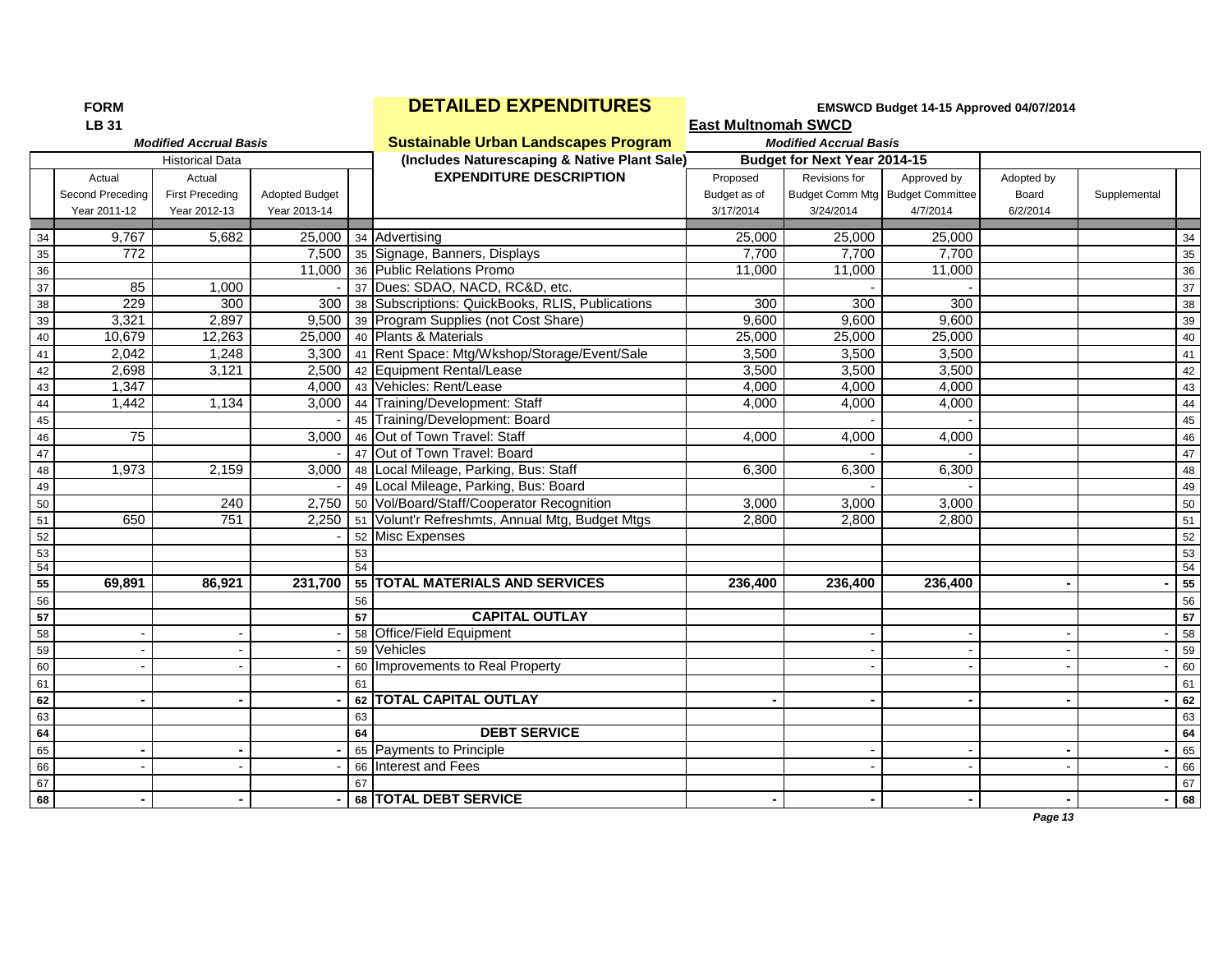|    | <b>LB 31</b>                               |                                                  |                                |    |                                              | <b>East Multnomah SWCD</b>            |                                     |                                                             |                                 |              |        |
|----|--------------------------------------------|--------------------------------------------------|--------------------------------|----|----------------------------------------------|---------------------------------------|-------------------------------------|-------------------------------------------------------------|---------------------------------|--------------|--------|
|    |                                            | <b>Modified Accrual Basis</b>                    |                                |    | <b>Sustainable Urban Landscapes Program</b>  |                                       | <b>Modified Accrual Basis</b>       |                                                             |                                 |              |        |
|    |                                            | <b>Historical Data</b>                           |                                |    | (Includes Naturescaping & Native Plant Sale) |                                       | <b>Budget for Next Year 2014-15</b> |                                                             |                                 |              |        |
|    | Actual<br>Second Preceding<br>Year 2011-12 | Actual<br><b>First Preceding</b><br>Year 2012-13 | Adopted Budget<br>Year 2013-14 |    | <b>EXPENDITURE DESCRIPTION</b>               | Proposed<br>Budget as of<br>3/17/2014 | Revisions for<br>3/24/2014          | Approved by<br>Budget Comm Mtg Budget Committee<br>4/7/2014 | Adopted by<br>Board<br>6/2/2014 | Supplemental |        |
| 69 |                                            |                                                  |                                | 69 | <b>CONTINGENCIES</b>                         |                                       |                                     |                                                             |                                 |              | $- 69$ |
| 70 |                                            |                                                  |                                |    | 70 Contingency                               |                                       |                                     |                                                             |                                 |              | $-70$  |
| 71 |                                            |                                                  |                                | 71 |                                              |                                       |                                     |                                                             |                                 |              | 71     |
| 72 |                                            |                                                  |                                | 72 | <b>TRANSFERS TO SPECIAL FUNDS</b>            |                                       |                                     |                                                             |                                 |              | $-172$ |
| 73 |                                            |                                                  |                                |    | 73 Transfer to Land Conservation Fund        |                                       |                                     |                                                             |                                 |              | 73     |
| 74 |                                            |                                                  |                                |    | 74 Transfer to Projects & Cost Share Fund    |                                       |                                     |                                                             |                                 |              | $- 74$ |
| 75 |                                            |                                                  |                                |    | 75 Transfer to Debt Service Fund             |                                       |                                     |                                                             |                                 |              | $- 75$ |
| 76 |                                            |                                                  |                                | 76 |                                              |                                       |                                     |                                                             |                                 |              | 76     |
| 77 |                                            |                                                  |                                | 77 | <b>TRANSFERS TO RESERVE FUND</b>             |                                       |                                     |                                                             |                                 |              | $-177$ |
| 78 |                                            |                                                  |                                |    | 78 Transfer to Building Reserve Fund         |                                       |                                     |                                                             |                                 |              | $- 78$ |
| 79 |                                            |                                                  |                                | 79 |                                              |                                       |                                     |                                                             |                                 |              | 79     |
| 80 |                                            |                                                  |                                |    | 80   TOTAL TRANSFERS & CONTINGENCIES         |                                       |                                     |                                                             |                                 |              | $- 80$ |
| 81 |                                            |                                                  |                                | 81 |                                              |                                       |                                     |                                                             |                                 |              | 81     |
| 82 | 311,793                                    | 320,603                                          | 530,822                        |    | 82 Total Expenditures                        | 613,311                               | 613,311                             | 613,311                                                     |                                 |              | $- 82$ |
| 83 |                                            |                                                  |                                |    | 83   UNAPPROPRIATED ENDING FUND BALANCE      |                                       |                                     |                                                             |                                 |              | 83     |
| 84 | 311,793                                    | 320,603                                          |                                |    | 530,822   84   TOTAL REQUIREMENTS            | 613,311                               | 613,311                             | 613,311                                                     |                                 |              | $-84$  |

## **FORM EXPENDITURES EMBINIFY AND EMSWCD Budget 14-15 Approved 04/07/2014**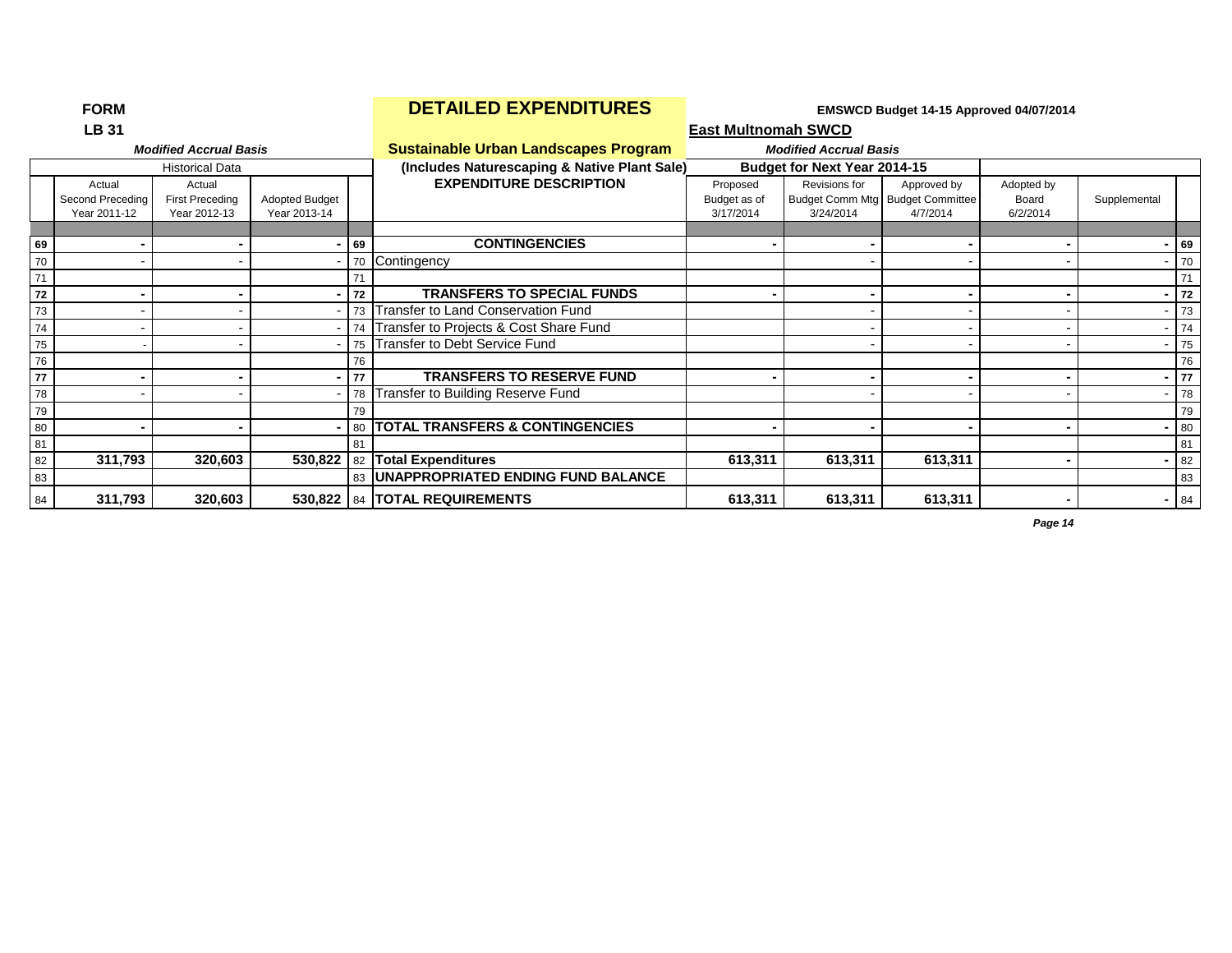|                 | <b>LB 31</b>     |                               |                       |    |                                                      | <b>East Multnomah SWCD</b> |                               |                                  |            |              |                         |
|-----------------|------------------|-------------------------------|-----------------------|----|------------------------------------------------------|----------------------------|-------------------------------|----------------------------------|------------|--------------|-------------------------|
|                 |                  | <b>Modified Accrual Basis</b> |                       |    | <b>Partner Asst &amp; Cons. Easements Program</b>    |                            | <b>Modified Accrual Basis</b> |                                  |            |              |                         |
|                 |                  | <b>Historical Data</b>        |                       |    |                                                      |                            | Budget for Next Year 2014-15  |                                  |            |              |                         |
|                 | Actual           | Actual                        |                       |    | <b>EXPENDITURE DESCRIPTION</b>                       | Proposed                   | Revisions for                 | Approved by                      | Adopted by |              |                         |
|                 | Second Preceding | <b>First Preceding</b>        | <b>Adopted Budget</b> |    |                                                      | Budget as of               |                               | Budget Comm Mtg Budget Committee | Board      | Supplemental |                         |
|                 | Year 2011-12     | Year 2012-13                  | Year 2013-14          |    |                                                      | 3/17/2014                  | 3/24/2014                     | 4/7/2014                         | 6/2/2014   |              |                         |
|                 |                  |                               |                       |    |                                                      |                            |                               |                                  |            |              |                         |
|                 |                  |                               |                       |    | PERSONNEL SERVICES                                   |                            |                               |                                  |            |              |                         |
| $\overline{1}$  | 51,575           | 118,593                       |                       |    | 134,650   1   Salaries and Wages (Total of 2.65 FTE) | 179,136                    | 179,136                       | 179,136                          |            |              | $\mathbf{1}$            |
| $\overline{2}$  | 4,950            | 12,241                        |                       |    | 13,363 $\vert$ 2 Payroll Taxes                       | 17,249                     | 17,249                        | 17,249                           |            |              | $\overline{2}$          |
| $\mathbf{3}$    | 116              | 465                           | 484                   |    | 3 Worker's Comp Insurance Policy                     | 734                        | 734                           | 734                              |            |              | $\mathbf{3}$            |
| $\overline{4}$  | 9,640            | 25,674                        | $\overline{43,411}$   |    | 4 Employee Benefits                                  | 42,194                     | 42,194                        | 42,194                           |            |              | $\overline{4}$          |
| $\sqrt{5}$      |                  |                               |                       |    | 5 Overtime                                           |                            |                               |                                  |            |              | $\overline{5}$          |
| 6               |                  |                               |                       |    | 6 Temporary Employees                                |                            |                               |                                  |            |              | 6                       |
| $\overline{7}$  |                  |                               |                       |    |                                                      |                            |                               |                                  |            |              | $\overline{7}$          |
| 8               | 66,280           | 156,973                       | 191,909               |    | 8 TOTAL PERSONNEL SERVICES                           | 239,313                    | 239,313                       | 239,313                          |            |              | $\overline{\mathbf{8}}$ |
| 9               |                  |                               |                       | 9  |                                                      |                            |                               |                                  |            |              | 9                       |
| 10              |                  |                               |                       | 10 | <b>MATERIALS AND SERVICES</b>                        |                            |                               |                                  |            |              | 10                      |
| $\overline{11}$ |                  |                               |                       |    | 11 Contracted Bookkeeper                             |                            |                               |                                  |            |              | 11                      |
| 12              |                  |                               |                       |    | 12 Contracted Audit Services                         |                            |                               |                                  |            |              | 12                      |
| $13$            | 15,716           | 2,908                         | 35,000                |    | 13 Contracted Attorney                               | 25,000                     | 25,000                        | 25,000                           |            |              | 13                      |
| 14              |                  |                               |                       |    | 14 Contracted Services for Office Move               |                            |                               |                                  |            |              | 14                      |
| 15              | 2,486            |                               |                       |    | 15 Contracted Real Estate Consultant                 |                            |                               |                                  |            |              | 15                      |
| 16              | 1,600            | 5,500                         | 91,000                |    | 16 Contracted Services                               | 81.000                     | 81,000                        | 81,000                           |            |              | 16                      |
| $\overline{17}$ |                  |                               |                       |    | 17 Contracted Web Designer, Maintenance              |                            |                               |                                  |            |              | 17                      |
| 18              |                  |                               |                       |    | 18 Contracted Graphic Designer (brochures, etc.)     |                            |                               |                                  |            |              | 18                      |
| 19              |                  |                               |                       |    | 19 Payments to Partners of Jointly-Held Grants       |                            |                               |                                  |            |              | 19                      |
| 20              |                  |                               |                       |    | 20 Audit Filing Fee                                  |                            |                               |                                  |            |              | 20                      |
| 21              |                  |                               |                       |    | 500 21 Bank/LGIP Fees                                |                            |                               |                                  |            |              | 21                      |
| 22              |                  |                               |                       |    | 22 Bulk Mail Permit Renewal                          |                            |                               |                                  |            |              | $\overline{22}$         |
| 23              |                  |                               |                       |    | 23 Legal Notice (Ann'l Mtg, Budget Mtgs, Hearing)    |                            |                               |                                  |            |              | 23                      |
| 24              |                  | 82                            |                       |    | 3.000 24 License and Fees                            | 3,000                      | 3,000                         | 3,000                            |            |              | $\overline{24}$         |
| 25              |                  |                               |                       |    | 25 Office Rent                                       |                            |                               |                                  |            |              | 25                      |
| $26\,$          |                  |                               | 1,000                 |    | 26 Utilities                                         |                            |                               |                                  |            |              | 26                      |
| 27              |                  |                               |                       |    | 27 Telecommunications                                | 900                        | 900                           | 900                              |            |              | $\overline{27}$         |
| 28              | 23,840           |                               | 15,000                |    | 28 Repairs/Maintenance                               | 10,000                     | 10,000                        | 10,000                           |            |              | 28                      |
| 29              |                  |                               |                       |    | 29 Insurance                                         |                            |                               |                                  |            |              | 29                      |
| 30              | 150              | 107                           |                       |    | 325 30 Office Supplies                               | 500                        | 500                           | 500                              |            |              | 30                      |
| 31              | 244              | 104                           |                       |    | 500 31 Postage/Delivery                              | 750                        | 750                           | 750                              |            |              | 31                      |
| 32              |                  | 25                            | 500                   |    | 32 Printing/Copying                                  | 1,750                      | 1,750                         | 1,750                            |            |              | 32                      |
| 33              | 751              | 2,136                         |                       |    | 1,200 33 Office Furnishings and Equipment            | 300                        | 300                           | 300                              |            |              | 33                      |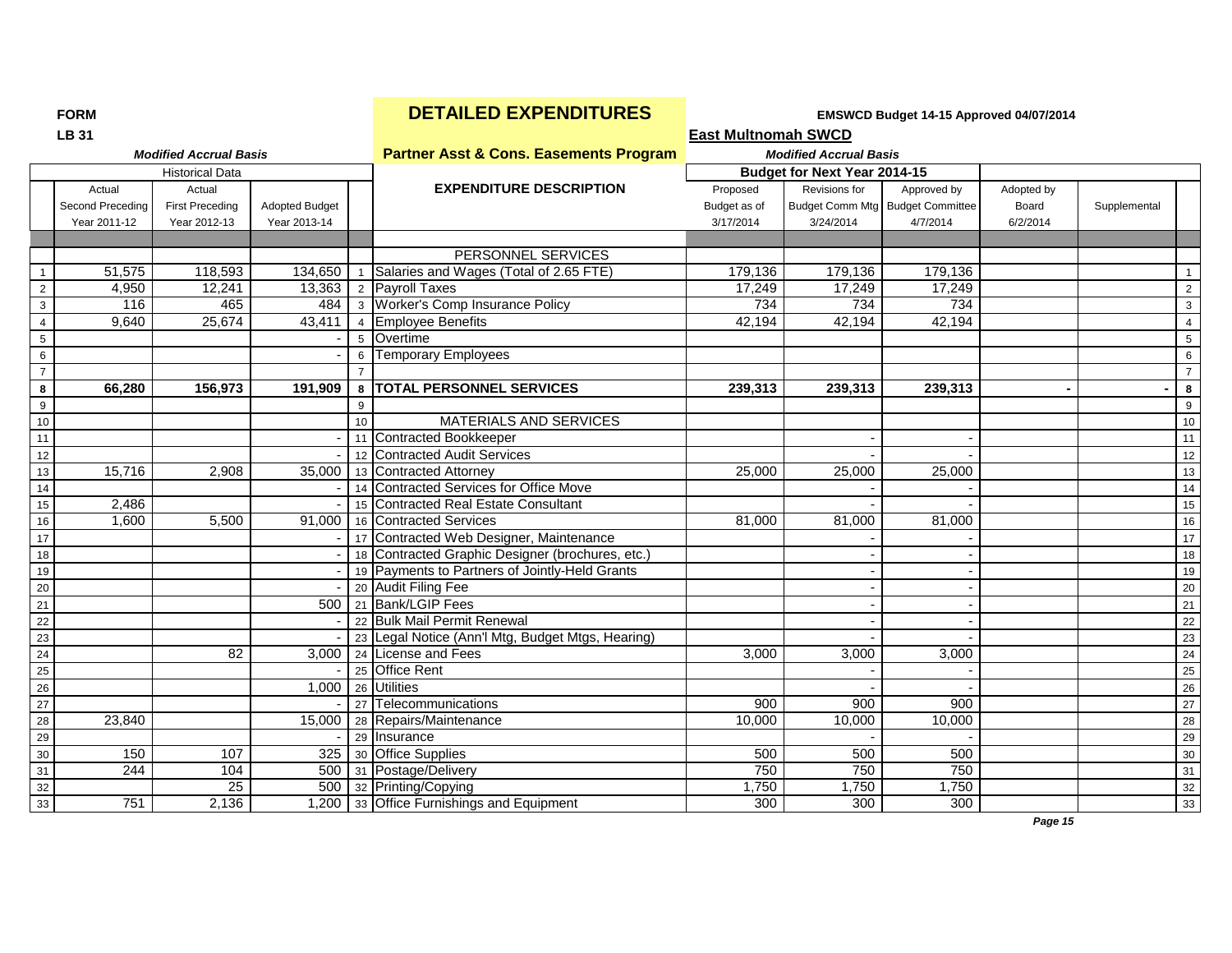| <b>Partner Asst &amp; Cons. Easements Program</b><br><b>Modified Accrual Basis</b><br><b>Modified Accrual Basis</b><br><b>Budget for Next Year 2014-15</b><br><b>Historical Data</b><br><b>EXPENDITURE DESCRIPTION</b><br>Actual<br>Revisions for<br>Actual<br>Proposed<br>Approved by<br>Adopted by<br><b>First Preceding</b><br>Budget Comm Mtg Budget Committee<br>Second Preceding<br><b>Adopted Budget</b><br>Budget as of<br>Board<br>Supplemental<br>Year 2011-12<br>Year 2012-13<br>Year 2013-14<br>3/17/2014<br>3/24/2014<br>4/7/2014<br>6/2/2014<br>$\overline{25}$<br>100<br>500 34 Advertising<br>1.000<br>1,000<br>1,000<br>34<br>35<br>1,669<br>35 Signage, Banners, Displays<br>36<br>36 Public Relations Promo<br>37<br>37 Dues: SDAO, NACD, RC&D, etc.<br>10<br>800<br>800<br>800<br>250<br>38<br>38 Subscriptions: QuickBooks, RLIS, Publications<br>250<br>250<br>400<br>750<br>750<br>39<br>89<br>500 39 Program Supplies (not Cost Share)<br>750<br>40<br>40 Plants & Materials<br>1,500 41 Rent Space: Mtg/Wkshop/Storage/Event/Sale<br>41<br>800<br>800<br>800<br>42<br>42 Equipment Rental/Lease<br>43 Vehicles: Rent/Lease<br>43<br>$\bf 44$<br>1,549<br>44 Training/Development: Staff<br>2,400<br>1,680<br>2.400<br>2,400<br>2,400<br>45<br>500 45 Training/Development: Board<br>500<br>500<br>500<br>3,000<br>46<br>3,000 46 Out of Town Travel: Staff<br>3,000<br>3,000<br>2.492<br>47<br>47 Out of Town Travel: Board<br>500<br>500<br>500<br>500<br>845<br>828<br>1,000 48 Local Mileage, Parking, Bus: Staff<br>1,000<br>1,000<br>48<br>1,000<br>49<br>49 Local Mileage, Parking, Bus: Board<br>50<br>50 Vol/Board/Staff/Cooperator Recognition<br>51<br>29<br>165<br>250   51   Volunt'r Refreshmts, Annual Mtg, Budget Mtgs<br>400<br>400<br>400<br>250<br>52<br>200 52 Misc Expenses<br>250<br>250<br>53<br>53<br>54<br>54<br>55<br>51,395<br>13,734<br>158,775<br>55 TOTAL MATERIALS AND SERVICES<br>134.850<br>134.850<br>134.850<br>56<br>56<br>$\overline{57}$<br><b>CAPITAL OUTLAY</b><br>57<br>58<br>16,500<br>58 Office/Field Equipment<br>59<br>59 Vehicles<br>60 Improvements to Real Property<br>60<br>61<br>61 |    | <b>LB 31</b> |  |                         | <b>East Multnomah SWCD</b> |  |  |    |
|---------------------------------------------------------------------------------------------------------------------------------------------------------------------------------------------------------------------------------------------------------------------------------------------------------------------------------------------------------------------------------------------------------------------------------------------------------------------------------------------------------------------------------------------------------------------------------------------------------------------------------------------------------------------------------------------------------------------------------------------------------------------------------------------------------------------------------------------------------------------------------------------------------------------------------------------------------------------------------------------------------------------------------------------------------------------------------------------------------------------------------------------------------------------------------------------------------------------------------------------------------------------------------------------------------------------------------------------------------------------------------------------------------------------------------------------------------------------------------------------------------------------------------------------------------------------------------------------------------------------------------------------------------------------------------------------------------------------------------------------------------------------------------------------------------------------------------------------------------------------------------------------------------------------------------------------------------------------------------------------------------------------------------------------------------------------------------------------------------------------------------------------------------------|----|--------------|--|-------------------------|----------------------------|--|--|----|
|                                                                                                                                                                                                                                                                                                                                                                                                                                                                                                                                                                                                                                                                                                                                                                                                                                                                                                                                                                                                                                                                                                                                                                                                                                                                                                                                                                                                                                                                                                                                                                                                                                                                                                                                                                                                                                                                                                                                                                                                                                                                                                                                                               |    |              |  |                         |                            |  |  |    |
|                                                                                                                                                                                                                                                                                                                                                                                                                                                                                                                                                                                                                                                                                                                                                                                                                                                                                                                                                                                                                                                                                                                                                                                                                                                                                                                                                                                                                                                                                                                                                                                                                                                                                                                                                                                                                                                                                                                                                                                                                                                                                                                                                               |    |              |  |                         |                            |  |  |    |
|                                                                                                                                                                                                                                                                                                                                                                                                                                                                                                                                                                                                                                                                                                                                                                                                                                                                                                                                                                                                                                                                                                                                                                                                                                                                                                                                                                                                                                                                                                                                                                                                                                                                                                                                                                                                                                                                                                                                                                                                                                                                                                                                                               |    |              |  |                         |                            |  |  |    |
|                                                                                                                                                                                                                                                                                                                                                                                                                                                                                                                                                                                                                                                                                                                                                                                                                                                                                                                                                                                                                                                                                                                                                                                                                                                                                                                                                                                                                                                                                                                                                                                                                                                                                                                                                                                                                                                                                                                                                                                                                                                                                                                                                               |    |              |  |                         |                            |  |  |    |
|                                                                                                                                                                                                                                                                                                                                                                                                                                                                                                                                                                                                                                                                                                                                                                                                                                                                                                                                                                                                                                                                                                                                                                                                                                                                                                                                                                                                                                                                                                                                                                                                                                                                                                                                                                                                                                                                                                                                                                                                                                                                                                                                                               |    |              |  |                         |                            |  |  |    |
|                                                                                                                                                                                                                                                                                                                                                                                                                                                                                                                                                                                                                                                                                                                                                                                                                                                                                                                                                                                                                                                                                                                                                                                                                                                                                                                                                                                                                                                                                                                                                                                                                                                                                                                                                                                                                                                                                                                                                                                                                                                                                                                                                               |    |              |  |                         |                            |  |  |    |
|                                                                                                                                                                                                                                                                                                                                                                                                                                                                                                                                                                                                                                                                                                                                                                                                                                                                                                                                                                                                                                                                                                                                                                                                                                                                                                                                                                                                                                                                                                                                                                                                                                                                                                                                                                                                                                                                                                                                                                                                                                                                                                                                                               |    |              |  |                         |                            |  |  | 34 |
|                                                                                                                                                                                                                                                                                                                                                                                                                                                                                                                                                                                                                                                                                                                                                                                                                                                                                                                                                                                                                                                                                                                                                                                                                                                                                                                                                                                                                                                                                                                                                                                                                                                                                                                                                                                                                                                                                                                                                                                                                                                                                                                                                               |    |              |  |                         |                            |  |  | 35 |
|                                                                                                                                                                                                                                                                                                                                                                                                                                                                                                                                                                                                                                                                                                                                                                                                                                                                                                                                                                                                                                                                                                                                                                                                                                                                                                                                                                                                                                                                                                                                                                                                                                                                                                                                                                                                                                                                                                                                                                                                                                                                                                                                                               |    |              |  |                         |                            |  |  | 36 |
|                                                                                                                                                                                                                                                                                                                                                                                                                                                                                                                                                                                                                                                                                                                                                                                                                                                                                                                                                                                                                                                                                                                                                                                                                                                                                                                                                                                                                                                                                                                                                                                                                                                                                                                                                                                                                                                                                                                                                                                                                                                                                                                                                               |    |              |  |                         |                            |  |  | 37 |
|                                                                                                                                                                                                                                                                                                                                                                                                                                                                                                                                                                                                                                                                                                                                                                                                                                                                                                                                                                                                                                                                                                                                                                                                                                                                                                                                                                                                                                                                                                                                                                                                                                                                                                                                                                                                                                                                                                                                                                                                                                                                                                                                                               |    |              |  |                         |                            |  |  | 38 |
|                                                                                                                                                                                                                                                                                                                                                                                                                                                                                                                                                                                                                                                                                                                                                                                                                                                                                                                                                                                                                                                                                                                                                                                                                                                                                                                                                                                                                                                                                                                                                                                                                                                                                                                                                                                                                                                                                                                                                                                                                                                                                                                                                               |    |              |  |                         |                            |  |  | 39 |
|                                                                                                                                                                                                                                                                                                                                                                                                                                                                                                                                                                                                                                                                                                                                                                                                                                                                                                                                                                                                                                                                                                                                                                                                                                                                                                                                                                                                                                                                                                                                                                                                                                                                                                                                                                                                                                                                                                                                                                                                                                                                                                                                                               |    |              |  |                         |                            |  |  | 40 |
|                                                                                                                                                                                                                                                                                                                                                                                                                                                                                                                                                                                                                                                                                                                                                                                                                                                                                                                                                                                                                                                                                                                                                                                                                                                                                                                                                                                                                                                                                                                                                                                                                                                                                                                                                                                                                                                                                                                                                                                                                                                                                                                                                               |    |              |  |                         |                            |  |  | 41 |
|                                                                                                                                                                                                                                                                                                                                                                                                                                                                                                                                                                                                                                                                                                                                                                                                                                                                                                                                                                                                                                                                                                                                                                                                                                                                                                                                                                                                                                                                                                                                                                                                                                                                                                                                                                                                                                                                                                                                                                                                                                                                                                                                                               |    |              |  |                         |                            |  |  | 42 |
|                                                                                                                                                                                                                                                                                                                                                                                                                                                                                                                                                                                                                                                                                                                                                                                                                                                                                                                                                                                                                                                                                                                                                                                                                                                                                                                                                                                                                                                                                                                                                                                                                                                                                                                                                                                                                                                                                                                                                                                                                                                                                                                                                               |    |              |  |                         |                            |  |  | 43 |
|                                                                                                                                                                                                                                                                                                                                                                                                                                                                                                                                                                                                                                                                                                                                                                                                                                                                                                                                                                                                                                                                                                                                                                                                                                                                                                                                                                                                                                                                                                                                                                                                                                                                                                                                                                                                                                                                                                                                                                                                                                                                                                                                                               |    |              |  |                         |                            |  |  | 44 |
|                                                                                                                                                                                                                                                                                                                                                                                                                                                                                                                                                                                                                                                                                                                                                                                                                                                                                                                                                                                                                                                                                                                                                                                                                                                                                                                                                                                                                                                                                                                                                                                                                                                                                                                                                                                                                                                                                                                                                                                                                                                                                                                                                               |    |              |  |                         |                            |  |  | 45 |
|                                                                                                                                                                                                                                                                                                                                                                                                                                                                                                                                                                                                                                                                                                                                                                                                                                                                                                                                                                                                                                                                                                                                                                                                                                                                                                                                                                                                                                                                                                                                                                                                                                                                                                                                                                                                                                                                                                                                                                                                                                                                                                                                                               |    |              |  |                         |                            |  |  | 46 |
|                                                                                                                                                                                                                                                                                                                                                                                                                                                                                                                                                                                                                                                                                                                                                                                                                                                                                                                                                                                                                                                                                                                                                                                                                                                                                                                                                                                                                                                                                                                                                                                                                                                                                                                                                                                                                                                                                                                                                                                                                                                                                                                                                               |    |              |  |                         |                            |  |  | 47 |
|                                                                                                                                                                                                                                                                                                                                                                                                                                                                                                                                                                                                                                                                                                                                                                                                                                                                                                                                                                                                                                                                                                                                                                                                                                                                                                                                                                                                                                                                                                                                                                                                                                                                                                                                                                                                                                                                                                                                                                                                                                                                                                                                                               |    |              |  |                         |                            |  |  | 48 |
|                                                                                                                                                                                                                                                                                                                                                                                                                                                                                                                                                                                                                                                                                                                                                                                                                                                                                                                                                                                                                                                                                                                                                                                                                                                                                                                                                                                                                                                                                                                                                                                                                                                                                                                                                                                                                                                                                                                                                                                                                                                                                                                                                               |    |              |  |                         |                            |  |  | 49 |
|                                                                                                                                                                                                                                                                                                                                                                                                                                                                                                                                                                                                                                                                                                                                                                                                                                                                                                                                                                                                                                                                                                                                                                                                                                                                                                                                                                                                                                                                                                                                                                                                                                                                                                                                                                                                                                                                                                                                                                                                                                                                                                                                                               |    |              |  |                         |                            |  |  | 50 |
|                                                                                                                                                                                                                                                                                                                                                                                                                                                                                                                                                                                                                                                                                                                                                                                                                                                                                                                                                                                                                                                                                                                                                                                                                                                                                                                                                                                                                                                                                                                                                                                                                                                                                                                                                                                                                                                                                                                                                                                                                                                                                                                                                               |    |              |  |                         |                            |  |  | 51 |
|                                                                                                                                                                                                                                                                                                                                                                                                                                                                                                                                                                                                                                                                                                                                                                                                                                                                                                                                                                                                                                                                                                                                                                                                                                                                                                                                                                                                                                                                                                                                                                                                                                                                                                                                                                                                                                                                                                                                                                                                                                                                                                                                                               |    |              |  |                         |                            |  |  | 52 |
|                                                                                                                                                                                                                                                                                                                                                                                                                                                                                                                                                                                                                                                                                                                                                                                                                                                                                                                                                                                                                                                                                                                                                                                                                                                                                                                                                                                                                                                                                                                                                                                                                                                                                                                                                                                                                                                                                                                                                                                                                                                                                                                                                               |    |              |  |                         |                            |  |  | 53 |
|                                                                                                                                                                                                                                                                                                                                                                                                                                                                                                                                                                                                                                                                                                                                                                                                                                                                                                                                                                                                                                                                                                                                                                                                                                                                                                                                                                                                                                                                                                                                                                                                                                                                                                                                                                                                                                                                                                                                                                                                                                                                                                                                                               |    |              |  |                         |                            |  |  | 54 |
|                                                                                                                                                                                                                                                                                                                                                                                                                                                                                                                                                                                                                                                                                                                                                                                                                                                                                                                                                                                                                                                                                                                                                                                                                                                                                                                                                                                                                                                                                                                                                                                                                                                                                                                                                                                                                                                                                                                                                                                                                                                                                                                                                               |    |              |  |                         |                            |  |  | 55 |
|                                                                                                                                                                                                                                                                                                                                                                                                                                                                                                                                                                                                                                                                                                                                                                                                                                                                                                                                                                                                                                                                                                                                                                                                                                                                                                                                                                                                                                                                                                                                                                                                                                                                                                                                                                                                                                                                                                                                                                                                                                                                                                                                                               |    |              |  |                         |                            |  |  | 56 |
|                                                                                                                                                                                                                                                                                                                                                                                                                                                                                                                                                                                                                                                                                                                                                                                                                                                                                                                                                                                                                                                                                                                                                                                                                                                                                                                                                                                                                                                                                                                                                                                                                                                                                                                                                                                                                                                                                                                                                                                                                                                                                                                                                               |    |              |  |                         |                            |  |  | 57 |
|                                                                                                                                                                                                                                                                                                                                                                                                                                                                                                                                                                                                                                                                                                                                                                                                                                                                                                                                                                                                                                                                                                                                                                                                                                                                                                                                                                                                                                                                                                                                                                                                                                                                                                                                                                                                                                                                                                                                                                                                                                                                                                                                                               |    |              |  |                         |                            |  |  | 58 |
|                                                                                                                                                                                                                                                                                                                                                                                                                                                                                                                                                                                                                                                                                                                                                                                                                                                                                                                                                                                                                                                                                                                                                                                                                                                                                                                                                                                                                                                                                                                                                                                                                                                                                                                                                                                                                                                                                                                                                                                                                                                                                                                                                               |    |              |  |                         |                            |  |  | 59 |
|                                                                                                                                                                                                                                                                                                                                                                                                                                                                                                                                                                                                                                                                                                                                                                                                                                                                                                                                                                                                                                                                                                                                                                                                                                                                                                                                                                                                                                                                                                                                                                                                                                                                                                                                                                                                                                                                                                                                                                                                                                                                                                                                                               |    |              |  |                         |                            |  |  | 60 |
|                                                                                                                                                                                                                                                                                                                                                                                                                                                                                                                                                                                                                                                                                                                                                                                                                                                                                                                                                                                                                                                                                                                                                                                                                                                                                                                                                                                                                                                                                                                                                                                                                                                                                                                                                                                                                                                                                                                                                                                                                                                                                                                                                               |    |              |  |                         |                            |  |  | 61 |
|                                                                                                                                                                                                                                                                                                                                                                                                                                                                                                                                                                                                                                                                                                                                                                                                                                                                                                                                                                                                                                                                                                                                                                                                                                                                                                                                                                                                                                                                                                                                                                                                                                                                                                                                                                                                                                                                                                                                                                                                                                                                                                                                                               | 62 | 16,500       |  | 62 TOTAL CAPITAL OUTLAY |                            |  |  | 62 |
| 63<br>63                                                                                                                                                                                                                                                                                                                                                                                                                                                                                                                                                                                                                                                                                                                                                                                                                                                                                                                                                                                                                                                                                                                                                                                                                                                                                                                                                                                                                                                                                                                                                                                                                                                                                                                                                                                                                                                                                                                                                                                                                                                                                                                                                      |    |              |  |                         |                            |  |  | 63 |
| 64<br><b>DEBT SERVICE</b><br>64                                                                                                                                                                                                                                                                                                                                                                                                                                                                                                                                                                                                                                                                                                                                                                                                                                                                                                                                                                                                                                                                                                                                                                                                                                                                                                                                                                                                                                                                                                                                                                                                                                                                                                                                                                                                                                                                                                                                                                                                                                                                                                                               |    |              |  |                         |                            |  |  | 64 |
| 65<br>65 Payments to Principle                                                                                                                                                                                                                                                                                                                                                                                                                                                                                                                                                                                                                                                                                                                                                                                                                                                                                                                                                                                                                                                                                                                                                                                                                                                                                                                                                                                                                                                                                                                                                                                                                                                                                                                                                                                                                                                                                                                                                                                                                                                                                                                                |    |              |  |                         |                            |  |  | 65 |
| 66<br>66 Interest and Fees                                                                                                                                                                                                                                                                                                                                                                                                                                                                                                                                                                                                                                                                                                                                                                                                                                                                                                                                                                                                                                                                                                                                                                                                                                                                                                                                                                                                                                                                                                                                                                                                                                                                                                                                                                                                                                                                                                                                                                                                                                                                                                                                    |    |              |  |                         |                            |  |  | 66 |
| 67<br>67                                                                                                                                                                                                                                                                                                                                                                                                                                                                                                                                                                                                                                                                                                                                                                                                                                                                                                                                                                                                                                                                                                                                                                                                                                                                                                                                                                                                                                                                                                                                                                                                                                                                                                                                                                                                                                                                                                                                                                                                                                                                                                                                                      |    |              |  |                         |                            |  |  | 67 |
| 68 TOTAL DEBT SERVICE<br>68                                                                                                                                                                                                                                                                                                                                                                                                                                                                                                                                                                                                                                                                                                                                                                                                                                                                                                                                                                                                                                                                                                                                                                                                                                                                                                                                                                                                                                                                                                                                                                                                                                                                                                                                                                                                                                                                                                                                                                                                                                                                                                                                   |    |              |  |                         |                            |  |  | 68 |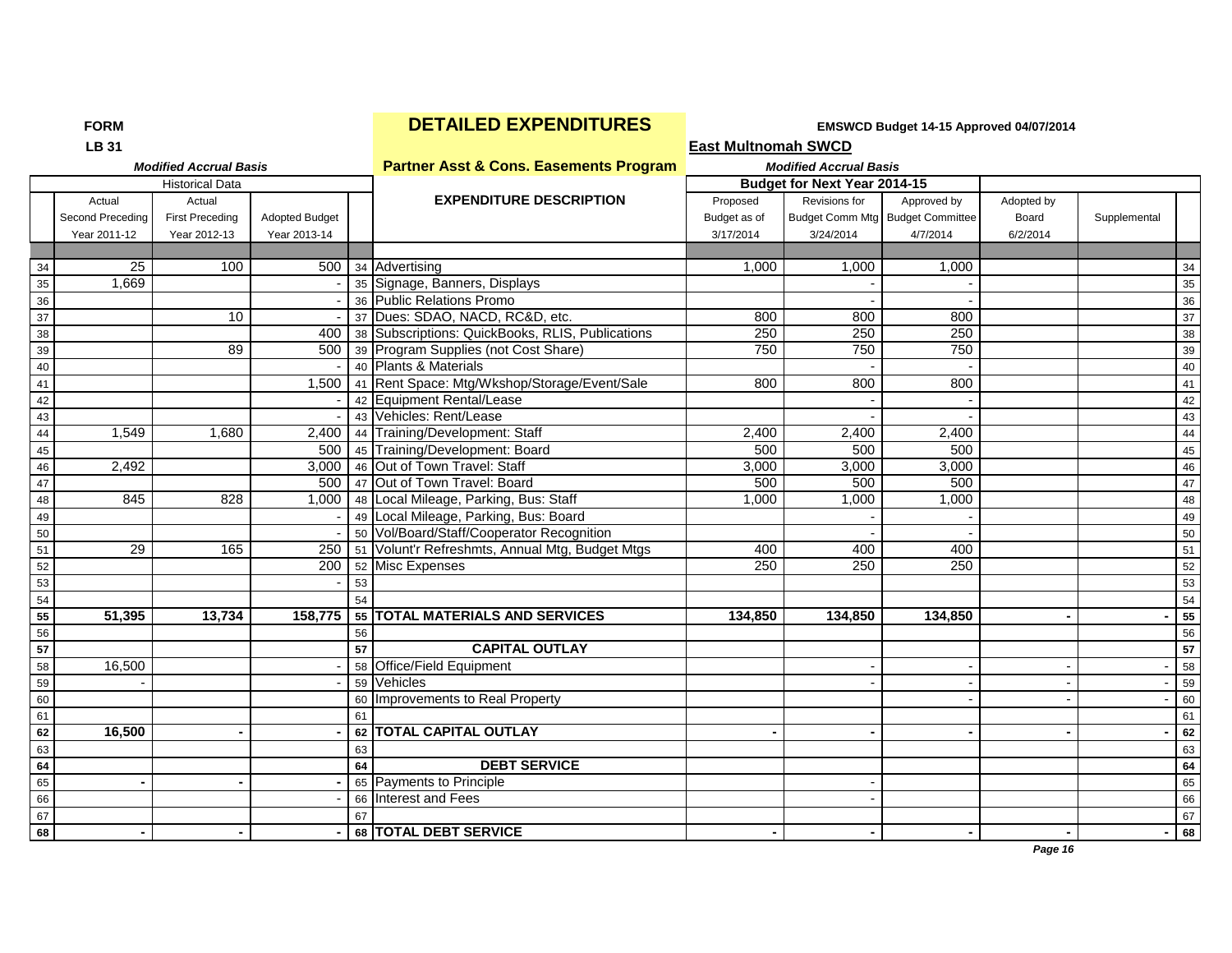|    | <b>LB 31</b>     |                               |                       |      |                                                   | <b>East Multnomah SWCD</b> |                               |                                  |            |              |    |
|----|------------------|-------------------------------|-----------------------|------|---------------------------------------------------|----------------------------|-------------------------------|----------------------------------|------------|--------------|----|
|    |                  | <b>Modified Accrual Basis</b> |                       |      | <b>Partner Asst &amp; Cons. Easements Program</b> |                            | <b>Modified Accrual Basis</b> |                                  |            |              |    |
|    |                  | <b>Historical Data</b>        |                       |      |                                                   |                            | Budget for Next Year 2014-15  |                                  |            |              |    |
|    | Actual           | Actual                        |                       |      | <b>EXPENDITURE DESCRIPTION</b>                    | Proposed                   | Revisions for                 | Approved by                      | Adopted by |              |    |
|    | Second Preceding | <b>First Preceding</b>        | <b>Adopted Budget</b> |      |                                                   | Budget as of               |                               | Budget Comm Mtg Budget Committee | Board      | Supplemental |    |
|    | Year 2011-12     | Year 2012-13                  | Year 2013-14          |      |                                                   | 3/17/2014                  | 3/24/2014                     | 4/7/2014                         | 6/2/2014   |              |    |
|    |                  |                               |                       |      |                                                   |                            |                               |                                  |            |              |    |
| 69 |                  |                               |                       | 69   | <b>CONTINGENCIES</b>                              |                            |                               |                                  |            |              | 69 |
| 70 |                  |                               |                       |      | 70 Contingency                                    |                            |                               |                                  |            |              | 70 |
| 71 |                  |                               |                       |      |                                                   |                            |                               |                                  |            |              | 71 |
| 72 |                  |                               |                       | 72   | <b>TRANSFERS TO SPECIAL FUNDS</b>                 |                            |                               |                                  | ۰          |              | 72 |
| 73 |                  |                               |                       |      | 73 Transfer to Land Conservation Fund             |                            |                               |                                  |            |              | 73 |
| 74 |                  |                               |                       |      | 74 Transfer to Projects & Cost Share Fund         |                            |                               |                                  |            |              | 74 |
| 75 |                  |                               |                       |      | 75 Transfer to Debt Service Fund                  |                            |                               |                                  |            |              | 75 |
| 76 |                  |                               |                       | 76   |                                                   |                            |                               |                                  |            |              | 76 |
| 77 |                  |                               |                       | l 77 | <b>TRANSFERS TO RESERVE FUND</b>                  |                            |                               |                                  | ۰          |              | 77 |
| 78 |                  |                               |                       |      | 78 Transfer to Building Reserve Fund              |                            |                               |                                  |            |              | 78 |
| 79 |                  |                               |                       | 79   |                                                   |                            |                               |                                  |            |              | 79 |
| 80 |                  |                               |                       |      | 80   TOTAL TRANSFERS & CONTINGENCIES              |                            |                               |                                  |            |              | 80 |
| 81 |                  |                               |                       | 81   |                                                   |                            |                               |                                  |            |              | 81 |
| 82 | 134,175          | 170,707                       | 350,684               |      | 82 Total Expenditures                             | 374,163                    | 374,163                       | 374,163                          | ۰          |              | 82 |
| 83 |                  |                               |                       |      | 83 UNAPPROPRIATED ENDING FUND BALANCE             |                            |                               |                                  |            |              | 83 |
| 84 | 134,175          | 170,707                       |                       |      | 350,684   84   TOTAL REQUIREMENTS                 | 374,163                    | 374,163                       | 374,163                          | ۰.         | ۰            | 84 |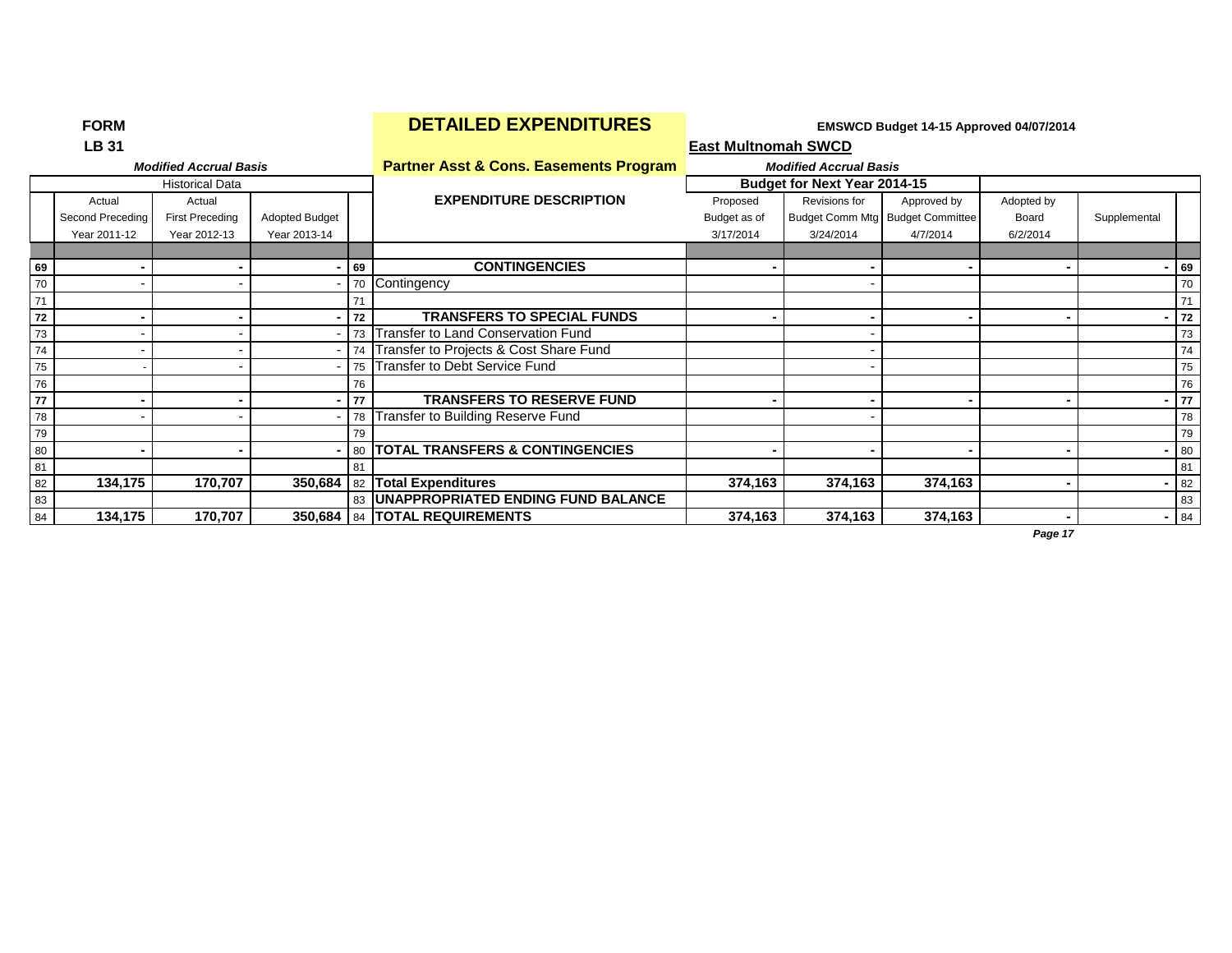|                  | <b>LB 31</b>                               |                                                  |                                       |                 |                                                     | <b>East Multnomah SWCD</b>            |                               |                                                             |                                 |              |                 |
|------------------|--------------------------------------------|--------------------------------------------------|---------------------------------------|-----------------|-----------------------------------------------------|---------------------------------------|-------------------------------|-------------------------------------------------------------|---------------------------------|--------------|-----------------|
|                  |                                            | <b>Modified Accrual Basis</b>                    |                                       |                 | <b>Headwaters Farm Incubator Program</b>            |                                       | <b>Modified Accrual Basis</b> |                                                             |                                 |              |                 |
|                  |                                            | <b>Historical Data</b>                           |                                       |                 | (Formerly Farm Business Incubator Program)          |                                       | Budget for Next Year 2014-15  |                                                             |                                 |              |                 |
|                  | Actual<br>Second Preceding<br>Year 2011-12 | Actual<br><b>First Preceding</b><br>Year 2012-13 | <b>Adopted Budget</b><br>Year 2013-14 |                 | <b>EXPENDITURE DESCRIPTION</b>                      | Proposed<br>Budget as of<br>3/17/2014 | Revisions for<br>3/24/2014    | Approved by<br>Budget Comm Mtg Budget Committee<br>4/7/2014 | Adopted by<br>Board<br>6/2/2014 | Supplemental |                 |
|                  |                                            |                                                  |                                       |                 |                                                     |                                       |                               |                                                             |                                 |              |                 |
|                  |                                            |                                                  |                                       |                 | PERSONNEL SERVICES                                  |                                       |                               |                                                             |                                 |              |                 |
| $\overline{1}$   |                                            | 46,043                                           |                                       |                 | 69,310   1   Salaries and Wages (Total of 1.30 FTE) | 82,682                                | 82,682                        | 82,682                                                      |                                 |              | $\overline{1}$  |
| $\overline{2}$   |                                            | 4.946                                            | 7.217                                 |                 | 2 Payroll Taxes                                     | 8,159                                 | 8,159                         | 8.159                                                       |                                 |              | 2               |
| 3                |                                            | 2,788                                            | 3,082                                 |                 | 3 Worker's Comp Insurance Policy                    | 3,533                                 | 3,533                         | 3,533                                                       |                                 |              | $\mathbf{3}$    |
| $\overline{4}$   |                                            | 12,860                                           | 25,918                                |                 | 4 Employee Benefits                                 | 20,439                                | 20,439                        | 20,439                                                      |                                 |              | $\overline{4}$  |
| $5\phantom{.0}$  |                                            |                                                  |                                       |                 | 5 Overtime                                          |                                       |                               |                                                             |                                 |              | $5\phantom{.0}$ |
| $\,6\,$          |                                            |                                                  |                                       |                 | 6 Temporary Employees                               |                                       |                               |                                                             |                                 |              | $6\phantom{a}$  |
| $\overline{7}$   |                                            |                                                  |                                       |                 |                                                     |                                       |                               |                                                             |                                 |              | $\overline{7}$  |
| 8                |                                            | 66,637                                           | 105.528                               |                 | 8   TOTAL PERSONNEL SERVICES                        | 114,812                               | 114,812                       | 114,812                                                     |                                 |              | $\bf{8}$        |
| $\boldsymbol{9}$ |                                            |                                                  |                                       | 9               |                                                     |                                       |                               |                                                             |                                 |              | $9\,$           |
| $10$             |                                            |                                                  |                                       | 10 <sup>1</sup> | <b>MATERIALS AND SERVICES</b>                       |                                       |                               |                                                             |                                 |              | 10              |
| 11               |                                            |                                                  |                                       |                 | 11 Contracted Bookkeeper                            |                                       |                               |                                                             |                                 |              | $\overline{11}$ |
| 12               |                                            |                                                  |                                       |                 | 12 Contracted Audit Services                        |                                       |                               |                                                             |                                 |              | 12              |
| 13               |                                            | 1,080                                            |                                       |                 | 13 Contracted Attorney                              | 800                                   | 800                           | 800                                                         |                                 |              | 13              |
| $14\,$           |                                            |                                                  |                                       |                 | 14 Contracted Services for Office Move              |                                       |                               |                                                             |                                 |              | $\overline{14}$ |
| 15               |                                            |                                                  |                                       |                 | 15 Contracted Real Estate Consultant                |                                       |                               |                                                             |                                 |              | 15              |
| 16               |                                            | 4.504                                            | 7,200                                 |                 | 16 Contracted Services                              | 17,160                                | 17,160                        | 17,160                                                      |                                 |              | 16              |
| 17               |                                            |                                                  |                                       |                 | 17 Contracted Web Designer, Maintenance             |                                       |                               |                                                             |                                 |              | 17              |
| 18               |                                            |                                                  |                                       |                 | 18 Contracted Graphic Designer (brochures, etc.)    |                                       |                               |                                                             |                                 |              | 18              |
| 19               |                                            |                                                  |                                       |                 | 19 Payments to Partners of Jointly-Held Grants      |                                       |                               |                                                             |                                 |              | 19              |
| $20\,$           |                                            |                                                  |                                       |                 | 20 Audit Filing Fee                                 |                                       |                               |                                                             |                                 |              | 20              |
| 21               |                                            |                                                  |                                       |                 | 21 Bank/LGIP Fees                                   |                                       |                               |                                                             |                                 |              | $\overline{21}$ |
| $\overline{22}$  |                                            |                                                  |                                       |                 | 22 Bulk Mail Permit Renewal                         |                                       |                               |                                                             |                                 |              | 22              |
| 23               |                                            |                                                  |                                       |                 | 23 Legal Notice (Ann'l Mtg, Budget Mtgs, Hearing)   |                                       |                               |                                                             |                                 |              | 23              |
| 24               |                                            | 46                                               |                                       |                 | 24 License and Fees                                 |                                       |                               |                                                             |                                 |              | 24              |
| 25               |                                            |                                                  |                                       |                 | 25 Office Rent                                      |                                       |                               |                                                             |                                 |              | 25              |
| 26               |                                            | 2,314                                            |                                       |                 | 8,900 26 Utilities                                  | 12,661                                | 12,661                        | 12,661                                                      |                                 |              | 26              |
| $\overline{27}$  |                                            |                                                  |                                       |                 | 800   27   Telecommunications                       | 840                                   | 840                           | 840                                                         |                                 |              | 27              |
| $\overline{28}$  |                                            | 4,179                                            | 5,000                                 |                 | 28 Repairs/Maintenance                              | 12,560                                | 12,560                        | 12,560                                                      |                                 |              | 28              |
| 29               |                                            |                                                  |                                       |                 | 29 Insurance                                        |                                       |                               |                                                             |                                 |              | 29              |
| 30               |                                            | 1,634                                            | 500                                   |                 | 30 Office Supplies                                  | 650                                   | 650                           | 650                                                         |                                 |              | 30              |
| 31               |                                            | 69                                               | 300                                   |                 | 31 Postage/Delivery                                 | 300                                   | 300                           | 300                                                         |                                 |              | 31              |
| 32               |                                            |                                                  | 500                                   |                 | 32 Printing/Copying                                 | 920                                   | 920                           | 920                                                         |                                 |              | 32              |
| 33               |                                            | 449                                              |                                       |                 | 1,200 33 Office Furnishings and Equipment           | 1,050                                 | 1,050                         | 1,050                                                       |                                 |              | 33              |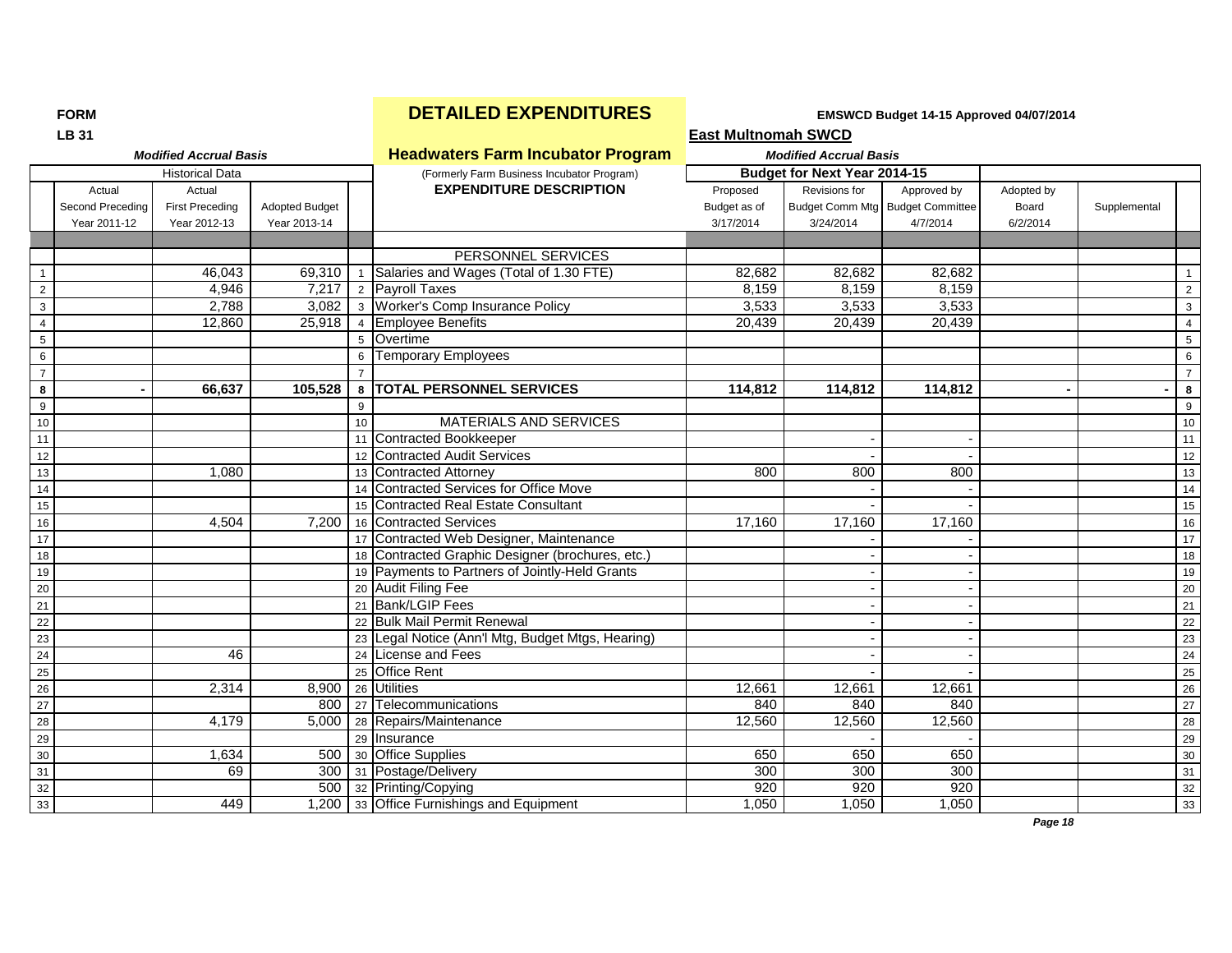# **FORM EXPENDITURES EMSWCD Budget 14-15 Approved 04/07/2014**<br> **Exact Multipomab SWCD**

|                 | <b>LB 31</b>     |                               |                       |    |                                                     | <b>East Multnomah SWCD</b> |                                     |                                  |            |              |    |
|-----------------|------------------|-------------------------------|-----------------------|----|-----------------------------------------------------|----------------------------|-------------------------------------|----------------------------------|------------|--------------|----|
|                 |                  | <b>Modified Accrual Basis</b> |                       |    | <b>Headwaters Farm Incubator Program</b>            |                            | <b>Modified Accrual Basis</b>       |                                  |            |              |    |
|                 |                  | <b>Historical Data</b>        |                       |    | (Formerly Farm Business Incubator Program)          |                            | <b>Budget for Next Year 2014-15</b> |                                  |            |              |    |
|                 | Actual           | Actual                        |                       |    | <b>EXPENDITURE DESCRIPTION</b>                      | Proposed                   | Revisions for                       | Approved by                      | Adopted by |              |    |
|                 | Second Preceding | <b>First Preceding</b>        | <b>Adopted Budget</b> |    |                                                     | Budget as of               |                                     | Budget Comm Mtg Budget Committee | Board      | Supplemental |    |
|                 | Year 2011-12     | Year 2012-13                  | Year 2013-14          |    |                                                     | 3/17/2014                  | 3/24/2014                           | 4/7/2014                         | 6/2/2014   |              |    |
|                 |                  |                               |                       |    |                                                     |                            |                                     |                                  |            |              |    |
| 34              |                  | 85                            |                       |    | 34 Advertising                                      | 400                        | 400                                 | 400                              |            |              | 34 |
| 35              |                  |                               |                       |    | 2,500 35 Signage, Banners, Displays                 | 1.000                      | 1,000                               | 1,000                            |            |              | 35 |
| 36              |                  | 80                            |                       |    | 36 Public Relations Promo                           |                            |                                     |                                  |            |              | 36 |
| 37              |                  | 525                           | 200                   |    | 37 Dues: SDAO, NACD, RC&D, etc.                     |                            |                                     |                                  |            |              | 37 |
| 38              |                  |                               |                       |    | 38 Subscriptions: QuickBooks, RLIS, Publications    | 100                        | 100                                 | 100                              |            |              | 38 |
| 39              |                  | 19,820                        |                       |    | 19,075 39 Program Supplies (not Cost Share)         | 20,460                     | 20,460                              | 20,460                           |            |              | 39 |
| 40              |                  | 5                             |                       |    | 40 Plants & Materials                               |                            |                                     |                                  |            |              | 40 |
| 41              |                  |                               |                       |    | 41 Rent Space: Mtg/Wkshop/Storage/Event/Sale        |                            |                                     |                                  |            |              | 41 |
| $\frac{1}{42}$  |                  | 4,943                         | 100                   |    | 42 Equipment Rental/Lease                           | 10,700                     | 10,700                              | 10,700                           |            |              | 42 |
| $\frac{12}{43}$ |                  | 1.174                         | 6,000                 |    | 43 Vehicles: Rent/Lease                             |                            |                                     |                                  |            |              | 43 |
| 44              |                  | 60                            | 800                   |    | 44 Training/Development: Staff                      | 560                        | 560                                 | 560                              |            |              | 44 |
| $\frac{1}{45}$  |                  |                               |                       |    | 45 Training/Development: Board                      |                            |                                     |                                  |            |              | 45 |
| 46              |                  | 358                           | 2,300                 |    | 46 Out of Town Travel: Staff                        | 1,750                      | 1,750                               | 1,750                            |            |              | 46 |
| $\frac{12}{47}$ |                  |                               |                       |    | 47 Out of Town Travel: Board                        |                            |                                     |                                  |            |              | 47 |
| 48              |                  | 3,666                         | 3,000                 |    | 48 Local Mileage, Parking, Bus: Staff               | 3,400                      | 3,400                               | 3,400                            |            |              | 48 |
| $rac{40}{49}$   |                  |                               |                       |    | 49 Local Mileage, Parking, Bus: Board               |                            |                                     |                                  |            |              | 49 |
| $\frac{1}{50}$  |                  |                               |                       |    | 50 Vol/Board/Staff/Cooperator Recognition           |                            |                                     |                                  |            |              | 50 |
|                 |                  | 77                            |                       |    | 300 51 Volunt'r Refreshmts, Annual Mtg, Budget Mtgs | 300                        | 300                                 | 300                              |            |              | 51 |
| 52              |                  |                               | 200                   |    | 52 Misc Expenses                                    | 200                        | 200                                 | 200                              |            |              | 52 |
| 53              |                  |                               |                       | 53 |                                                     |                            |                                     |                                  |            |              | 53 |
| 54              |                  |                               |                       | 54 |                                                     |                            |                                     |                                  |            |              | 54 |
| 55              |                  | 45.068                        | 58,875                |    | 55 TOTAL MATERIALS AND SERVICES                     | 85.811                     | 85,811                              | 85,811                           |            |              | 55 |
| 56              |                  |                               |                       | 56 |                                                     |                            |                                     |                                  |            |              | 56 |
| 57              |                  |                               |                       | 57 | <b>CAPITAL OUTLAY</b>                               |                            |                                     |                                  |            |              | 57 |
| 58              |                  | 59,380                        | 12,000                |    | 58 Office/Field Equipment                           | 53,200                     | 53,200                              | 53,200                           |            |              | 58 |
| 59              |                  |                               |                       |    | 59 Vehicles                                         |                            |                                     |                                  |            |              | 59 |
| 60              |                  | 33,913                        | 96,700                |    | 60 Improvements to Real Property                    | 54,050                     | 54,050                              | 57,050                           |            |              | 60 |
| 61              |                  |                               |                       | 61 |                                                     |                            |                                     |                                  |            |              | 61 |
| 62              |                  | 93,294                        | 108,700               |    | 62 TOTAL CAPITAL OUTLAY                             | 107,250                    | 107,250                             | 110,250                          |            |              | 62 |
| 63              |                  |                               |                       | 63 |                                                     |                            |                                     |                                  |            |              | 63 |
| 64              |                  |                               |                       | 64 | <b>DEBT SERVICE</b>                                 |                            |                                     |                                  |            |              | 64 |
| 65              |                  |                               |                       |    | 65 Payments to Principle                            |                            |                                     |                                  |            |              | 65 |
| 66              |                  |                               |                       |    | 66 Interest and Fees                                |                            |                                     |                                  |            |              | 66 |
| 67              |                  |                               |                       | 67 |                                                     |                            |                                     |                                  |            |              | 67 |
| 68              |                  |                               |                       |    | 68 TOTAL DEBT SERVICE                               |                            |                                     |                                  |            |              | 68 |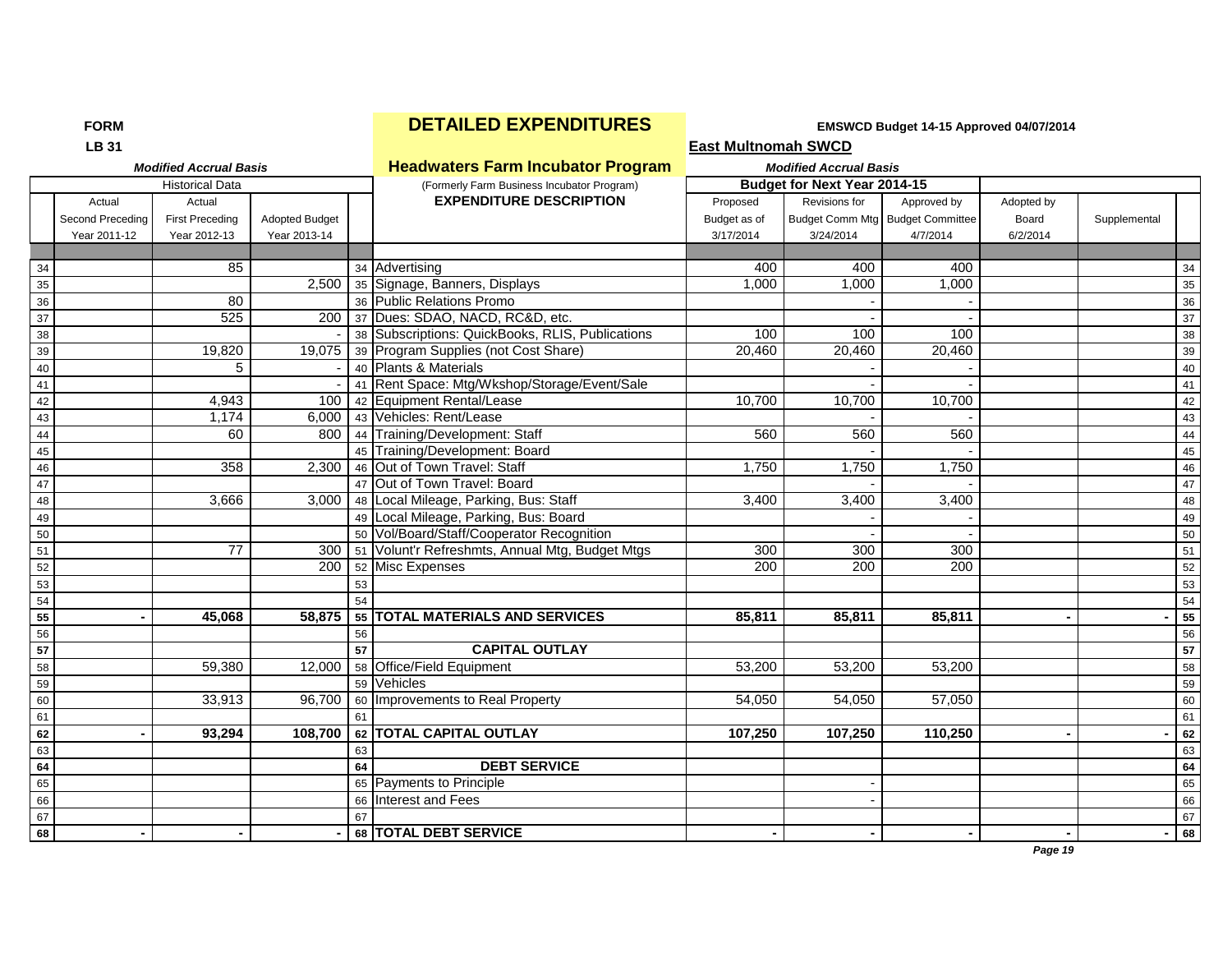|    | ויו יש ו         |                               |                       |    |                                            | $L$ monob buuget is apploted $\sigma$ will be is |                               |                                  |            |              |    |
|----|------------------|-------------------------------|-----------------------|----|--------------------------------------------|--------------------------------------------------|-------------------------------|----------------------------------|------------|--------------|----|
|    | LB 31            |                               |                       |    |                                            | <b>East Multnomah SWCD</b>                       |                               |                                  |            |              |    |
|    |                  | <b>Modified Accrual Basis</b> |                       |    | <b>Headwaters Farm Incubator Program</b>   |                                                  | <b>Modified Accrual Basis</b> |                                  |            |              |    |
|    |                  | <b>Historical Data</b>        |                       |    | (Formerly Farm Business Incubator Program) |                                                  | Budget for Next Year 2014-15  |                                  |            |              |    |
|    | Actual           | Actual                        |                       |    | <b>EXPENDITURE DESCRIPTION</b>             | Proposed                                         | Revisions for                 | Approved by                      | Adopted by |              |    |
|    | Second Preceding | <b>First Preceding</b>        | <b>Adopted Budget</b> |    |                                            | Budget as of                                     |                               | Budget Comm Mtg Budget Committee | Board      | Supplemental |    |
|    | Year 2011-12     | Year 2012-13                  | Year 2013-14          |    |                                            | 3/17/2014                                        | 3/24/2014                     | 4/7/2014                         | 6/2/2014   |              |    |
|    |                  |                               |                       |    |                                            |                                                  |                               |                                  |            |              |    |
| 69 |                  |                               |                       | 69 | <b>CONTINGENCIES</b>                       |                                                  |                               |                                  |            | 69           |    |
| 70 |                  |                               |                       |    | 70 Contingency                             |                                                  |                               |                                  |            |              | 70 |
| 71 |                  |                               |                       |    |                                            |                                                  |                               |                                  |            | 71           |    |
| 72 |                  |                               |                       | 72 | <b>TRANSFERS TO SPECIAL FUNDS</b>          |                                                  |                               |                                  |            |              | 72 |
| 73 |                  |                               |                       |    | 73 Transfer to Land Conservation Fund      |                                                  |                               |                                  |            |              | 73 |
| 74 |                  |                               |                       |    | 74 Transfer to Projects & Cost Share Fund  |                                                  |                               |                                  |            |              | 74 |
| 75 |                  |                               |                       |    | 75 Transfer to Debt Service Fund           |                                                  |                               |                                  |            |              | 75 |
| 76 |                  |                               |                       | 76 |                                            |                                                  |                               |                                  |            |              | 76 |
| 77 |                  |                               |                       | 77 | <b>TRANSFERS TO RESERVE FUND</b>           |                                                  |                               |                                  |            | 77           |    |
| 78 |                  |                               |                       |    | 78 Transfer to Building Reserve Fund       |                                                  |                               |                                  |            |              | 78 |
| 79 |                  |                               |                       | 79 |                                            |                                                  |                               |                                  |            |              | 79 |
| 80 |                  |                               |                       |    | 80   TOTAL TRANSFERS & CONTINGENCIES       |                                                  |                               |                                  |            | 80           |    |
| 81 |                  |                               |                       |    |                                            |                                                  |                               |                                  |            | 81           |    |
| 82 |                  | 204,999                       |                       |    | 273,103 82 Total Expenditures              | 307,873                                          | 307,873                       | 310,873                          |            |              | 82 |
| 83 |                  |                               |                       |    | 83   UNAPPROPRIATED ENDING FUND BALANCE    |                                                  |                               |                                  |            |              | 83 |
| 84 |                  | 204,999                       |                       |    | 273,103   84   TOTAL REQUIREMENTS          | 307,873                                          | 307,873                       | 310,873                          | ۰.         | 84           |    |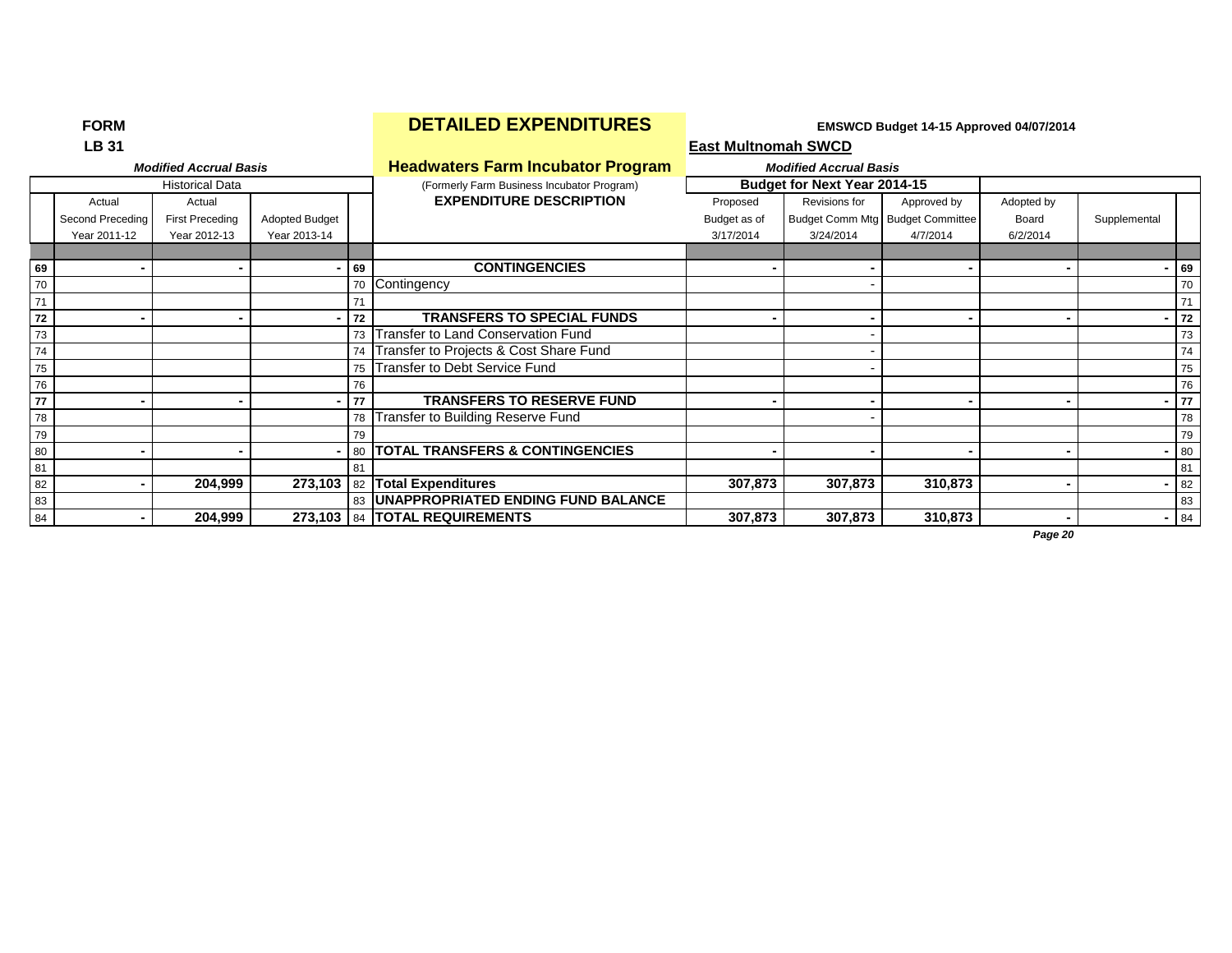|                  |                  |                               |                       |                 | <b>RESERVE FUND</b>                                 | EMSWCD Budget 14-15 Approved 04/07/2014 |                                     |                                  |            |                |                 |
|------------------|------------------|-------------------------------|-----------------------|-----------------|-----------------------------------------------------|-----------------------------------------|-------------------------------------|----------------------------------|------------|----------------|-----------------|
| FORM LB-11       |                  |                               |                       |                 |                                                     | To be dissolved in 2009 **              |                                     |                                  |            |                |                 |
|                  |                  |                               |                       |                 | <b>Building Reserve Fund</b>                        | <b>East Multnomah SWCD</b>              |                                     |                                  |            |                |                 |
|                  |                  | <b>Modified Accrual Basis</b> |                       |                 | <b>RESOURCE AND REQUIREMENTS</b>                    |                                         | <b>Modified Accrual Basis</b>       |                                  |            |                |                 |
|                  |                  | <b>Historical Data</b>        |                       |                 |                                                     |                                         | <b>Budget for Next Year 2014-15</b> |                                  |            |                |                 |
|                  | Actual           | Actual                        |                       |                 | <b>DESCRIPTION</b>                                  | Proposed                                | Revisions for                       | Approved by                      | Adopted by |                |                 |
|                  | Second Preceding | <b>First Preceding</b>        | <b>Adopted Budget</b> |                 |                                                     | Budget as of                            |                                     | Budget Comm Mtg Budget Committee | Board      | Supplemental   |                 |
|                  | Year 2011-12     | Year 2012-13                  | Year 2013-14          |                 | <b>RESOURCES</b>                                    | 3/17/2014                               | 3/24/2014                           | 4/7/2014                         | 6/2/2014   |                |                 |
|                  |                  |                               |                       |                 |                                                     |                                         |                                     |                                  |            |                |                 |
| $\overline{1}$   |                  |                               |                       |                 | 1 Beginning Fund Balance                            |                                         |                                     |                                  |            |                |                 |
| $\overline{2}$   |                  |                               |                       |                 | 2 Working capital (accrual basis)                   |                                         |                                     |                                  |            |                | $\overline{2}$  |
| $\mathbf{3}$     |                  |                               |                       |                 | 3 Previously levied taxes estimated to be received  |                                         |                                     |                                  |            |                | 3               |
| $\overline{4}$   |                  |                               |                       | $\overline{4}$  | Loan Proceeds                                       |                                         |                                     |                                  |            |                | $\overline{4}$  |
| $5\phantom{.0}$  |                  |                               |                       |                 | 5 Transferred from General Fund                     |                                         |                                     |                                  |            |                | $5\phantom{.0}$ |
| 6                |                  |                               |                       |                 | 6 Interest                                          |                                         |                                     |                                  |            |                | 6               |
| $\overline{7}$   |                  |                               |                       |                 |                                                     |                                         |                                     |                                  |            |                | $\overline{7}$  |
| $\overline{8}$   |                  |                               |                       | 8               |                                                     |                                         |                                     |                                  |            |                | 8               |
| $\boldsymbol{9}$ |                  |                               |                       | 9               | Total resources, except taxes to be levied          |                                         |                                     |                                  |            |                | 9               |
| 10               |                  |                               |                       | 10 <sup>1</sup> | Taxes necessary to balance                          |                                         |                                     |                                  |            |                | 10              |
| 11               |                  |                               |                       |                 | 11 Taxes collected in year levied                   |                                         |                                     |                                  |            |                | 11              |
| 12               |                  |                               |                       |                 | 12 <b>TOTAL RESOURCES</b>                           |                                         |                                     |                                  |            | $\blacksquare$ | 12              |
| 13               |                  |                               |                       | 13              |                                                     |                                         |                                     |                                  |            |                | 13              |
| 14               |                  |                               |                       | 14              | <b>REQUIREMENTS</b>                                 |                                         |                                     |                                  |            |                | 14              |
| 15               |                  |                               |                       |                 | 15 Consultant, Land Options and Building Options    |                                         |                                     |                                  |            |                | 15              |
| 16               |                  |                               |                       |                 | 16 Purchase of Real Property                        |                                         |                                     |                                  |            |                | 16              |
| 17               |                  |                               |                       |                 | 17 Total Expenses                                   |                                         |                                     |                                  |            |                | 17              |
| 18               |                  |                               |                       | 18              |                                                     |                                         |                                     |                                  |            |                | 18              |
| 19               |                  |                               |                       |                 | 19 Transfer to General Fund**                       |                                         |                                     |                                  |            |                | 19              |
| $\overline{20}$  |                  |                               |                       | 20              |                                                     |                                         |                                     |                                  |            |                | 20              |
| $\overline{21}$  |                  |                               |                       | 21              |                                                     |                                         |                                     |                                  |            |                | 21              |
| 22               |                  |                               |                       | 22              |                                                     |                                         |                                     |                                  |            |                | 22              |
| 23               |                  |                               |                       | 23              |                                                     |                                         |                                     |                                  |            |                | 23              |
| $\overline{24}$  |                  |                               |                       | 24              |                                                     |                                         |                                     |                                  |            |                | 24              |
| 25               |                  |                               |                       |                 | 25 Unappropriated (Reserved for Future Expenditure) |                                         |                                     |                                  |            |                | 25              |
| 26               |                  |                               |                       |                 | 26 Ending Fund Balance                              |                                         |                                     |                                  |            |                | 26              |
| $\overline{27}$  |                  |                               |                       |                 | 27 TOTAL REQUIREMENTS                               |                                         |                                     |                                  |            |                | 27              |

*\*\* Dissolved fund balance transfers to General Fund*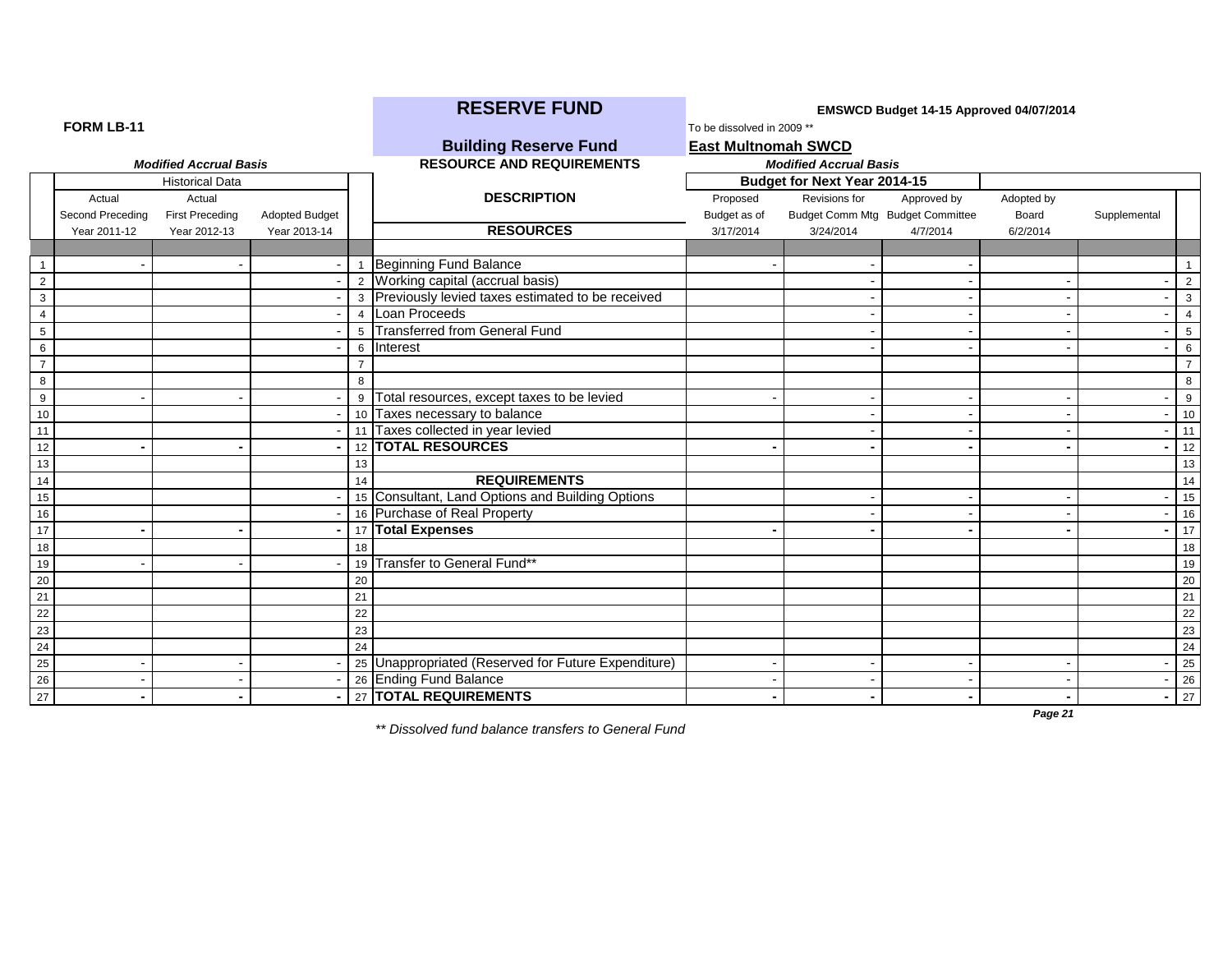|                               | <b>FORM</b>      |                        |                       |    |                                                             |              |                               |                                  |            |              |                     |
|-------------------------------|------------------|------------------------|-----------------------|----|-------------------------------------------------------------|--------------|-------------------------------|----------------------------------|------------|--------------|---------------------|
| <b>LB10</b>                   |                  |                        |                       |    | <b>Land Conservation Fund</b>                               |              |                               |                                  |            |              |                     |
| <b>Modified Accrual Basis</b> |                  |                        |                       |    | <b>RESOURCE AND REQUIREMENTS</b>                            |              | <b>Modified Accrual Basis</b> |                                  |            |              |                     |
|                               |                  | <b>Historical Data</b> |                       |    |                                                             |              | Budget for Next Year 2014-15  |                                  |            |              |                     |
|                               | Actual           | Actual                 |                       |    | <b>DESCRIPTION</b>                                          | Proposed     | Revisions for                 | Approved by                      | Adopted by |              |                     |
|                               | Second Preceding | <b>First Preceding</b> | <b>Adopted Budget</b> |    |                                                             | Budget as of |                               | Budget Comm Mtg Budget Committee | Board      | Supplemental |                     |
|                               | Year 2011-12     | Year 2012-13           | Year 2013-14          |    | <b>RESOURCES</b>                                            | 3/17/2014    | 3/24/2014                     | 4/7/2014                         | 6/2/2014   |              |                     |
|                               |                  |                        |                       |    |                                                             |              |                               |                                  |            |              |                     |
| $\overline{1}$                | 4,187,784        | 3,111,085              | 4,130,000             |    | Beginning Fund Balance                                      | 4,130,000    | 4,113,955                     | 4,113,955                        |            |              | $\mathbf{1}$        |
|                               |                  |                        |                       |    | 2 Working capital (accrual basis)                           |              |                               |                                  |            |              | $\overline{2}$      |
| $\ensuremath{\mathsf{3}}$     |                  |                        |                       |    | 3 Previously levied taxes estimated to be received          |              |                               |                                  |            |              | $\mathbf{3}$        |
| $\overline{4}$                |                  |                        |                       |    | 4 Earning from temporary investments                        |              |                               |                                  |            |              | $\overline{4}$      |
| $\,$ 5 $\,$                   | 1,150,000        | 1,000,000              | 963,955               |    | 5 Transfer from General Fund                                | 862,849      | 862,849                       | 998,500                          |            |              | 5 <sup>5</sup>      |
| $\frac{6}{7}$                 | 19,057           | 20.279                 | 20,000                |    | 6 Interest                                                  | 21,000       | 21,000                        | 21,000                           |            |              | 6                   |
| $\overline{8}$                |                  |                        |                       | 8  |                                                             |              |                               |                                  |            |              | $\overline{7}$<br>8 |
| $\overline{9}$                | 5,356,841        | 4,131,364              | 5,113,955             | 9  | Total resources, except taxes to be levied                  | 5,013,849    | 4,997,804                     | 5,133,455                        |            |              | $\overline{9}$      |
| 10                            |                  |                        |                       |    | 10 Taxes necessary to balance                               |              |                               |                                  |            |              | 10                  |
| 11                            |                  |                        |                       | 11 | Taxes collected in year levied                              |              |                               |                                  |            |              | 11                  |
| 12                            | 5,356,841        | 4,131,364              | 5,113,955             |    | 12 <b>TOTAL RESOURCES</b>                                   | 5,013,849    | 4,997,804                     | 5,133,455                        |            |              | 12                  |
| 13                            |                  |                        |                       | 13 |                                                             |              |                               |                                  |            |              | 13                  |
| 14                            |                  |                        |                       | 14 | <b>REQUIREMENTS</b>                                         |              |                               |                                  |            |              | 14                  |
| 15 <sub>15</sub>              |                  |                        | 2,500,000             |    | 15 Purchase & Mgmt of Conservation Easements                | 2,500,000    | 2,500,000                     | 2,600,000                        |            |              | 15                  |
| 16                            | 2,245,756        |                        | 2,463,955             |    | 16 Purchase & Mgmt of Real Property                         | 2,363,849    | 2,347,804                     | 2,383,455                        |            |              | 16                  |
| $\overline{17}$               |                  |                        | 150,000               |    | 17 Stewardship Endowments (formerly Outreach & Stewardship) | 150,000      | 150,000                       | 150,000                          |            |              | 17                  |
| 18                            | 2,245,756        |                        | 5,113,955             |    | 18 Total Expenses                                           | 5,013,849    | 4,997,804                     | 5,133,455                        |            |              | 18                  |
|                               |                  |                        |                       | 19 |                                                             |              |                               |                                  |            |              | 19                  |
| $\frac{19}{20}$<br>21         |                  |                        |                       | 20 |                                                             |              |                               |                                  |            |              | 20                  |
|                               |                  |                        |                       | 21 |                                                             |              |                               |                                  |            |              | 21                  |
|                               |                  |                        |                       | 22 |                                                             |              |                               |                                  |            |              | 22                  |
| $\frac{22}{23}$<br>24         |                  |                        |                       | 23 |                                                             |              |                               |                                  |            |              | 23                  |
|                               |                  |                        |                       | 24 |                                                             |              |                               |                                  |            |              | 24                  |
| 25<br>26                      |                  |                        |                       | 25 |                                                             |              |                               |                                  |            |              | 25                  |
|                               |                  |                        |                       |    | 26 Unappropriated Ending Fund Balance                       |              |                               |                                  |            |              | 26                  |
| 27                            | 3,111,085        | 4,131,364              |                       |    | 27 Ending Fund Balance                                      |              |                               |                                  |            |              | 27                  |
| 28                            | 5,356,841        | 4,131,364              | 5,113,955             |    | 28 TOTAL REQUIREMENTS                                       | 5,013,849    | 4,997,804                     | 5,133,455                        |            |              | 28                  |

## **SPECIAL FUNDS EMSWCD Budget 14-15 Approved 04/07/2014**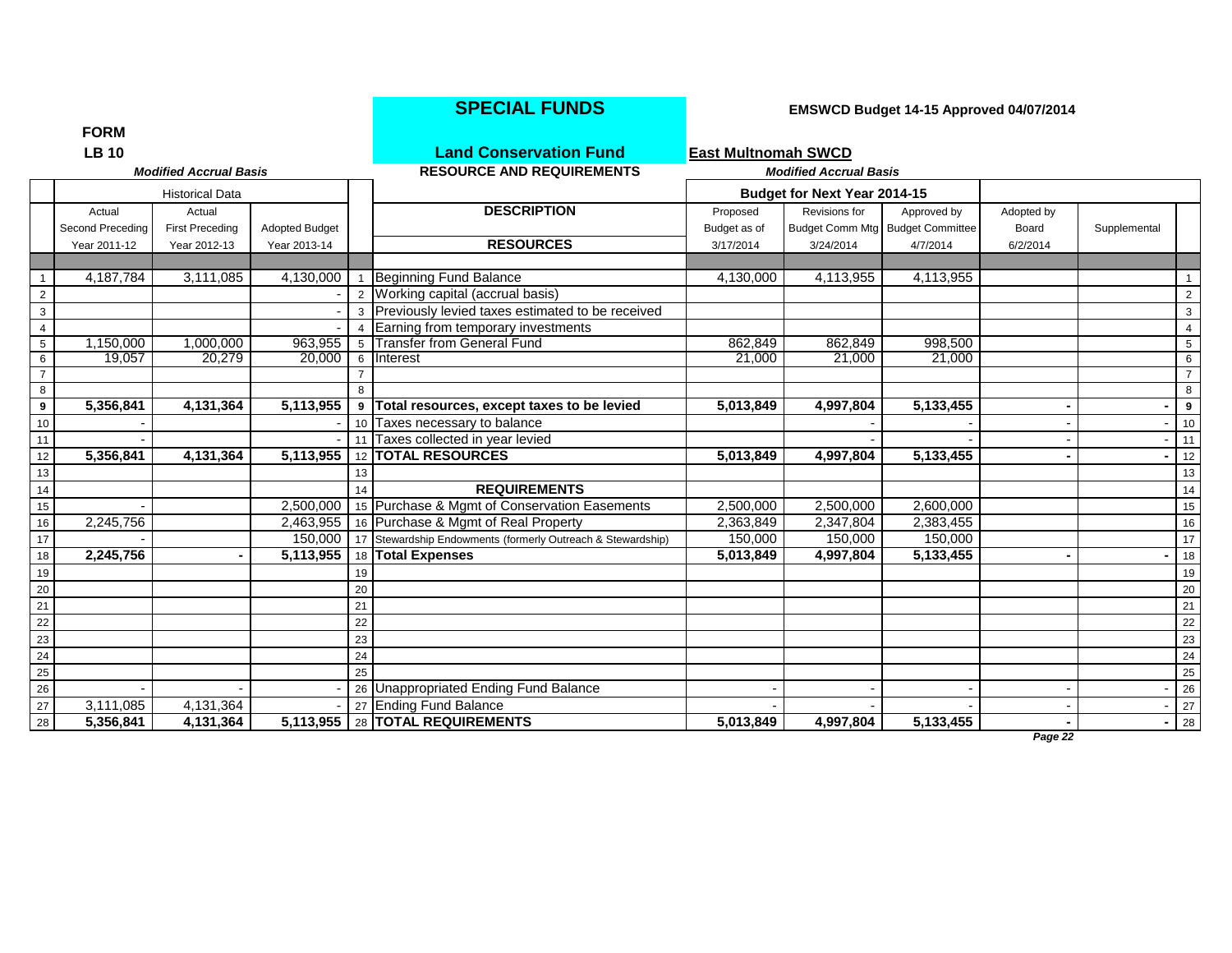|                 | <b>FORM</b>      |                               |                |                |                                                           |                               |                                     |                                  |            |              |                 |
|-----------------|------------------|-------------------------------|----------------|----------------|-----------------------------------------------------------|-------------------------------|-------------------------------------|----------------------------------|------------|--------------|-----------------|
|                 | <b>LB 10</b>     |                               |                |                | <b>Projects &amp; Cost Share Fund</b>                     | <b>East Multnomah SWCD</b>    |                                     |                                  |            |              |                 |
|                 |                  | <b>Modified Accrual Basis</b> |                |                | <b>RESOURCE AND REQUIREMENTS</b>                          | <b>Modified Accrual Basis</b> |                                     |                                  |            |              |                 |
|                 |                  | <b>Historical Data</b>        |                |                |                                                           |                               | <b>Budget for Next Year 2014-15</b> |                                  |            |              |                 |
|                 | Actual           | Actual                        |                |                | <b>DESCRIPTION</b>                                        | Proposed                      | Revisions for                       | Approved by                      | Adopted by |              |                 |
|                 | Second Preceding | <b>First Preceding</b>        | Adopted Budget |                |                                                           | Budget as of                  |                                     | Budget Comm Mtg Budget Committee | Board      | Supplemental |                 |
|                 | Year 2011-12     | Year 2012-13                  | Year 2013-14   |                | <b>RESOURCES</b>                                          | 3/17/2014                     | 3/24/2014                           | 4/7/2014                         | 6/2/2014   |              |                 |
|                 |                  |                               |                |                |                                                           |                               |                                     |                                  |            |              |                 |
| $\overline{1}$  | 1,214,607        | 1,313,071                     | 1,350,000      | $\overline{1}$ | Beginning Fund Balance                                    | 1,075,971                     | 1,075,971                           | 1,075,971                        |            |              |                 |
| $\overline{2}$  |                  |                               |                |                | 2 Working capital (accrual basis)                         |                               |                                     |                                  |            |              | 2               |
| $\mathbf{3}$    |                  |                               |                |                | 3 Previously levied taxes estimated to be received        |                               |                                     |                                  |            |              | 3               |
| 4               |                  |                               |                |                | 4 Earning from temporary investments                      |                               |                                     |                                  |            |              | $\overline{4}$  |
| $5\phantom{.0}$ | 905,714          | 1,313,964                     | 970,989        |                | 5 Transfer from General Fund                              | 1,137,151                     | 1,137,151                           | 998,500                          |            |              | $\sqrt{5}$      |
| 6               | 8.043            | 8.559                         | 7,000          |                | 6 Interest                                                | 6.000                         | 6.000                               | 6.000                            |            |              | 6               |
| $\overline{7}$  |                  |                               |                | $\overline{ }$ | Misc Income (Rebates/Refunds etc.)                        |                               |                                     |                                  |            |              | $\overline{7}$  |
| 8               |                  |                               |                | 8              |                                                           |                               |                                     |                                  |            |              | 8               |
| 9               | 2,128,364        | 2,635,594                     | 2,327,989      |                | 9 Total resources, except taxes to be levied              | 2,219,122                     | 2,219,122                           | 2,080,471                        |            |              | 9               |
| $10$            |                  |                               |                |                | 10 Taxes necessary to balance                             |                               |                                     |                                  |            |              | 10              |
| 11              |                  |                               |                |                | 11 Taxes collected in year levied                         |                               |                                     |                                  |            |              | 11              |
| 12              | 2,128,364        | 2.635.594                     | 2,327,989      |                | <b>12 TOTAL RESOURCES</b>                                 | 2,219,122                     | 2,219,122                           | 2,080,471                        |            |              | 12              |
| 13              |                  |                               |                | 13             |                                                           |                               |                                     |                                  |            |              | 13              |
| 14              |                  |                               |                | 14             | <b>REQUIREMENTS</b>                                       |                               |                                     |                                  |            |              | 14              |
| 15              | 670,453          | 587,122                       | 1,717,000      |                | 15 PIC (Partners In Conservation) Grants                  | 1,579,122                     | 1,579,122                           | 1,509,797                        |            |              | 15              |
| 16              | 12,803           | 31,198                        | 40.000         |                | 16 CLIP (Cost Share to Landowners)                        | 40,000                        | 40,000                              | 40,000                           |            |              | 16              |
| 17              | 32,037           | 18,770                        |                |                | 50,000   17   SPACE (Small Proj & Community Event) Grants | 50,000                        | 50,000                              | 50,000                           |            |              | 17              |
| 18              | 25,000           | 250,050                       | 520,989        |                | 18 Strategic Conservation Investments                     | 550,000                       | 550,000                             | 480,674                          |            |              | 18              |
| $19$            | 75,000           | 75,000                        |                |                | 19 Watershed Council Support                              |                               |                                     |                                  |            |              | 19              |
| 20              |                  |                               |                | 20             |                                                           |                               |                                     |                                  |            |              | $20\,$          |
| $21$            |                  |                               |                | 21             |                                                           |                               |                                     |                                  |            |              | $\overline{21}$ |
| 22              |                  |                               |                | 22             |                                                           |                               |                                     |                                  |            |              | 22              |
| 23              | 815,293          | 962,139                       | 2,327,989      |                | 23 Total Expenses                                         | 2,219,122                     | 2,219,122                           | 2.080.471                        |            |              | 23              |
| 24              |                  |                               |                | 24             |                                                           |                               |                                     |                                  |            |              | 24              |
| 25              |                  |                               |                | 25             |                                                           |                               |                                     |                                  |            |              | 25              |
| 26              |                  |                               |                |                | 26 Unappropriated Ending Fund Balance                     |                               |                                     |                                  |            |              | 26              |
| $\overline{27}$ | 1,313,071        | 1,673,455                     |                |                | 27 Ending Fund Balance                                    |                               |                                     |                                  |            |              | 27              |
| $\overline{28}$ | 2,128,364        | 2,635,594                     | 2,327,989      |                | 28 <b>TOTAL REQUIREMENTS</b>                              | 2,219,122                     | 2,219,122                           | 2,080,471                        |            |              | 28              |
|                 |                  |                               |                |                |                                                           |                               |                                     |                                  | Page 23    |              |                 |

**SPECIAL FUNDS EMSWCD Budget 14-15 Approved 04/07/2014**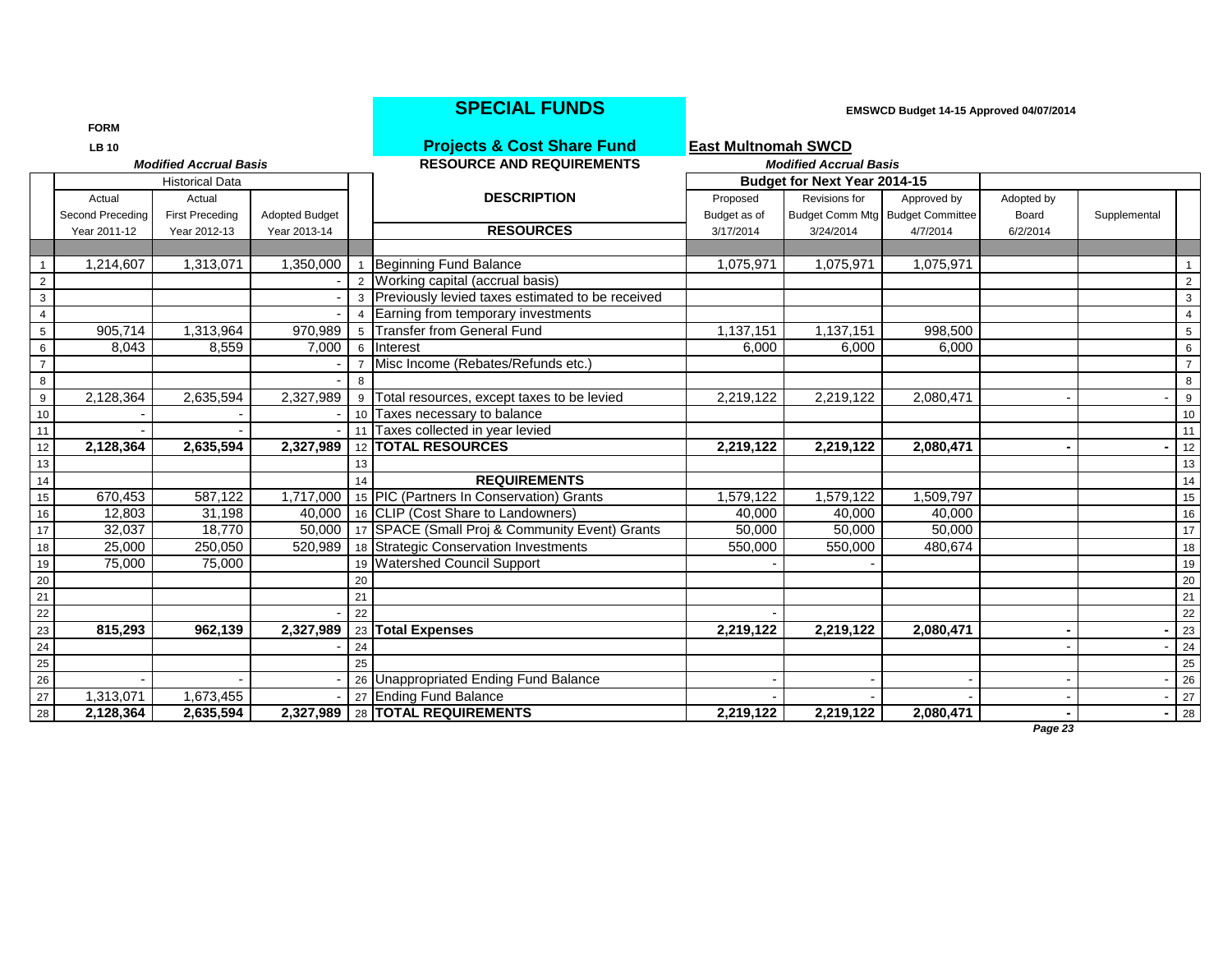|                 | <b>FORM</b>      |                               |                       |    |                                                    |                            |                                     |                                  |            |              |                 |
|-----------------|------------------|-------------------------------|-----------------------|----|----------------------------------------------------|----------------------------|-------------------------------------|----------------------------------|------------|--------------|-----------------|
|                 | <b>LB 10</b>     |                               |                       |    | <b>Partner Grants Management Fund</b>              | <b>East Multnomah SWCD</b> |                                     |                                  |            |              |                 |
|                 |                  | <b>Modified Accrual Basis</b> |                       |    | <b>RESOURCE AND REQUIREMENTS</b>                   |                            | <b>Modified Accrual Basis</b>       |                                  |            |              |                 |
|                 |                  | <b>Historical Data</b>        |                       |    |                                                    |                            | <b>Budget for Next Year 2014-15</b> |                                  |            |              |                 |
|                 | Actual           | Actual                        |                       |    | <b>DESCRIPTION</b>                                 | Proposed                   | Revisions for                       | Approved by                      | Adopted by |              |                 |
|                 | Second Preceding | <b>First Preceding</b>        | <b>Adopted Budget</b> |    |                                                    | Budget as of               |                                     | Budget Comm Mtg Budget Committee | Board      | Supplemental |                 |
|                 | Year 2011-12     | Year 2012-13                  | Year 2013-14          |    | <b>RESOURCES</b>                                   | 3/17/2014                  | 3/24/2014                           | 4/7/2014                         | 6/2/2014   |              |                 |
|                 |                  |                               |                       |    |                                                    |                            |                                     |                                  |            |              |                 |
|                 |                  |                               |                       |    | Beginning Fund Balance                             |                            |                                     |                                  |            |              |                 |
| $\overline{2}$  |                  |                               |                       |    | 2 Working capital (accrual basis)                  |                            |                                     |                                  |            |              | $\overline{2}$  |
| $\mathbf{3}$    |                  |                               |                       |    | 3 Previously levied taxes estimated to be received |                            |                                     |                                  |            |              | 3               |
| $\overline{4}$  |                  |                               |                       |    | 4 Earning from temporary investments               |                            |                                     |                                  |            |              | 4               |
| $\,$ 5 $\,$     |                  |                               |                       |    | 5 Transfer from General Fund                       |                            |                                     |                                  |            |              | $5\phantom{.0}$ |
| $6\phantom{.}6$ |                  | 15,000                        | 25,000                |    | 6 Anticipated Partner Grant Total                  | 25,000                     |                                     |                                  |            |              | 6               |
| $\overline{7}$  |                  |                               |                       |    |                                                    |                            |                                     |                                  |            |              | $\overline{7}$  |
| 8               |                  |                               |                       | 8  |                                                    |                            |                                     |                                  |            |              | 8               |
| 9               |                  | 15,000                        | 25,000                |    | 9 Total resources, except taxes to be levied       | 25,000                     |                                     |                                  |            |              | 9               |
| 10              |                  |                               |                       |    | 10 Taxes necessary to balance                      |                            |                                     |                                  |            |              | 10              |
| 11              |                  |                               |                       |    | 11 Taxes collected in year levied                  |                            |                                     |                                  |            |              | 11              |
| 12              |                  | 15,000                        | 25,000                |    | 12 TOTAL RESOURCES                                 | 25,000                     |                                     |                                  |            |              | 12              |
| 13              |                  |                               |                       | 13 |                                                    |                            |                                     |                                  |            |              | 13              |
| 14              |                  |                               |                       | 14 | <b>REQUIREMENTS</b>                                |                            |                                     |                                  |            |              | 14              |
| 15              |                  |                               | 25,000                |    | 15 OWEB Small Grants                               | 25,000                     |                                     |                                  |            |              | 15              |
| 16              |                  | 15,000                        |                       |    | 16 Other Grants                                    |                            |                                     |                                  |            |              | 16              |
| 17              |                  |                               |                       | 17 |                                                    |                            |                                     |                                  |            |              | $\overline{17}$ |
| 18              |                  |                               |                       | 18 |                                                    |                            |                                     |                                  |            |              | 18              |
| 19              |                  |                               |                       | 19 |                                                    |                            |                                     |                                  |            |              | 19              |
| 20              |                  |                               |                       | 20 |                                                    |                            |                                     |                                  |            |              | 20              |
| $\overline{21}$ |                  |                               |                       | 21 |                                                    |                            |                                     |                                  |            |              | 21              |
| 22              |                  | 15,000                        | 25,000                | 22 | <b>Total Expenses</b>                              | 25,000                     |                                     |                                  |            |              | 22              |
| 23              |                  |                               |                       | 23 |                                                    |                            |                                     |                                  |            |              | 23              |
| 24              |                  |                               |                       | 24 |                                                    |                            |                                     |                                  |            |              | 24              |
| 25              |                  |                               |                       | 25 |                                                    |                            |                                     |                                  |            |              | 25              |
| 26              |                  |                               |                       |    | 26 Unappropriated Ending Fund Balance              |                            |                                     |                                  |            |              | 26              |
| 27              |                  |                               |                       |    | 27 Ending Fund Balance                             |                            |                                     |                                  |            |              | 27              |
| 28              |                  | 15,000                        | 25.000                |    | 28 TOTAL REQUIREMENTS                              | 25,000                     |                                     |                                  |            |              | 28              |
|                 |                  |                               |                       |    |                                                    |                            |                                     |                                  | Page $24$  |              |                 |

## **SPECIAL FUNDS** EMSWCD Budget 14-15 Approved 04/07/2014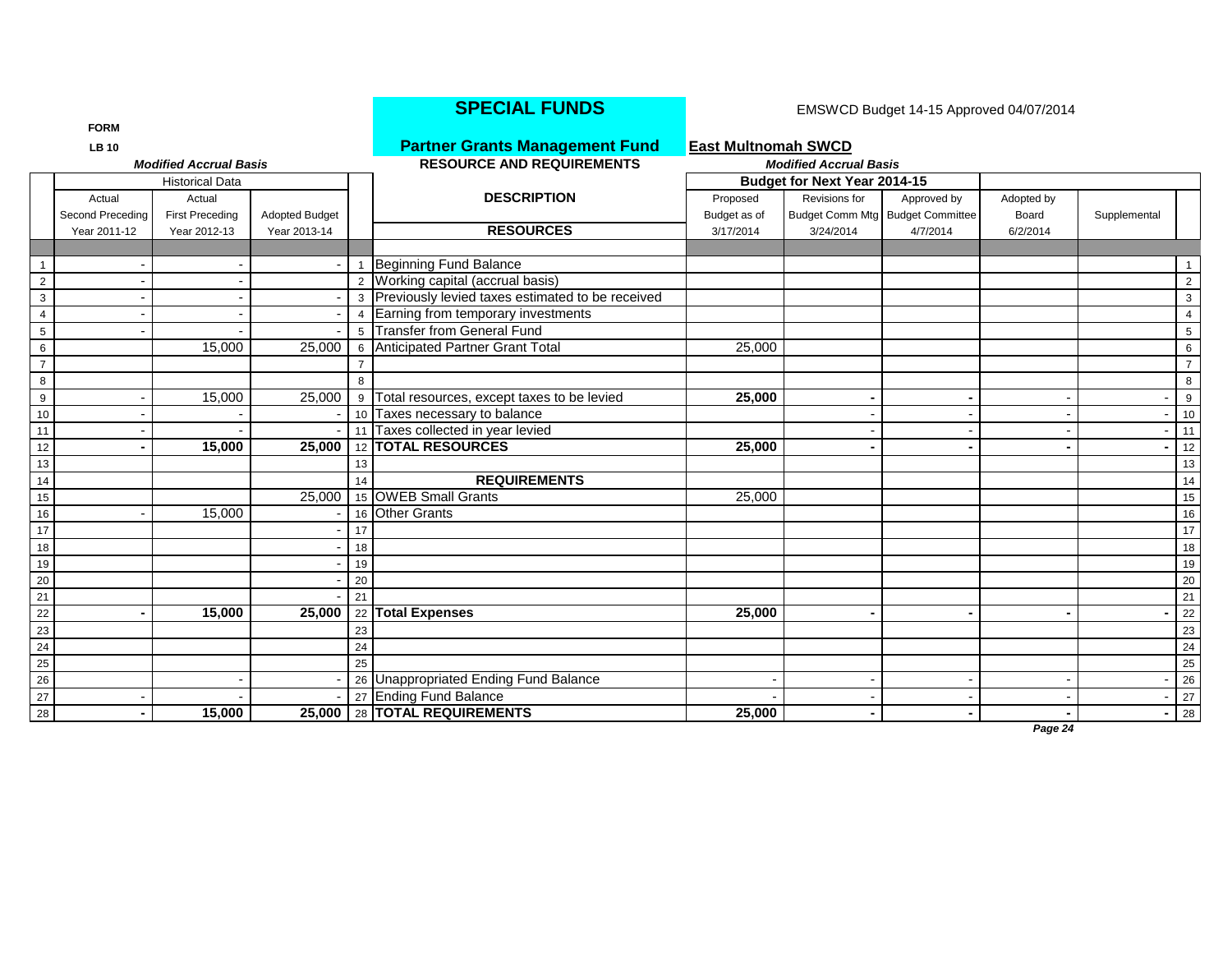|                                                                                                       |                  |                               |                       |                | <b>Special Fund</b>                                 |                                                                      |                               |                                                                     |            |              |                |
|-------------------------------------------------------------------------------------------------------|------------------|-------------------------------|-----------------------|----------------|-----------------------------------------------------|----------------------------------------------------------------------|-------------------------------|---------------------------------------------------------------------|------------|--------------|----------------|
| <b>FORM LB-10</b>                                                                                     |                  |                               |                       |                |                                                     | This fund was created to track the payment of principal and interest |                               |                                                                     |            |              |                |
|                                                                                                       |                  |                               |                       |                | <b>Debt Service Fund</b>                            | on the Building loan as well as accumulation of funds for early      |                               |                                                                     |            |              |                |
|                                                                                                       |                  |                               |                       |                |                                                     |                                                                      |                               | repayment. Loan was paid off in 2011, fund to be dissolved in 2012. |            |              |                |
|                                                                                                       |                  |                               |                       |                | <b>RESOURCE AND REQUIREMENTS</b>                    | <b>East Multnomah SWCD</b>                                           |                               |                                                                     |            |              |                |
|                                                                                                       |                  | <b>Modified Accrual Basis</b> |                       |                |                                                     |                                                                      | <b>Modified Accrual Basis</b> |                                                                     |            |              |                |
|                                                                                                       |                  | <b>Historical Data</b>        |                       |                |                                                     |                                                                      | Budget for Next Year 2014-15  |                                                                     |            |              |                |
|                                                                                                       | Actual           | Actual                        |                       |                | <b>DESCRIPTION</b>                                  | Proposed                                                             | Revisions for                 | Approved by                                                         | Adopted by |              |                |
|                                                                                                       | Second Preceding | <b>First Preceding</b>        | <b>Adopted Budget</b> |                |                                                     | Budget as of                                                         |                               | Budget Comm Mtg Budget Committee                                    | Board      | Supplemental |                |
|                                                                                                       | Year 2011-12     | Year 2012-13                  | Year 2013-14          |                | <b>RESOURCES</b>                                    | 3/17/2014                                                            | 3/24/2014                     | 4/7/2014                                                            | 6/2/2014   |              |                |
|                                                                                                       |                  |                               |                       |                |                                                     |                                                                      |                               |                                                                     |            |              |                |
| $\overline{1}$                                                                                        | 32,729           |                               |                       |                | <b>Beginning Fund Balance</b>                       |                                                                      |                               |                                                                     |            |              |                |
| $\overline{2}$                                                                                        |                  |                               |                       |                | 2 Working capital (accrual basis)                   |                                                                      |                               |                                                                     |            |              | $\overline{2}$ |
| $\mathbf{3}$                                                                                          |                  |                               |                       |                | 3 Previously levied taxes estimated to be received  |                                                                      |                               |                                                                     |            |              | 3              |
| $\overline{4}$                                                                                        |                  |                               |                       | 4              | Loan Proceeds                                       |                                                                      |                               |                                                                     |            |              | $\overline{4}$ |
| $5\phantom{.0}$                                                                                       | 410,799          |                               |                       |                | 5 Transferred from General Fund                     |                                                                      |                               |                                                                     |            |              | 5              |
| 6                                                                                                     |                  |                               |                       |                | 6 Interest                                          |                                                                      |                               |                                                                     |            |              | 6              |
| $\overline{7}$                                                                                        |                  |                               |                       | $\overline{7}$ |                                                     |                                                                      |                               |                                                                     |            |              | $\overline{7}$ |
| 8                                                                                                     |                  |                               |                       | 8              |                                                     |                                                                      |                               |                                                                     |            |              | 8              |
| $9\,$                                                                                                 | 443,528          |                               |                       | 9              | Total resources, except taxes to be levied          |                                                                      |                               |                                                                     |            |              | - 9            |
| 10                                                                                                    |                  |                               |                       |                | 10 Taxes necessary to balance                       |                                                                      |                               |                                                                     |            |              | 10             |
| 11                                                                                                    |                  |                               |                       |                | Taxes collected in year levied                      |                                                                      |                               |                                                                     |            |              | 11             |
| 12                                                                                                    | 443,528          |                               |                       |                | 12   TOTAL RESOURCES                                |                                                                      |                               |                                                                     |            |              | 12             |
| 13                                                                                                    |                  |                               |                       | 13             |                                                     |                                                                      |                               |                                                                     |            |              | 13             |
| 14                                                                                                    |                  |                               |                       | 14             | <b>REQUIREMENTS</b>                                 |                                                                      |                               |                                                                     |            |              | 14             |
| 15                                                                                                    |                  |                               |                       | 15             |                                                     |                                                                      |                               |                                                                     |            |              | 15             |
| 16                                                                                                    |                  |                               |                       | 16             | <b>DEBT SERVICE</b>                                 |                                                                      |                               |                                                                     |            |              | 16             |
| 17                                                                                                    | 430,000          |                               |                       |                | 17 Payments to Principal                            |                                                                      |                               |                                                                     |            |              | 17             |
| 18                                                                                                    | 13,528           |                               |                       |                | 18 Interest and Fees                                |                                                                      |                               |                                                                     |            |              | 18             |
| 19                                                                                                    |                  |                               |                       | 19             |                                                     |                                                                      |                               |                                                                     |            |              | 19             |
| $\begin{array}{r l}\n\hline\n21 \\ \hline\n22 \\ \hline\n23 \\ \hline\n24 \\ \hline\n25\n\end{array}$ | 443,528          |                               |                       |                | 20 TOTAL DEBT SERVICE                               |                                                                      |                               |                                                                     |            |              | 20             |
|                                                                                                       |                  |                               |                       |                | 21 Transfer to General Fund**                       |                                                                      |                               |                                                                     |            |              | 21             |
|                                                                                                       |                  |                               |                       | 22             |                                                     |                                                                      |                               |                                                                     |            |              | 22             |
|                                                                                                       |                  |                               |                       |                | 23 Unappropriated (Reserved for Future Expenditure) |                                                                      |                               |                                                                     |            |              | 23             |
|                                                                                                       | $\Omega$         |                               |                       |                | 24 Ending Fund Balance                              |                                                                      |                               |                                                                     |            |              | 24             |
|                                                                                                       | 443,528          |                               |                       |                | 25   TOTAL REQUIREMENTS                             |                                                                      |                               |                                                                     |            |              | 25             |